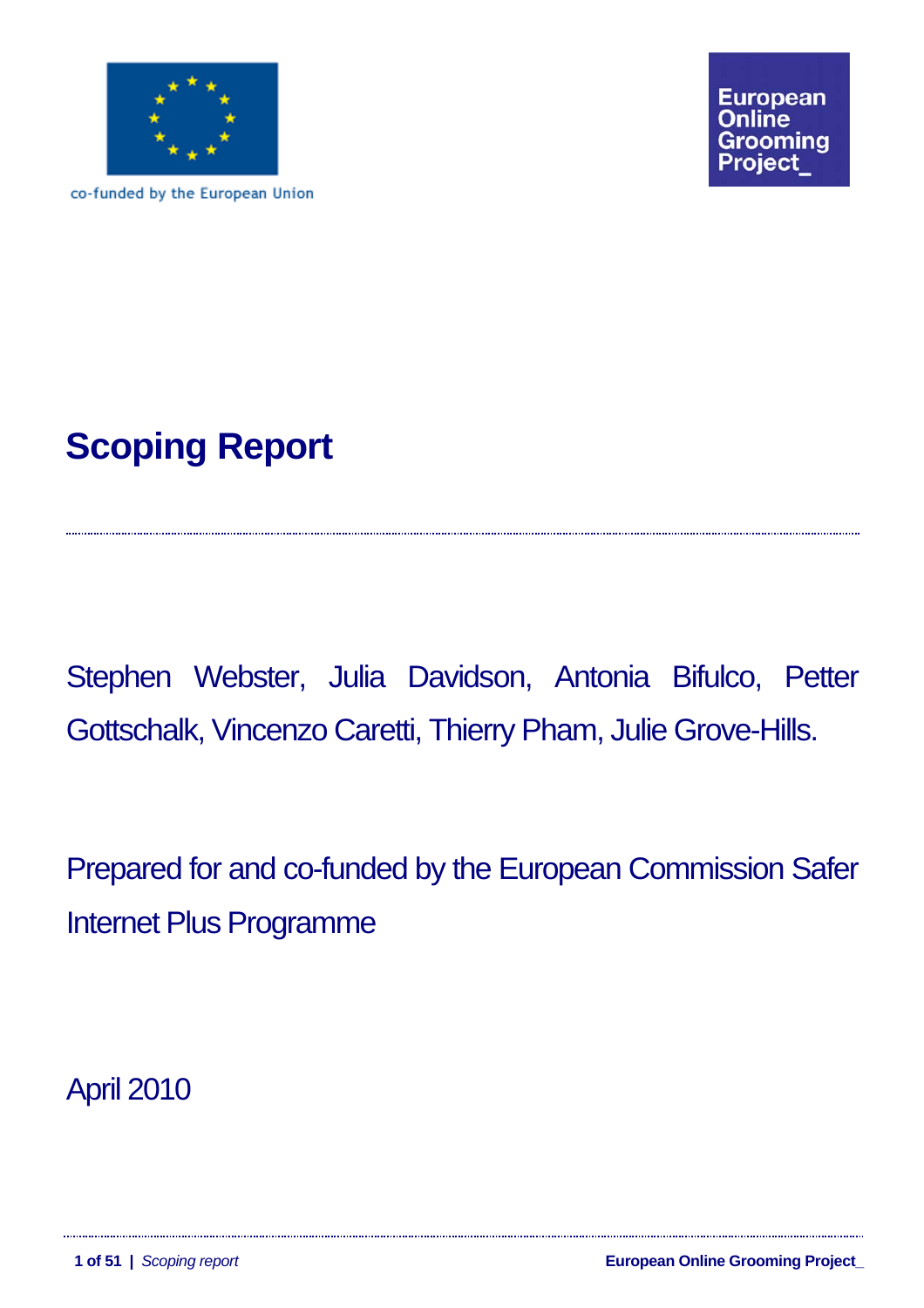# <span id="page-1-0"></span>**Acknowledgements**

We would like to thank Dr Elena Martellozzo for help with the case file review and Charlotte Tompkins and Caroline Turley at the National Centre for Social Research for their input with the hypothetical model. We are also grateful to Dr Adriano Schimmenti, Stefano Cuilla and Justine Gwiscz for undertaking stakeholder interviews and helping with literature review. We would also like to thank advisory group members Dr Ruth Mann and Dr Andres Hernandez for their helpful comments on earlier drafts of this report. In addition, Evangelia Markidou at the European Commission for her support for the research. Finally, we are very grateful to the stakeholders across Europe who gave up their time to participate in the research.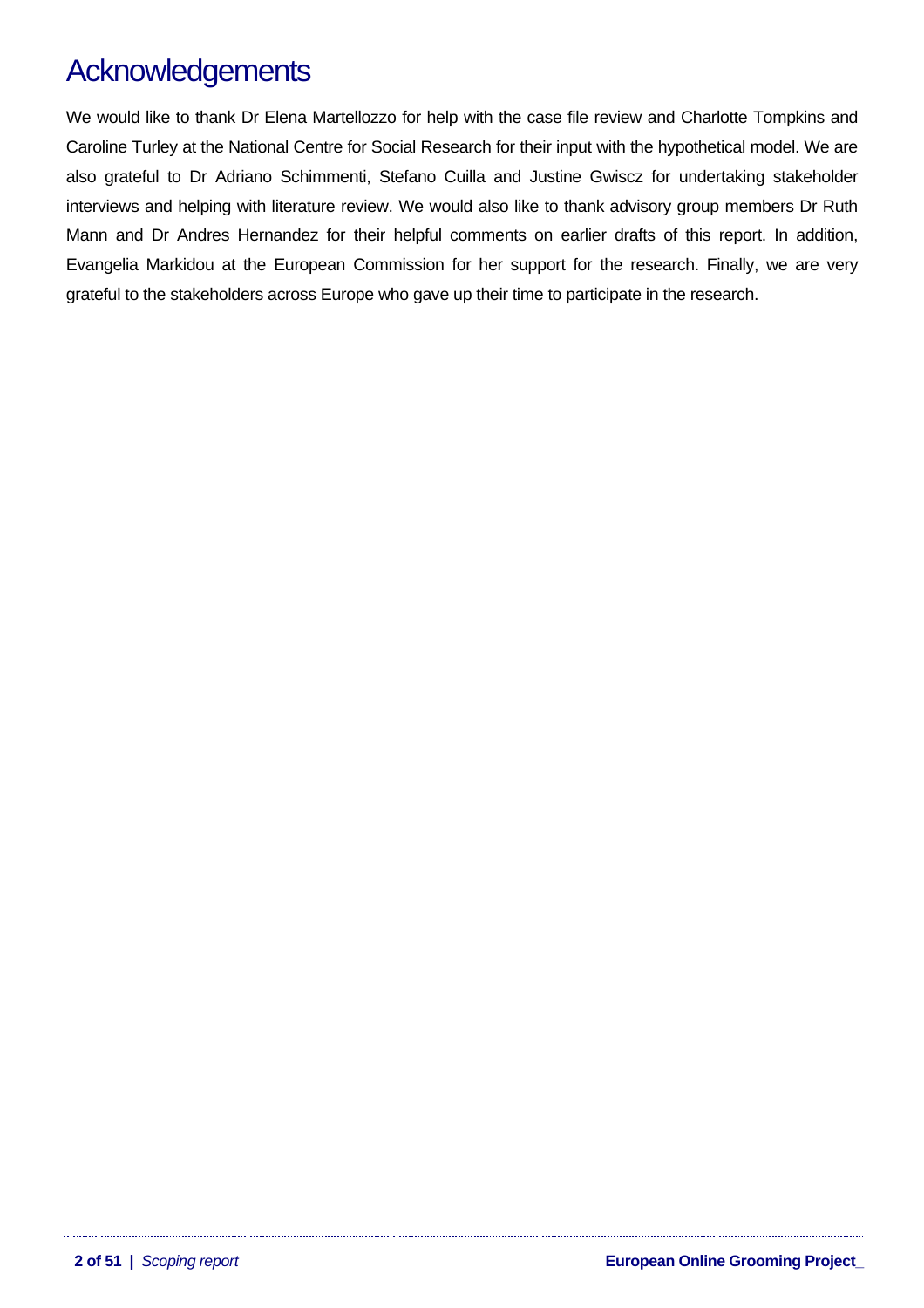# **Contents**

|  | 2.3 |  |  |  |  |
|--|-----|--|--|--|--|
|  | 2.4 |  |  |  |  |
|  |     |  |  |  |  |
|  |     |  |  |  |  |
|  |     |  |  |  |  |
|  |     |  |  |  |  |
|  |     |  |  |  |  |
|  |     |  |  |  |  |
|  |     |  |  |  |  |
|  |     |  |  |  |  |
|  |     |  |  |  |  |
|  |     |  |  |  |  |
|  |     |  |  |  |  |
|  |     |  |  |  |  |
|  |     |  |  |  |  |
|  |     |  |  |  |  |
|  |     |  |  |  |  |
|  |     |  |  |  |  |
|  |     |  |  |  |  |
|  |     |  |  |  |  |
|  |     |  |  |  |  |
|  |     |  |  |  |  |
|  |     |  |  |  |  |
|  |     |  |  |  |  |
|  |     |  |  |  |  |
|  |     |  |  |  |  |
|  |     |  |  |  |  |
|  |     |  |  |  |  |
|  |     |  |  |  |  |
|  |     |  |  |  |  |
|  |     |  |  |  |  |
|  |     |  |  |  |  |
|  |     |  |  |  |  |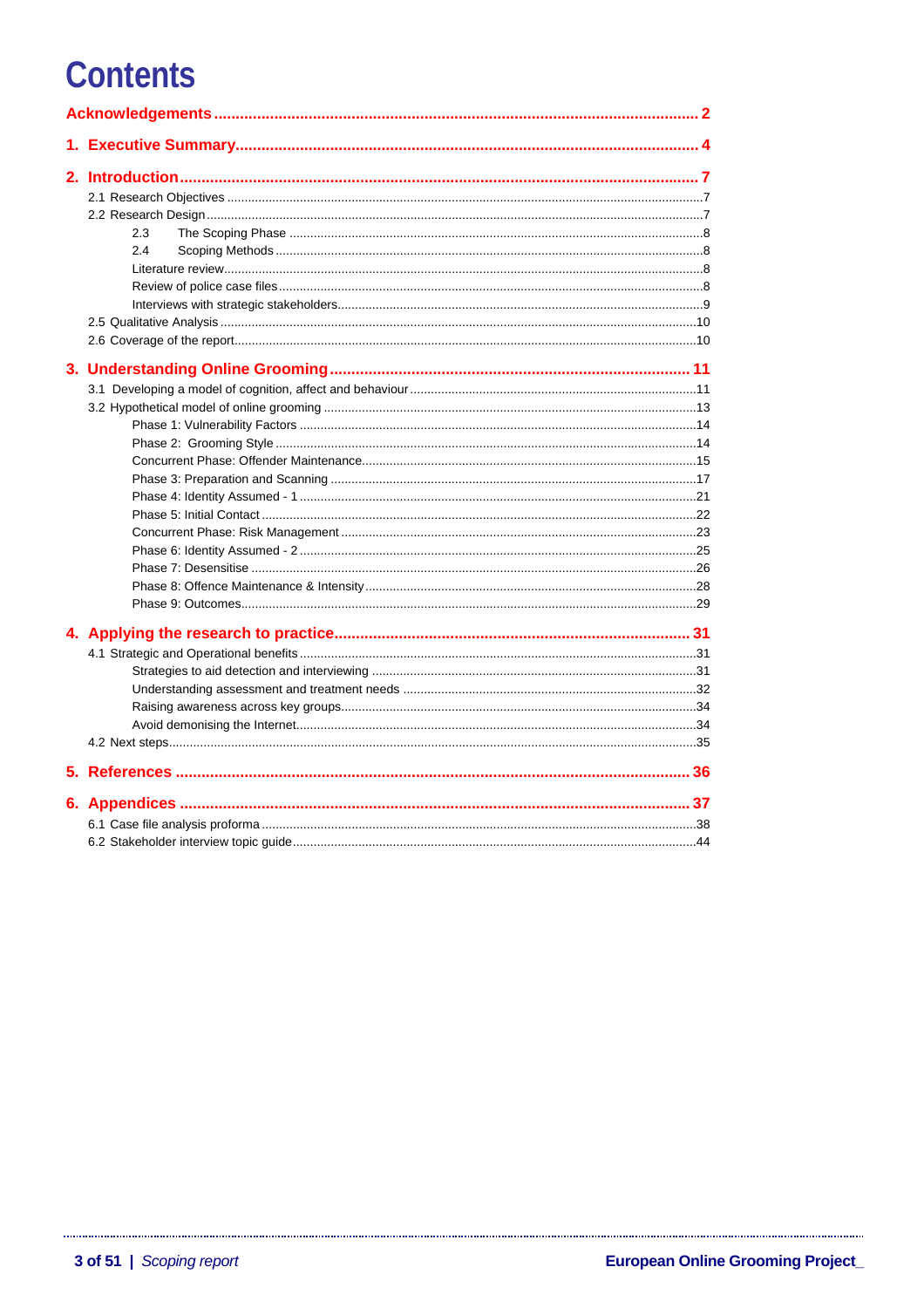# <span id="page-3-0"></span>**1. Executive Summary**

- The sexual abuse of young people via the Internet is an international problem, a crime without geographical boundaries. Solutions both to perpetrators' use of the Internet and to the safety of young people online must be sought and will necessarily involve agencies working to protect young people at local, national and international levels. The police have suggested that an increasing number of online sex offenders are grooming young people online, using online social networks and internet chat rooms. Whilst a great deal is known about sex offender behaviour and there is an increasing body of pioneering work addressing those accessing indecent child images, little is known about online groomers and the way in which they select and engage victims.
- To this end, Action 3.1 of the Safer Internet Plus programme invited proposals for projects that aim to enhance the knowledge of the online sexual abuse of young people, with a particular focus on online grooming.
- Following a competitive tendering exercise, the European Online Grooming Project was commissioned. The research consortium is comprised of experts from across Europe, tasked with meeting the following overarching research objectives:
	- describe the behaviour of both offenders who groom and young people who are 'groomed' and explore differences (e.g. in demographics, behaviour or profiles) within each group and how these differences may have a bearing on offence outcome,
	- describe how information, communication technology (ICT) is used to facilitate the process of online grooming,
	- further the current low knowledge base about the way in which young people are selected and prepared by online groomers for abuse online,
	- make a significant contribution to the development of educational awareness and preventative initiatives aimed at parents and young people.
- The Project has three separate but interlinked phases. The first is a scoping project, the subject of this report. The second and third phases involve interviews with convicted online groomers across Europe and dissemination to professionals, parents, carers and young people respectively.
- The scoping project contained three elements, all which had the aim of maximising the potential of phase 2 and 3 of the research. As such, the scoping phase contained a review of the literature and policy context<sup>[1](#page-3-1)</sup> and a review of convicted online groomers' police case files. The scoping phase culminated with 19 in-depth interviews with stakeholders across Europe. These professionals all had

 $\overline{a}$ 

<span id="page-3-1"></span><sup>&</sup>lt;sup>1</sup> Davidson, J., Grove-Hills, J., Bifulco, A., Webster, S., Gottschalk, P., Caretti, V. & Pham, T (2010). European Online Grooming Project: Literature Review and Legislative Context. European Commission Safer Internet Plus Programme.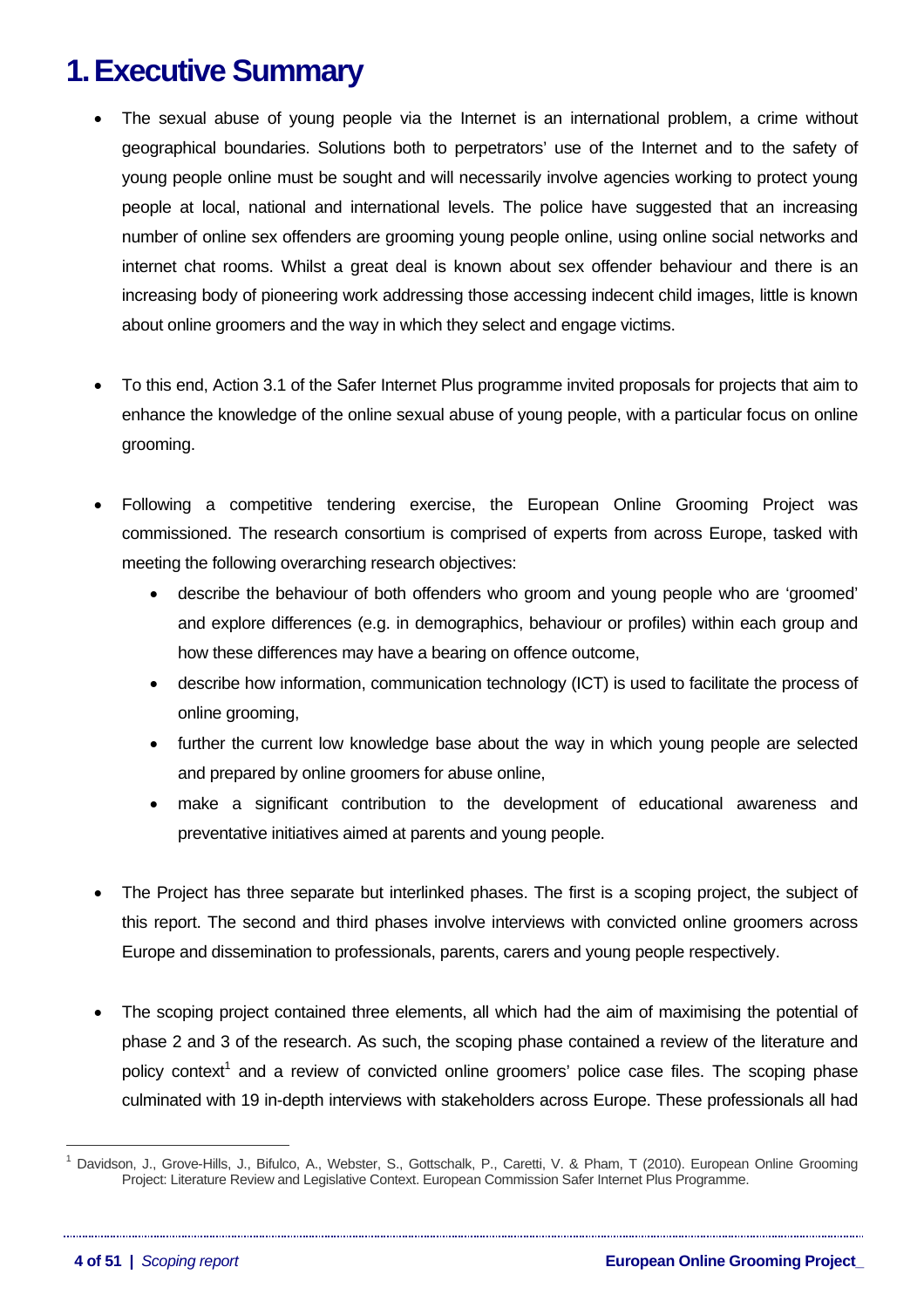expertise in the behaviour of online groomers from either an investigative, treatment, technological or young person's perspective.

- The review of police case files and interviews with key stakeholders resulted in the development of hypothetical model of online grooming. This model, drawn on case file and stakeholder accounts will then be used as a framework to ask questions of online groomers in the next stage of the research. It is important to note that the phases of the model presented here may be subsequent to significant change following the interviews with convicted online groomers. As such, the model in this report should be viewed as a hypothetical framework for subsequent appraisal. It should not be interpreted as the definitive presentation of the process of online grooming.
- The hypothetical model has nine phases that encompass: vulnerability factors; grooming style; preparation and scanning; identity assumed 1; initial contact; identity assumed 2; desensitisation; offence maintenance and intensity; and finally, outcomes.
- Evidence from stakeholder accounts suggests that some offenders may be engaging with 30 to 50 young people at different stages of the grooming process at any one time, and that offenders tend to refine their activities on the basis of what had *'worked well'* in previous encounters with young people. Consequently, movement through different stages of the model of online grooming is neither unitary or linear, but rather, cyclical, involving a pattern of adoption, maintenance, relapse, and readoption over time.
- It was also evident that the actual process of online grooming may take minutes, hours, days or months. As such, online groomers remain at different phases of the model for various lengths of time according to a dynamic inter-relationship between their goals and needs and the style or reactions of the young person.
- In order to explain as well as describe online grooming, this report suggests that online grooming may be set within the context of three existing theories within forensic and social psychology. The first is Ward and Hudson's (1998) *self-regulation model of the sexual offence process*. The central premise of Ward and Hudson's theory is that different self-regulation styles, the internal and external processes that allow an individual to engage in goal-related behaviour, underpin the sexual offence process. The second is Suler's (2004) theory of the *online disinhibiton effect.* This framework contains three dimensions that may also help develop understanding of online groomers' behaviour: dissociative anonymity; invisibility and dissociative imagination. Finally, the theory of *deindividuation* (Zimbardo, 1969) proposes that factors such as anonymity, loss of individual responsibility, arousal and sensory overload contribute to a state of deindividuation and behavioral disinhibition where established norms of conduct may be violated.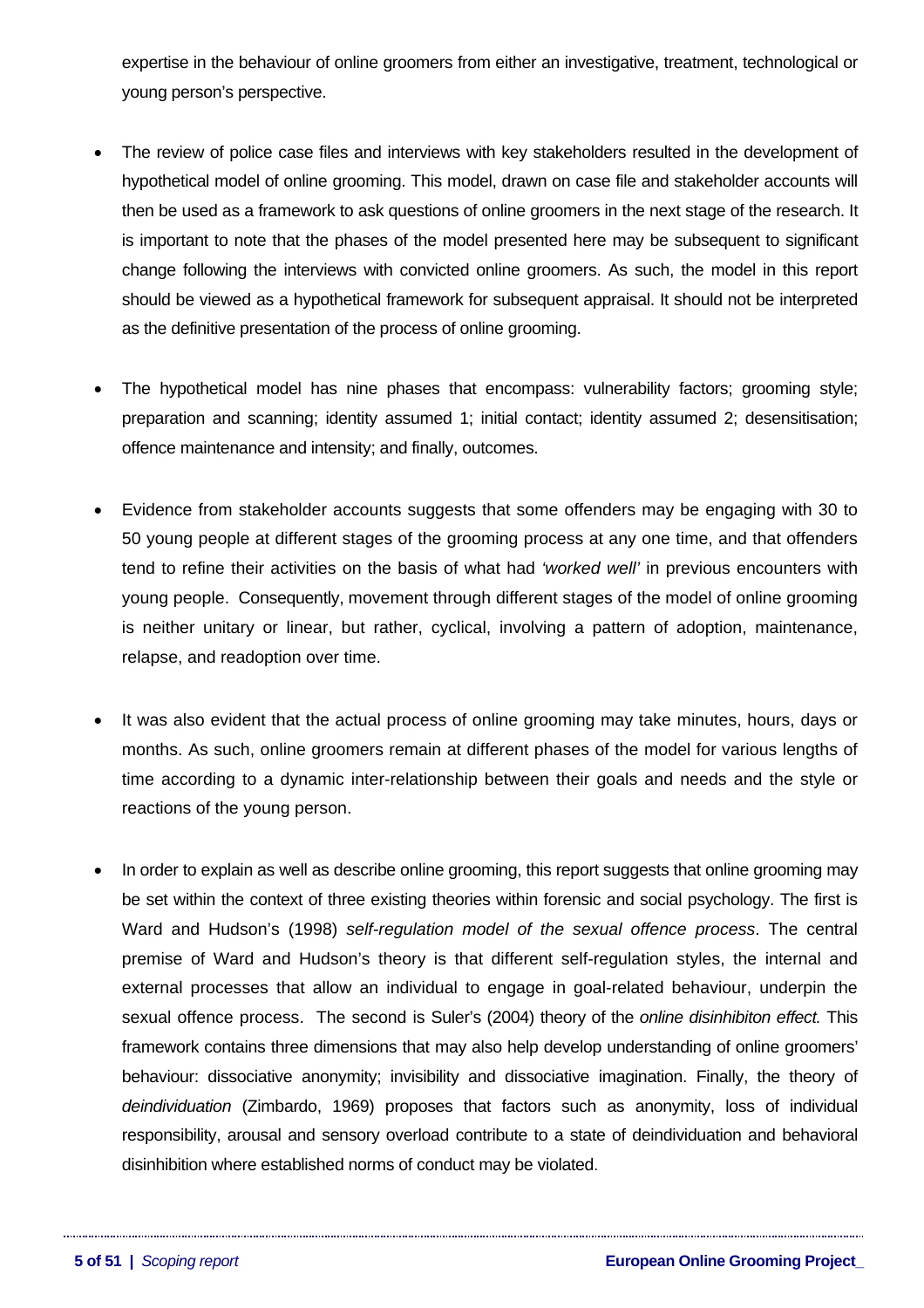It is important for all research to have an applied focus but even more so for this project, where the need for robust evidence is acute and the public safety message is clear. As such, stakeholders identified four core needs for the European Online Grooming Report. To provide strategies to aid detection and interviewing; further understanding regarding assessment and treatment needs; to raise awareness across the key groups outlined above; and finally, to avoid demonising the Internet per se.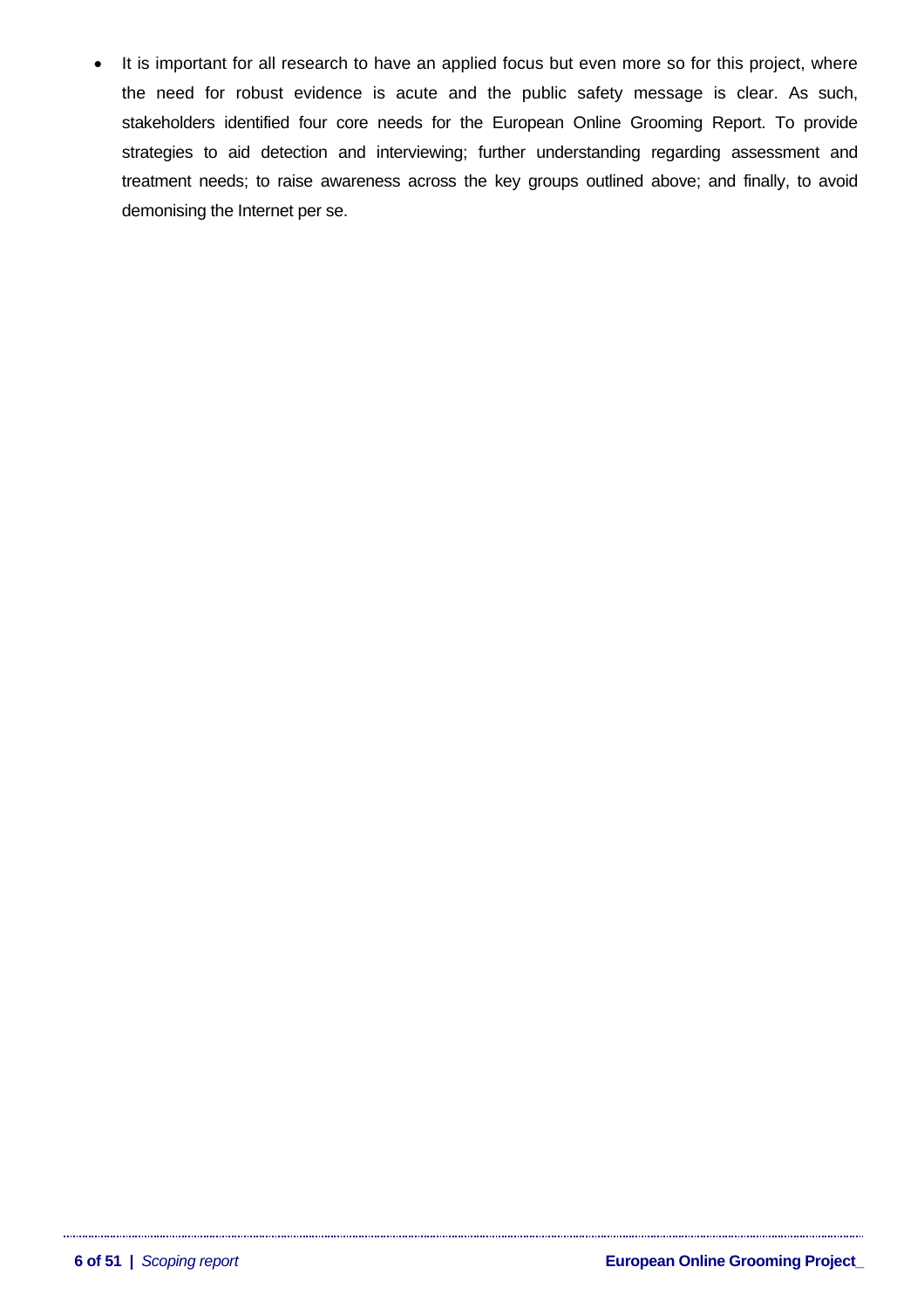# <span id="page-6-0"></span>**2. Introduction**

This report presents findings from the scoping phase of the European Online Grooming Project. The research was commissioned by the European Commission Safer Internet Plus programme and conducted by a collaboration that encompassed: Stephen Webster, National Centre for Social Research (NatCen); Julia Davidson and Julie Grove-Hills, Kingston University; Antonia Bifulco, Royal Holloway University of London; Petter Gottschalk, The Norwegian School of Management; Vincenzo Caretti, University of Palermo and Thierry Pham, University of Mons-Hainaut.

This chapter outlines the aims and objectives of the evaluation, the research design and methodology employed during the scoping phase.

# **2.1 Research Objectives**

Action 3.1 of the Safer Internet Plus programme invited proposals for projects that aim to enhance the knowledge of the online sexual abuse of young people, with a particular focus on online grooming. Here online grooming is defined as the process by which a person befriends a young person<sup>[2](#page-6-1)</sup> online in order to facilitate online sexual contact and/or a physical meeting with them with the goal of committing sexual abuse. To this end the European Online Grooming Project has the following overarching objectives:

- describe the behaviour of both offenders who groom and young people who are 'groomed' and explore differences (e.g. in demographics, behaviour or profiles) within each group and how these differences may have a bearing on offence outcome,
- describe how information, communication technology (ICT) is used to facilitate the process of online grooming,
- further the current low knowledge base about the way in which young people are selected and prepared by online groomers for abuse online,
- make a significant contribution to the development of educational awareness and preventative initiatives aimed at parents and young people,
- contribute to the development of online sex offender risk assessment and management knowledge.

# **2.2 Research Design**

In order to meet this challenging set of objectives, the research programme involves three distinct but related phases. A scoping study; interviews with online groomers; and dissemination of awareness messages to key stakeholders. These stakeholders include policy makers, police officers, treatment providers, teachers,

 $\overline{a}$ 

<span id="page-6-1"></span> $2$  For the purpose of this report, young people are defined as those age 16 years or younger.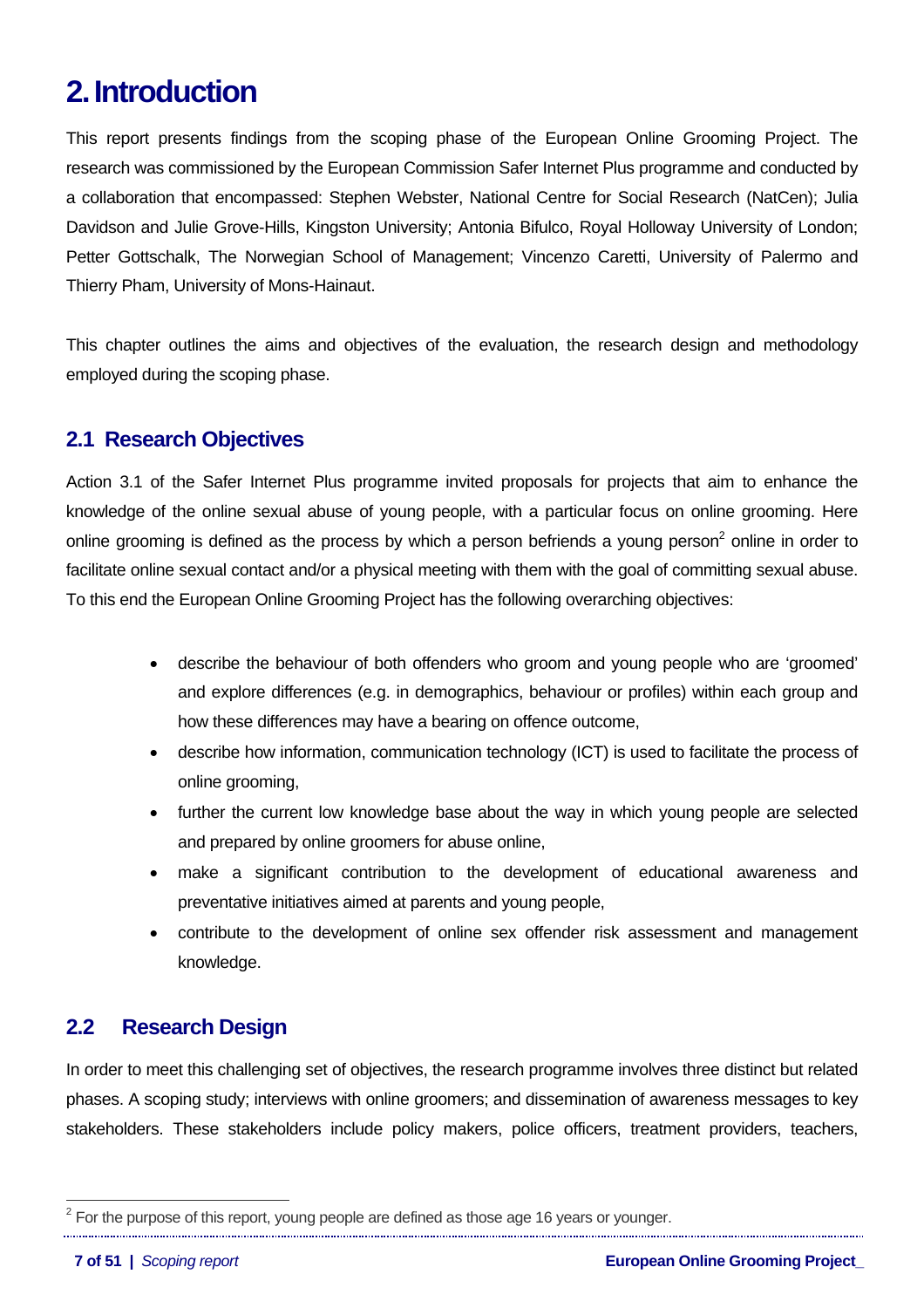<span id="page-7-0"></span>parents, carers and young people. The remainder of the report presents methods related to and findings from the scoping phase of the research.

# **2.3The Scoping Phase**

The aim of the scoping phase was to explore the background and context of Internet abuse in each partner country so that the research could be set in the current legislative and treatment context. However, alongside mapping the policy context, this phase also set out to ensure that the next stage of the research is of the highest possible quality and represents good value for money. As such, the scoping phase aimed to ensure that questions asked of online groomers will be based on the most up to date and comprehensive information available about these individuals.

To this end, the scoping phase drew on a combination of three distinct data collection approaches, described below.

# **2.4 Scoping Methods**

## **Literature review**

Presented in a separate paper<sup>[3](#page-7-1)</sup>, the key library sources for the literature review were the British Library and the British Library of Political and Economic Science at the London School of Economics. In particular, the joint JISC and ESRC funded International Bibliography of the Social Sciences (IBSS). Specific government, academic and agency sites were used such as EUKids Online at LSE, the Department for Children Schools and Families, Child Exploitation and Online Protection Centre and the Internet Watch Foundation. In addition, the EU website was searched to supplement the contributions sent from the consortium partners from each country. Alongside the sourcing of published materials, there was also use of unpublished articles from, for example, the G8 Carolina Symposium 'Examining the relationship between online and offline offenses and preventing the sexual exploitation of children'.

### **Review of police case files**

Five case files were drawn from the United Kingdom Metropolitan Police High Technological Crime Unit and the Paedophile Unit. Four of the report authors (SW, JD, AB, JGH) read the case files and recorded the key points on a proforma, included in the Appendix. Each case was then discussed by the research team, with the conversation digitally recorded. Case file data was analysed using the Framework method, discussed in detail in the sections below. In table 2.4.1 the demographic and offence-specific characteristics of the case file sample are described.

 $\overline{a}$ 

<span id="page-7-1"></span><sup>3</sup> Davidson, J., Grove-Hills, J., Bifulco, A., Webster, S., Gottschalk, P., Caretti, V. & Pham, T (2010). European Online Grooming Project: Literature Review and Legislative Context. European Commission Safer Internet Plus Programme.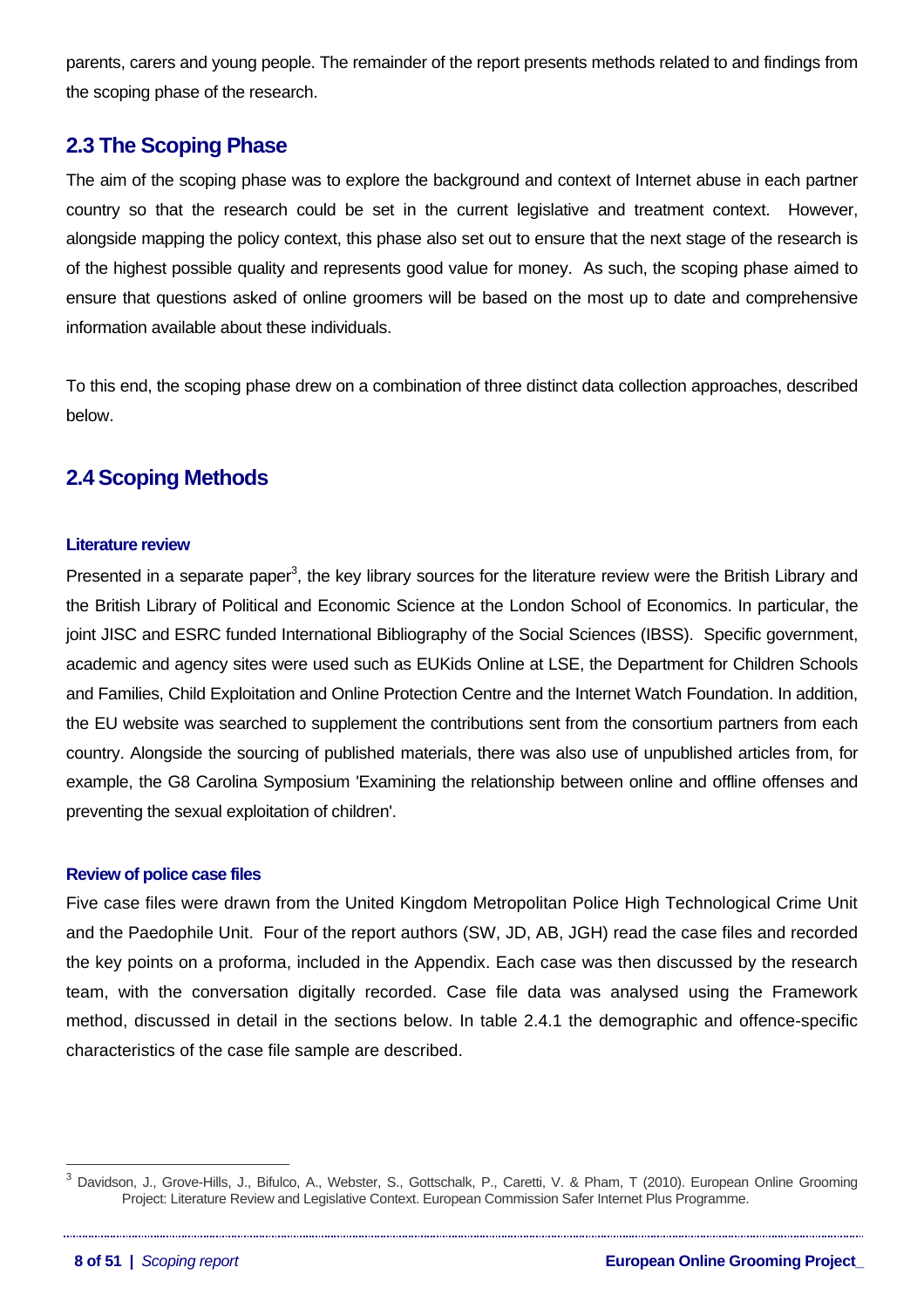<span id="page-8-0"></span>

|                                           | 1              | $\mathbf{2}$                | 3                       | 4                    | 5                             |
|-------------------------------------------|----------------|-----------------------------|-------------------------|----------------------|-------------------------------|
| Age                                       | 45             | 36                          | 37                      | 56                   | 48                            |
| <b>Ethnicity</b>                          | White-British  | White-British               | White-British           | <b>White-British</b> | White-British                 |
| <b>Occupation</b>                         | Professional   | Professional                | Skilled manual          | Professional         | Skilled manual                |
| <b>Marital status</b>                     | Married        | Married                     | Married                 | Partner              | Married                       |
| <b>Access to children</b>                 | Yes            | Yes                         | Yes                     | Yes                  | Yes                           |
| No. own children                          | 1              | $\overline{2}$              | 1                       | $\mathbf{1}$         | 1                             |
| <b>Exposure self on line</b>              | <b>No</b>      | Yes – photos $\&$<br>webcam | <b>No</b>               | $Yes - photos$       | Yes - webcam                  |
| Images sent to YP                         | 3 adult movies | None                        | None                    | Yes                  | Yes                           |
| No. indecent<br>images seized             | 510            | 259                         | Not specified           | 35                   | 2                             |
| <b>Class of indecent</b><br><b>Images</b> | $1$ to $5$     | $1$ to $5$                  | $2$ to 4                | 1 to $4$             | 1 to $3$                      |
| <b>Travel to meeting</b><br>with YP       | <b>No</b>      | Yes                         | Yes,<br>arrested nearby | Yes                  | No,<br>stated no<br>intention |

### **Interviews with strategic stakeholders**

The stakeholder sample for the scoping evaluation was developed to ensure that all key professionals with expertise on the behaviour of online groomers were included. The report authors identified and recruited stakeholders in each country. Stakeholders were then approached by letter or email, outlining the aims and coverage of the scoping evaluation. This first contact was followed up by a telephone call to see if the stakeholder was willing to participate, and to arrange a convenient time for interview. There were no instances of stakeholders refusing to take part.

In-depth interviews were conducted with nineteen strategic stakeholders from the United Kingdom, Italy, Norway and Belgium. Researchers explained how study findings would be reported before the interviews commenced. The voluntary nature of the research was also emphasised, and the interview only began once the participant had indicated that they were happy to proceed by signing a consent form. The interviews were digitally recorded and carried out using a topic guide. The topic guide covered the key themes likely to be relevant in the interviews and helped to ensure a systematic approach across different encounters and countries. The interview questioning was responsive to participants' own experiences, attitudes and circumstances and participants' contributions were fully explored to allow as detailed an understanding as possible. The topic guide used in the scoping interviews is included in the Appendix. Table 2.4.2 displays the occupational characteristics of the sample.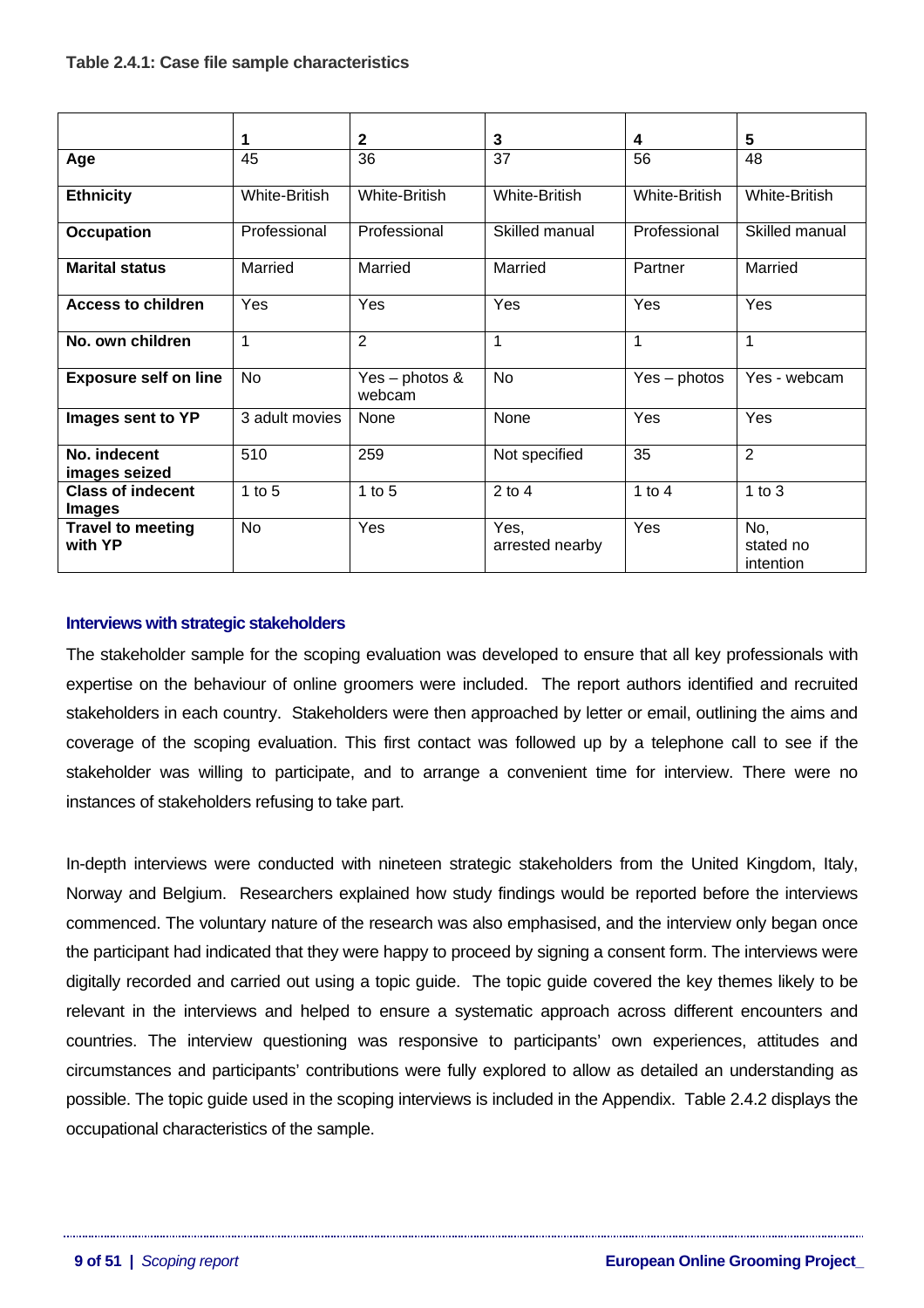### <span id="page-9-0"></span>**Table 2.4.2: stakeholder sample information**

| <b>Country</b>        | <b>Stakeholder Number</b>                      | <b>Role</b>                               |  |  |
|-----------------------|------------------------------------------------|-------------------------------------------|--|--|
|                       | 1<br>Sexual offender treatment specialist      |                                           |  |  |
|                       | $\overline{2}$                                 | Internet safety expert                    |  |  |
| <b>United Kingdom</b> | 3<br>Police - overt investigator               |                                           |  |  |
|                       | Police - covert investigator<br>$\overline{4}$ |                                           |  |  |
|                       | 5                                              | Young people treatment specialist         |  |  |
|                       | 1                                              | Young people treatment specialist         |  |  |
|                       | $\overline{2}$                                 | Police - overt investigator               |  |  |
| <b>Norway</b>         | 3                                              | Sexual offender treatment specialist      |  |  |
|                       | $\overline{\mathcal{A}}$                       | Sexual offender treatment specialist      |  |  |
|                       | 1                                              | Police - national prevention co-ordiantor |  |  |
|                       | $\overline{2}$<br>Police - overt investigator  |                                           |  |  |
| <b>Italy</b>          | 3<br>Public prosecutor                         |                                           |  |  |
|                       | $\overline{4}$                                 | Information technology expert             |  |  |
|                       | 5                                              | Police - overt investigator               |  |  |
|                       | 1                                              | Police - human trafficking prevention     |  |  |
|                       | $\overline{2}$                                 | Police - overt investigator               |  |  |
| <b>Belgium</b>        | 3                                              | Police - overt investigator               |  |  |
|                       | $\overline{4}$                                 | Police - overt investigator               |  |  |
|                       | 5                                              | Police - overt IT investigator            |  |  |

# **2.5Qualitative Analysis**

The case file and interview data was analysed using Framework (Ritchie & Lewis, 2003), a systematic approach to qualitative data management developed by NatCen. This involved a number of stages. First, the key topics and issues which emerged from the research objectives and the data were identified through familiarisation with the transcripts. An initial analytical framework was then drawn up and a series of thematic charts or matrices were set up, each relating to a different thematic issue. The columns in each matrix represented the key sub-themes or topics and the rows represented the individual interview participants. Data from each interview transcript was summarised into the appropriate cell and was grounded in participants' own accounts. The final stage of analysis involved working through the charted interview data in detail, drawing out the range of experiences and views, identifying similarities and differences, developing and testing hypotheses, and interrogating the data to seek to explain emergent patterns and findings.

# **2.6 Coverage of the report**

This report brings together findings from the case review and stakeholder interview stages of the scoping research. The next chapter describes a hypothetical model of online grooming and sets this within a theoretical framework to facilitate testing when convicted online groomers are interviewed. Verbatim quotations from staff are used. In order to preserve participants' anonymity, quotations are referenced only by participant country (e.g. Norway) and by role (e.g. Police). The final chapter of the report describes the strategic and operational benefits desired by stakeholders in subsequent phases of the European Online Grooming Project.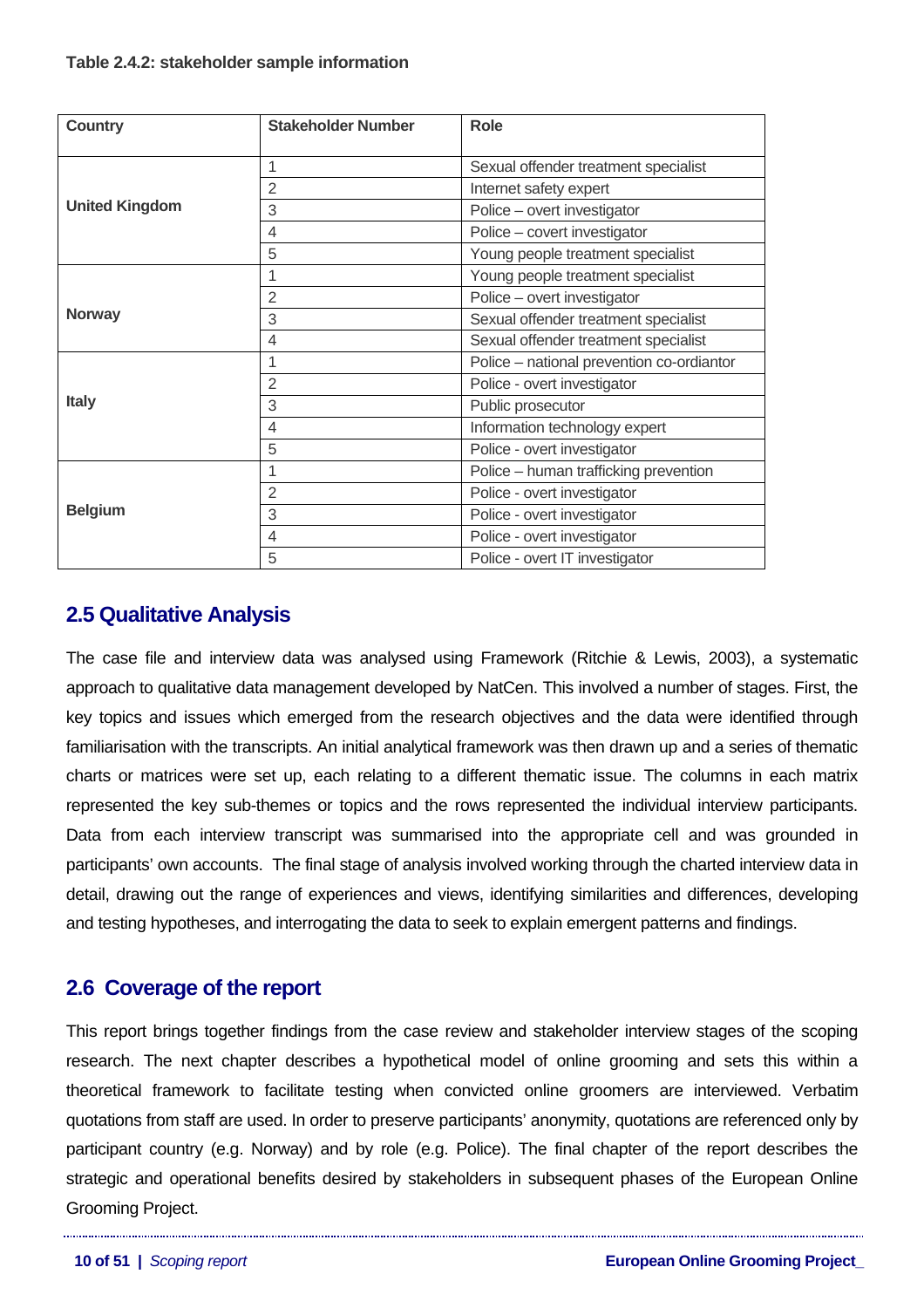# <span id="page-10-0"></span>3. **Understanding Online Grooming**

The widespread use of the Internet in the educational and social lives of young people is a relatively new behaviour. Consequently, it is only within the last decade that law enforcement and scientific communities have attempted to understand and address the challenge presented by men who have taken advantage of the Internet 'boom' to groom young people for sexual purposes. However, it is challenging to develop a robust evidence base in five to ten years, and this explains the dearth of literature about the motivations, attitudes, behaviours and experiences of online groomers. To this end, the overarching aim of the European Online Grooming Project is to make a significant contribution to the body of knowledge. In doing so, the work will help policy makers, police officers, treatment providers, carers and young people behave in the most effective way to manage the risk presented by online groomers.

This chapter represents the project's first step towards contributing robust evidence. The first section briefly describes two theories that may help professionals understand online groomers' behaviour in the context of a model of online grooming. The chapter then describes a nine hypothetical nine-phase model developed from the review of police case files and accounts of stakeholders working with online groomers, young people or within the Internet industry. Within each phase of the model, the key research questions for examination in the next stage of the project are also set out.

It is important to note that the phases of the model presented here may be subsequent to significant change following the interviews with convicted online groomers. As such, the model in this report should be viewed as a hypothetical framework for subsequent appraisal. It should not be interpreted as the definitive presentation of the process of online grooming.

# **3.1 Developing a model of cognition, affect and behaviour**

The design of effective interventions for online groomers and awareness programmes to reach policy makers, teachers, carers and young people requires an understanding of how online groomers behave, their barriers and enablers to change, and what influences their behaviours in general. From the accounts of stakeholders working with online groomers and young people across Europe, it is clear that these offenders' behaviour is dynamic, multi-faceted and complex. As such there are two key advantages of setting online grooming within a model. Firstly, it allows professionals to have a clear, coherent overview of different types of online groomer behaviour encountered by people working in this area. Secondly the model presents a series of hypotheses that may be tested at the next stage of the research when convicted online groomers are interviewed. However, for models to have optimum impact it is important that they describe as well as explain behaviour. As such, three theories that may assist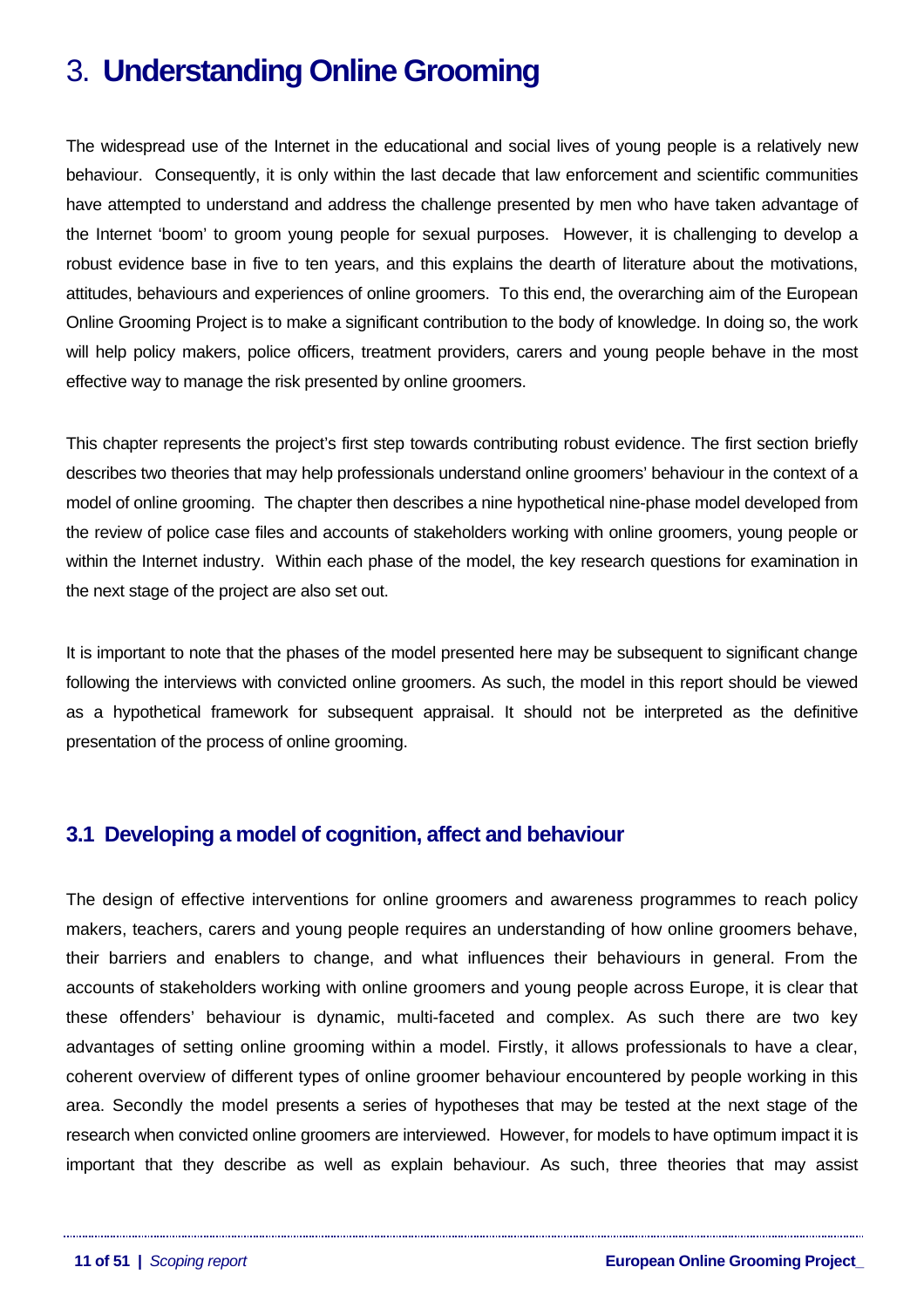professionals to understand online groomers' behaviour in the context of the hypothetical model have been considered.

The first of these is Ward and Hudson's (1998) *self-regulation model of the sexual offence process*. The central premise of Ward and Hudson's theory is that different self-regulation styles, the internal and external processes that allow an individual to engage in goal-related behaviour, underpin the sexual offence process. Two styles of goals are discussed; approach and avoidance. Approach goals concern the successful attainment of a state or situation and involve approach-focused behaviours. For example, an individual tailoring their online profile page in order to attract the interest of a particular young person. In contrast, avoidance goals involve the reduction of a particular state whereby attention is focused on negative information signalling failure rather than success. An example here may be an online groomer who masturbates to their collection of indecent images of children in order to suppress the desire to contact a young person online. Intrinsically linked to approach and avoidant goals are three self regulation styles. The first, underegulation, refers to individuals who may behave in a passive or disinhibited manner. Misregulation describes the misplaced effort to avoid offending due to a lack of knowledge about the impact of the response selected, as in the example above. Finally, individuals who consciously think out a sequence of behaviours in order to commit an offence do not show emotional under regulation or dysregulation as a feature of their offending and thus form a third group. For these individuals their emotional state is likely to be positive and they do not see their behaviour as particularly problematic.

In addition to setting the sexual offence process in the context of self-regulation theory, Ward and Hudson's seminal paper also suggests that comprehensive models of the sexual offence process should encompass three further features:

- the integration of cognitive, affective and behavioural factors that underpin the sexual offence,
- a demonstration of the dynamic nature of the sexual offence that accounts for the various phases or milestones of the offence process, and,
- identification and description of the psychological mechanisms that drive and inhibit the relapse process.

Moving away from theories specific to sexual offending, Suler's (2004) *online disinhibiton effect* contains three dimensions that may also help develop understanding of online groomers' behaviour. The first dimension, **dissociative anonymity** refers to the Internet providing people with the opportunity to separate their actions from their real world identity, making them feel less vulnerable about opening up. Suler argues that individuals believe that whatever they say or do online cannot be directly linked to the rest of their lives. Consequently individuals do not have to own their behaviour by acknowledging it within the full context of who they really are.

**Invisibility** refers to the online individual not being physically seen, with many people unaware that the individual is there at all. Suler suggests that invisibility gives people the courage to go to places and do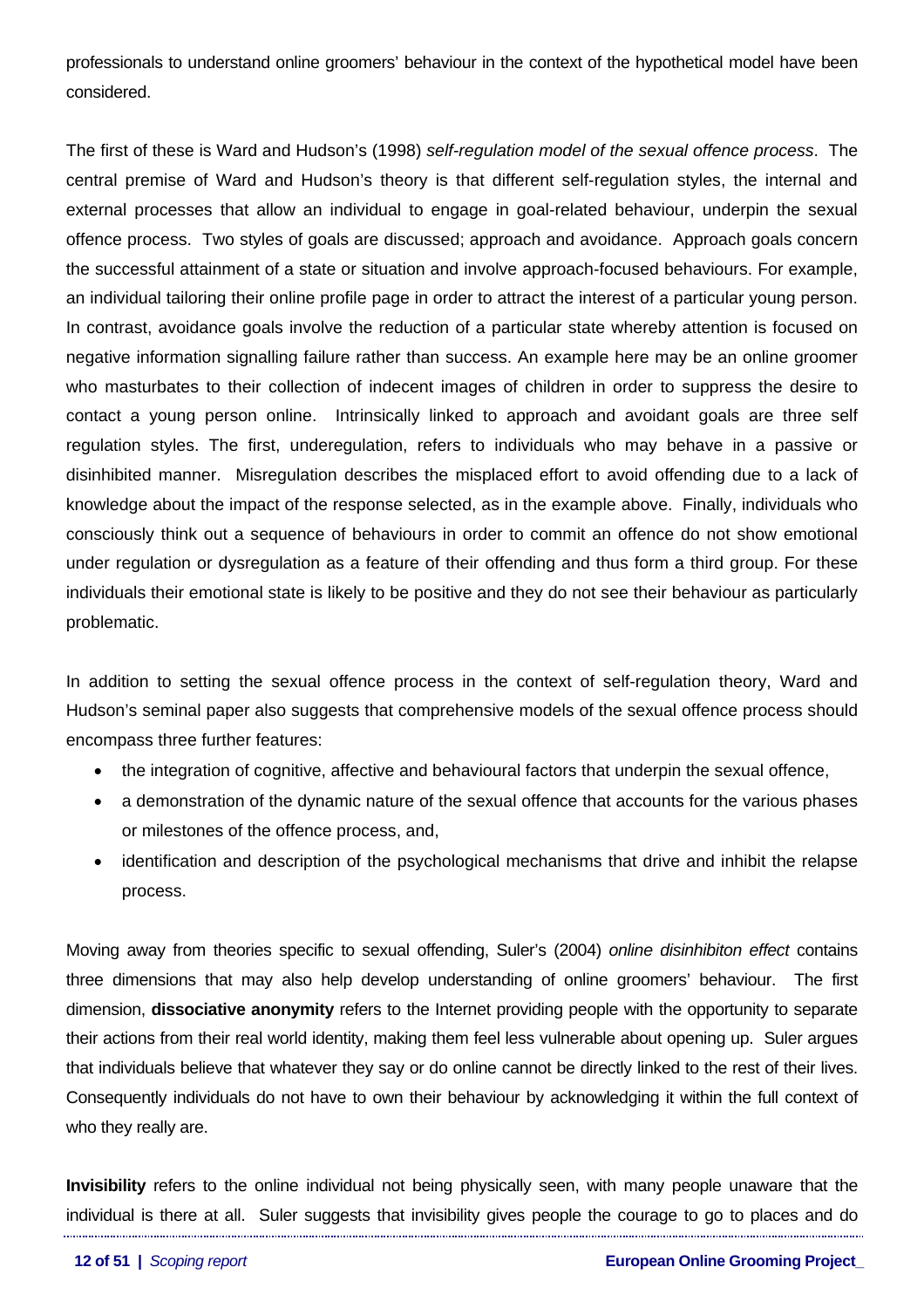<span id="page-12-0"></span>things that they otherwise would not. Although there is clear overlap with anonymity, Suler suggests that with the user physically invisible the disinhibition effect is amplified. That is, unlike in face to face interaction, invisible individuals do not have to worry about looking or sounding foolish and do not have to attend to other accepted conversational norms indicating displeasure or disinterest such as a frown or shake of the head.

Finally, **dissociative imagination** refers to the belief that the online persona along with online others live in a make-believe dimension, separate and apart from the demands and responsibilities of the real world. Here individuals dissociate online fiction from offline fact, whereby online life consists of games, rules and norms that do not apply in actual living. As such, Suler suggests that once the computer is turned off and daily life returned to, individuals believe they can leave that online game behaviour and their game-identity behind.

Finally, clinicians that have worked online groomers suggest that this group of sexual offenders are susceptible to the social influence of other groomers and like-minded individuals in cyberspace. That is, this online "community" appears to shape the thinking patterns and beliefs of online groomers, eventually influencing the degree and rate of their behavioral disinhibition online. Therefore, it may be that it is not just the deindividuating characteristics of the Internet, (dissociative anonymity, invisibility, and dissociative imagination) that have an influence on the groomer, but also the actual "community" of sexual offenders. That is, the online groomer's social identification with and "immersion" in the community of like-minded individuals in cyberspace may further influence his behavior through a process of deindividuation. The **theory of deindividuation** (Zimbardo, 1969) proposes that factors such as anonymity, loss of individual responsibility, arousal and sensory overload contribute to a state of deindividuation and behavioral disinhibition where established norms of conduct may be violated.

# **3.2 Hypothetical model of online grooming**

The nine phases of the hypothetical model of online grooming developed from the first phase of the current study are described in the sections below. This model will then be used as a framework to ask questions of online groomers in the next stage of the research. As such, the phases of the hypothetical model presented here may be subsequent to significant change following the interviews with convicted online groomers. The model described below should not, therefore, be interpreted as the definitive presentation of the process of online grooming.

Evidence from stakeholder accounts suggests that some offenders have up to 200 young people on their online friends lists at different stages of the grooming process at any one time, and that offenders tend to refine their activities on the basis of what had *'worked well'* in previous encounters with young people. Consequently, movement through different stages of the hypothetical model of online grooming is neither unitary or linear, but rather, cyclical, involving a pattern of adoption, maintenance, relapse, and readoption over time. Additionally, the actual process of online grooming may take minutes, hours, days or months. As such, online groomers remain at different phases of the model for various lengths of time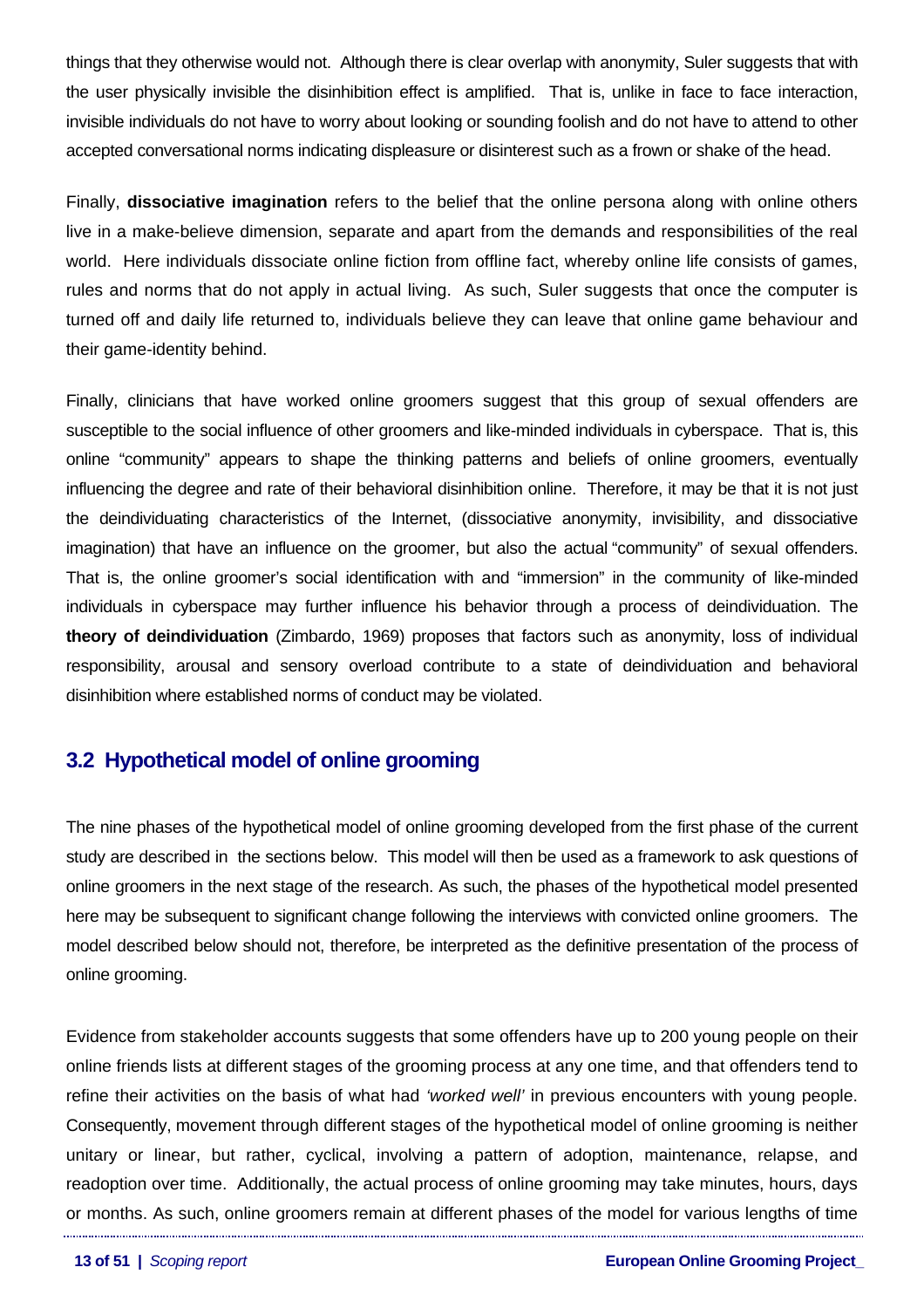<span id="page-13-0"></span>according to a dynamic inter-relationship between their goals and needs and the style or reactions of the young person.

## **Phase 1: Vulnerability Factors**

The literature regarding contact sexual offences is clear that such behaviour does not happen out of the blue, but instead is triggered by something or someone (Proulx et al, 1999). Online grooming does not seem to be dissimilar here so, in the first phase of the model, there is some form of event that makes the online groomer vulnerable. This then appears to trigger the offender's underlying goal or desire to contact and groom a young person. From the case file review that contained interviews between police officers and online groomers at the time of arrest, two broad types of vulnerability factors were described by offenders. The first was **situational factors** and included the motivation to go online and contact young people in order to escape from or help mediate a range of marital problems. For example, one groomer in an interview with the police described how his relationship with his wife did not involve any sexual intercourse and so he went online in an attempt to satisfy his sexual needs. This type of response by online groomers resonates with Ward and Hudson's (1998) concept of underegulation, in that the offender is failing to control emotions regarding his relationship with his wife and instead goes online to seek gratification.

In contrast to situational factors, the second set of vulnerability events are associated with the offender's ability to effectively **self-manage**. As such the category was associated with events such as *feeling lonely when away from family*, being *addicted to the Internet and online chat,* or *driven by the desire to act out a fantasy life or identity online.* The final example regarding fantasy online speaks to Suler's concept of dissociative imagination. Here, these online groomers may believe that a virtual environment allows them to leave behind social norms and rules, thereby giving them permission to contact and groom young people online. The extent to which dissociative imagination is associated with intact or dysfunctional self-regulation is open to conjecture and will be explored further in the next stage of the research that involves interviews with online groomers.

#### **Key questions / issues for the research interviews with online groomers:**

- develop further the map of vulnerability factors
- what emotions and cognitions are associated with the different factors
- to what extent do these factors always instigate the desire to go online
- develop a map of strategies individuals may use to exit the model at this phase
- the range of timescales between different factors and moving to phase 2 of the model

### **Phase 2: Grooming Style**

Sexual offenders are not a homogenous group (Marshall et al, 1999) and the same may be said of online groomers (O'Brien & Webster, in press). As such, experiencing a vulnerability factor results in the individual adopting a grooming style that may be a conscious or unconscious decision, but that *is* associated with an underlying goal and self-regulation style. From the interviews with stakeholders working with online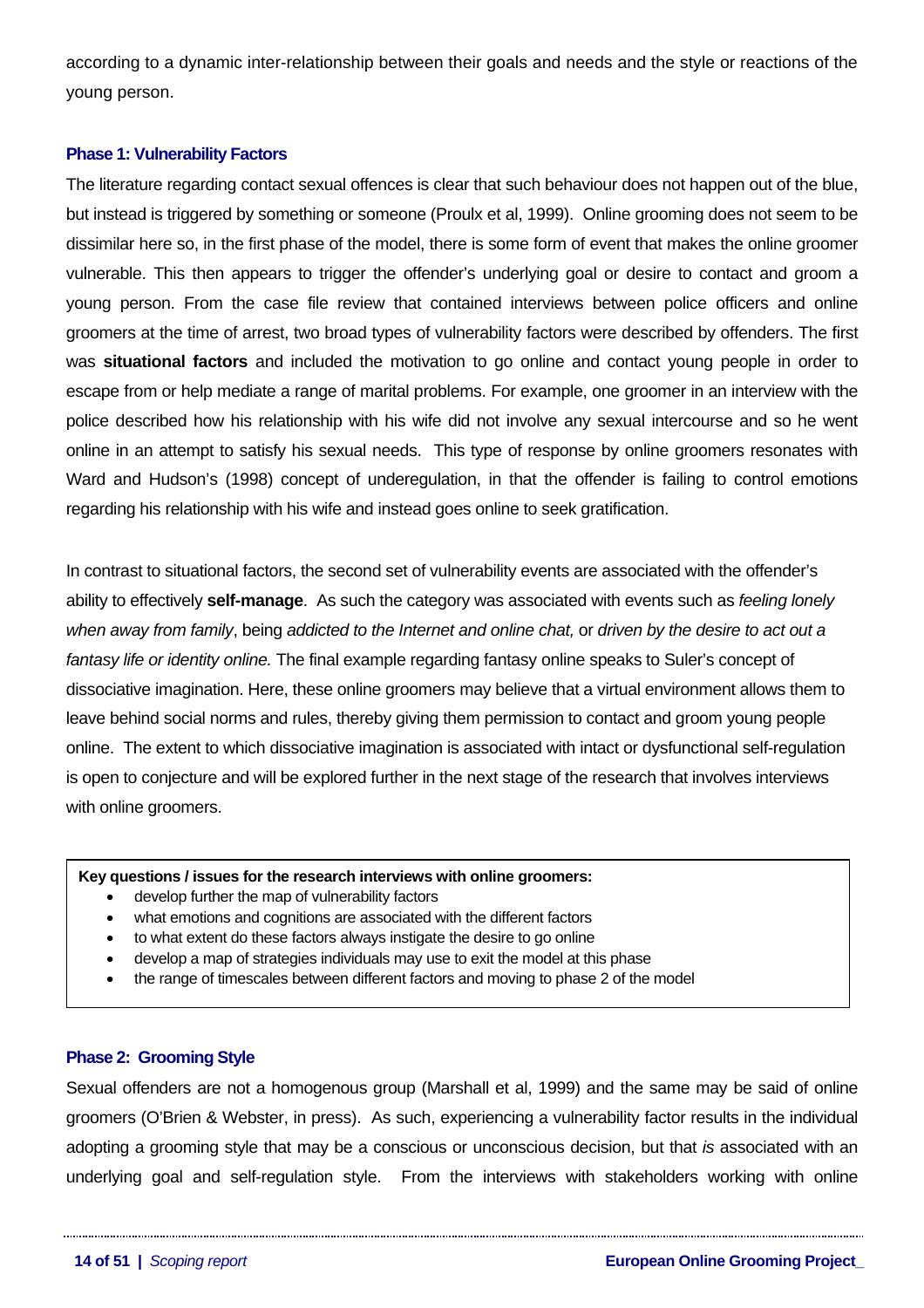<span id="page-14-0"></span>groomers or young people, two overarching grooming styles emerged. These encompassed **targeted / planned** and **opportunistic**.

Turning first to targeted / planned actions, irrespective of the stakeholders role and country within which they were working, the view amongst professionals was that some online groomers planned their behaviour to a greater or lesser extent. Underpinning this belief was the idea that it would be almost impossible for some online groomers to attract young people and skilfully move conversations towards sex and / or a physical meeting without some forethought.

*You know, if they're arranging to meet, then they're obviously going to have to in their mind how they're going to do that and how is that going to work (UK SH3 - Police)* 

*I think grooming is planned out in advance. In my opinion, they have a very precise game plan (Belgium SH4 - Police)*

It seems sensible to suggest that online groomers who are acting in accordance to plans or behavioural scripts are adopting approach goals. The extent to which they are what Ward and Hudson (1998) term *approach-explicit* (systematic planner involving intact regulation) or *approach-automatic* (more impulsive and underegulated) is unclear and requires further work in the next phase of the research.

In direct contrast, professionals also described an opportunistic style of online grooming. As will be illustrated in subsequent phases of the hypothetical model, stakeholders sometimes talked about this behaviour as less subtle and sophisticated with little or no attempt being made to mask an explicit desire for sexual contact with young people. In fact, it is questionable whether it is appropriate to call such an opportunistic approach 'grooming', as no real victim socialisation takes place. Turning again to Ward and Hudson's (1998) theory, it seems intuitive at this stage of the research to explain opportunistic groomers behaviour in the context of approach-automatic offending. This will be further explored in the next stage of the study along with the following questions.

#### **Key questions / issues for the research interviews with online groomers:**

- ascertain whether there are other grooming styles in addition to targeted / planned and opportunistic
- to what extent do some online groomers stay within a targeted / planned or opportunistic style, or do they move between the two
- the extent to which adopting a grooming style is a conscious choice and the factors associated with each decision

# **Concurrent Phase: Offender Maintenance**

Adults with a sexual interest in young people can be in little doubt that the general public finds such behaviour abhorrent. Offenders themselves may also be disgusted or unsettled with their sexual attraction towards young people but feel that they do not have the strategies or will to resist such urges. Given the view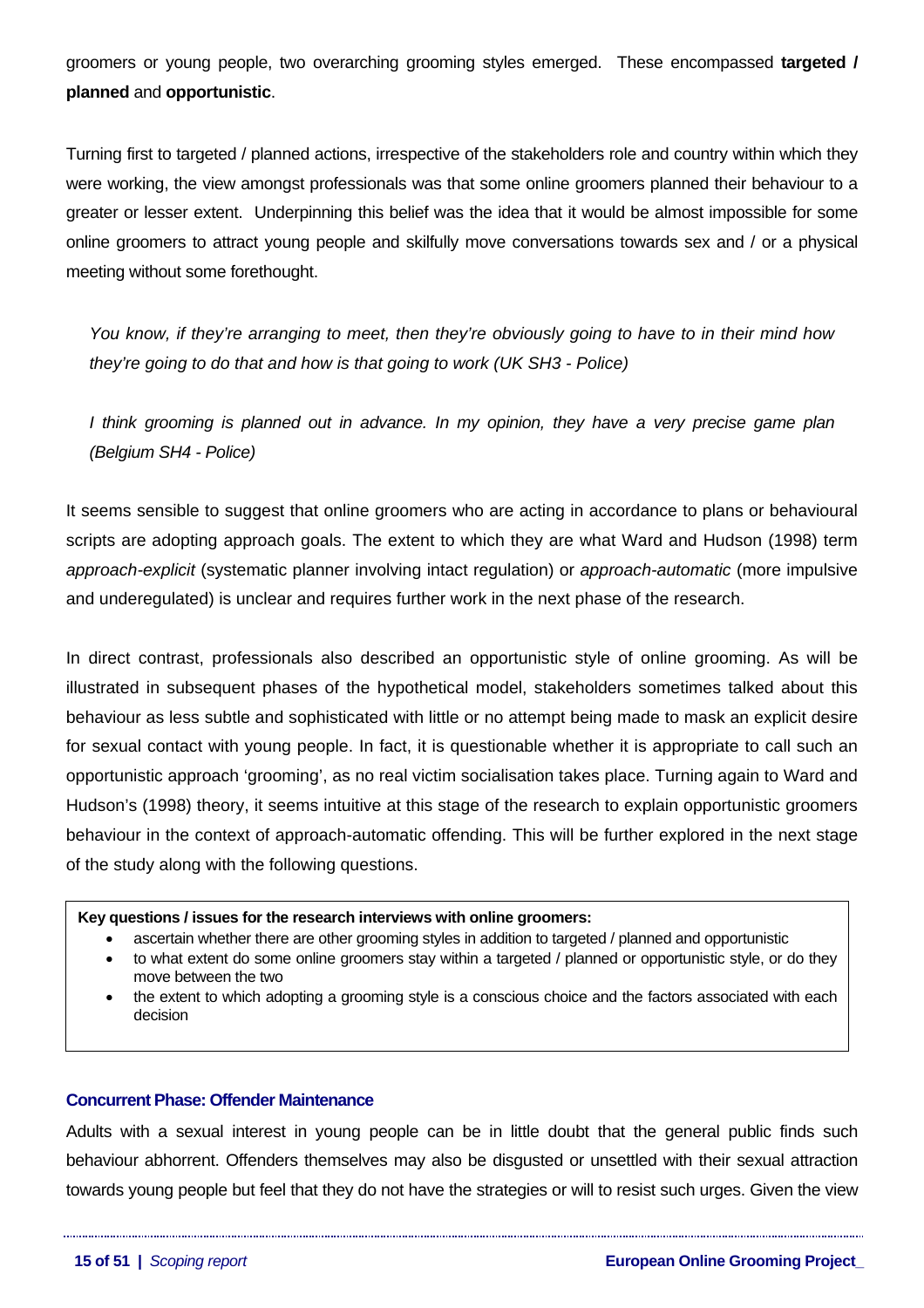of society towards sexual offenders and the negative emotions some offenders associate with their thoughts about young people, it is likely that online groomers will need to motivate themselves and to some extent, give themselves permission to continue grooming. This suggestion resonates with the theory of deindividuation (Zimbardo, 1969), where a loss of individual responsibility can contribute to a state of deindividuation and behavioral disinhibition. Consequently, established forms of conduct may be violated.

From the accounts of stakeholders interviewed and the review of police case files, online groomers' offence maintenance or deindividuation occurred in three, interlinked ways.

**Sexual offender forums and websites:** The literature regarding offline sexual offending is replete with descriptions of 'associations' that have attempted to promote the sexualisation and abuse of young people. For example, the *North American Boy Lovers Association (NAMBLA)* produced newsletters that offered encouragement to sexual offenders. These associations now tend to publicise their agenda online, with the key advantage for the online groomer being that they can access information **anonymously** from home. In the analysis of online groomers' case files, websites mentioned by offenders included *Cherry Popping Daddies, Teenagers and Kinky Kids* and *School Girls Central.* Stakeholders interviewed from across Europe described the purpose of such websites as offering tips, encouragement and potential tactics for the online groomer. Professionals were however uncertain about the extent that these sites were used to construct or consolidate a network or ring of online groomers. This will be explored further in the next stage of the study.

**Indecent images of children:** The use of the Internet by sexual offenders to trade and develop collections of indecent images of children is a well documented concern (Quayle & Taylor, 2002; Quayle, Vaughan & Taylor, 2007; O'Brien & Webster, 2007). Unsurprisingly, stakeholders described indecent image collections as a key aspect of online groomers' modus operandi. The number of images on an individual machine was discussed as ranging from a few up to one million, with content from posed pictures of children to the sadistic abuse of young people. However, what is less clear from both the scoping interviews and broader literature is the sequencing of image collections and online grooming. That is, are images sought once the online grooming process is initiated, or, do online groomers begin their offending careers looking at images and then move towards online contact? The next stage of the research will offer the opportunity to explore and test these ideas.

**Offence supportive beliefs** refer to the maladaptive beliefs and distorted thinking that play an important role in facilitating or justifying contact sexual offences (Maruna and Mann, 2006). From the accounts of stakeholders and police case files a wide range of distortions were also evident amongst online groomers. These encompassed the following broad categories:

- Powerful Internet *feeling addicted to the Internet, overwhelmed by and powerless to the Web.*
- Role-play – *'it's not really me online; I was certain that it was another man messing about; I would never actually force myself on a child.'*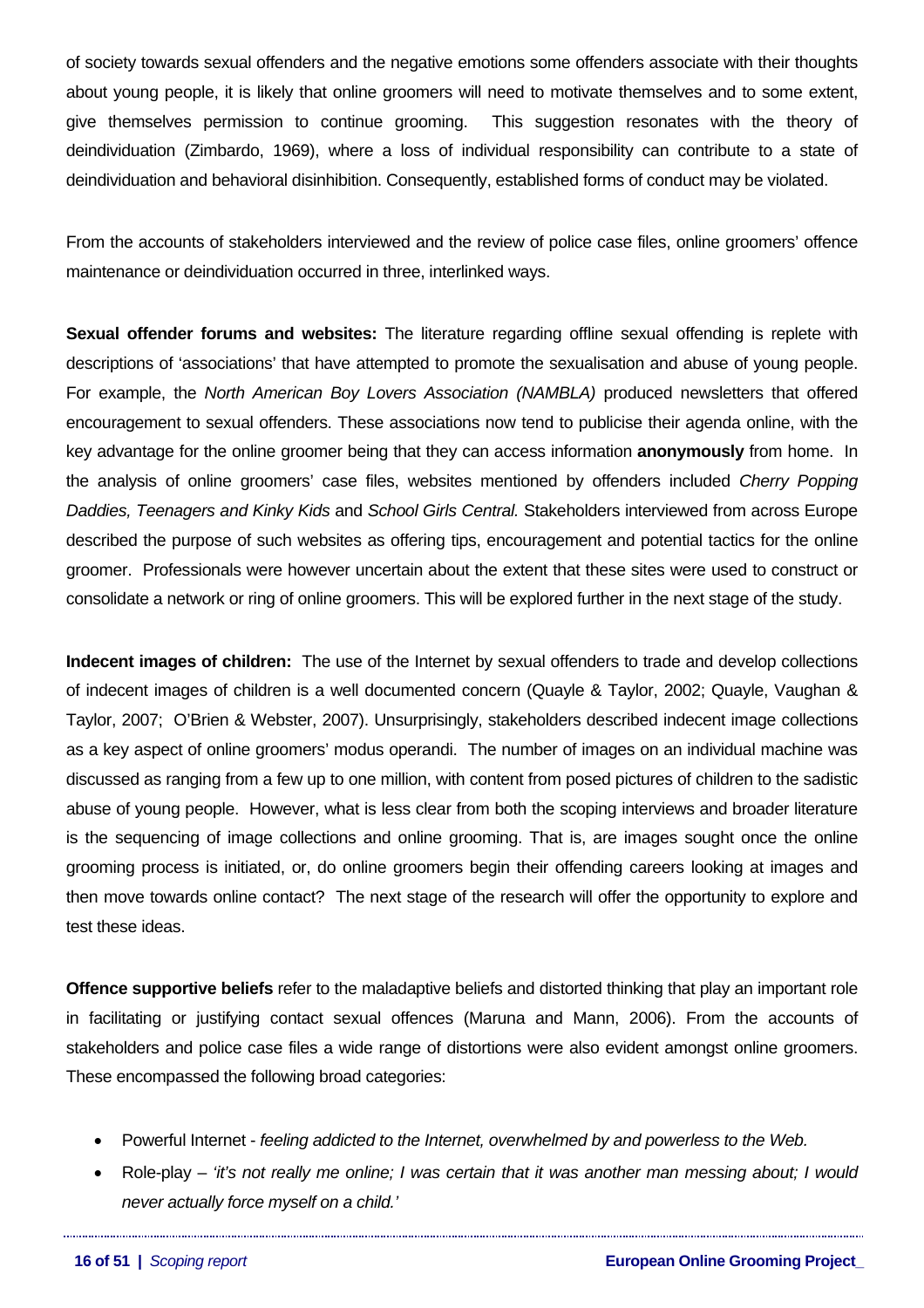- <span id="page-16-0"></span>• Sexual Children – '*the young person is not saying no; they could have stopped it if they wanted to; young people online would not talk as they do if they did not want sexual contact'.*
- Educational  *'I'm teaching them about sex'.*

Although the description of online groomers maintenance processes have occurred concurrently with phase two, it is important to note that the hypothetical model proposes that maintenance continues throughout the remaining seven phases of the grooming encounter, with all three strategies drawn upon at different times to a greater or lesser extent.

#### **Key questions / issues for the research interviews with online groomers:**

- understand the role of networks and websites in maintaining the grooming process
- describe the sequencing of image collections within individual offence patterns
- explore the role of images in the grooming process from a cognitive, affective and behavioural perspective
- map in full the range of offence supportive attitudes
- explore the nature and extent of associations between maintainance strategies and particular online grooming behaviours.

### **Phase 3: Preparation and Scanning**

Once an online grooming style is adopted, with offending attitudes and behaviours reinforced or maintained, stakeholders described a period where the individual begins to prepare for the grooming encounter. For those groomers with a targeted / planned style, a preparation phase seems the logical next step. However, professionals spoke with far less certainty about the extent of preparation conducted by opportunistic offenders. In fact, it could be suggested that the opportunistic group may just be the 'planning' group who are using a new method. That is, some offenders may feel that there is little point wasting time grooming when they can simply just ask a willing child to meet. In the next stage of the research, interviews with convicted online groomers will explore offender's previous and current grooming styles in order to address this question.

However, to ensure conceptual clarity in this report, description within this phase of the hypothetical model refers only to online groomers with a targeted / planned style.

When preparation for grooming was discussed, the sense amongst stakeholders was that young girls were more likely to be targeted than boys. Reasons for this beyond broad hypotheses regarding the different developmental stages of adolescent girls and boys were not evident. The issue therefore warrants further attention in the next stage of the research. Nevertheless, regardless of gender, professionals working with either online groomers or young people discussed two actions working in parallel at the preparation phase. These were the online assessment of a young person's vulnerability, conducted using a range of 'data collection' techniques.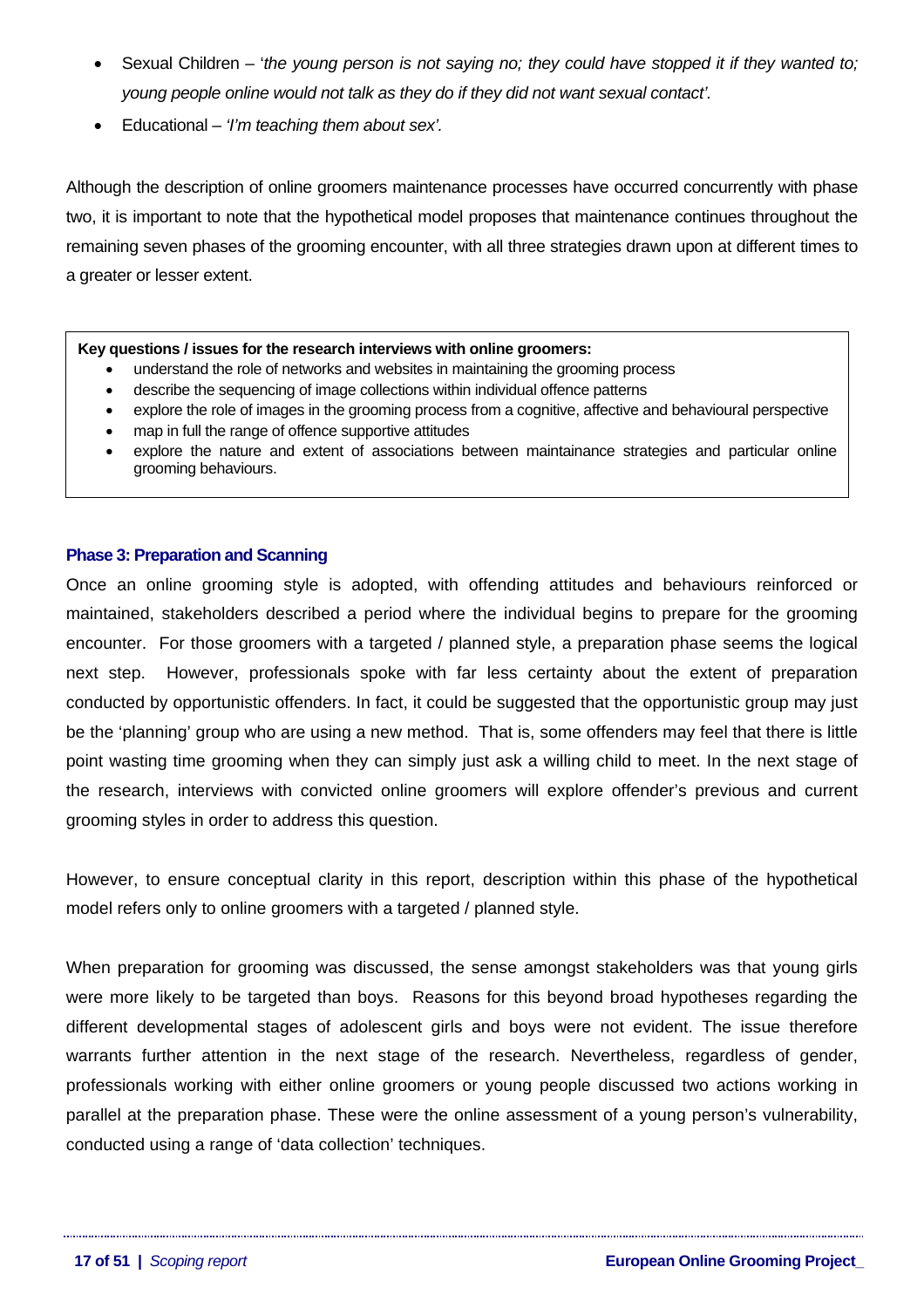Turning first to the assessment of vulnerability, stakeholders working with groomers or young people described three dimensions of susceptibility.

**Sexual vulnerability:** contained a range of features or markers attended to by the online groomer. For example, one participant working with young people in the UK described the persistent online use of sexually explicit language by one female client. The continuous use of explicit language was described by a police officer as *red flags to groomers preparing for contact* so the potential implications here are clear. In addition, innocent conversations about sexual topics on social networking sites and pictures of young people in a state of undress were also seen as key vulnerability markers by police officers and Internet experts from across Europe.

Irrespective of the nature of sexual vulnerability amongst young females, some stakeholders felt that this behaviour was underpinned by two features. The first was naivety amongst young people that they are safe in their bedroom, and so can behave online in any way.

 *…..they are thinking, 'I am sitting here in my bedroom, what can possibly go wrong' (UK, SH5, young person specialist)* 

The second concerns the desire to be taken seriously as a sexually mature person.

*……..they appreciated being taken serious, they (the online groomers) give them compliments that they are grown up, so the child will get confirmation of being somebody and a grown up (Norway, SH1, young people expert)* 

Unfortunately, this desire to be seen as mature may also reinforce the offender's maintenance process. That is, they can convince themselves that they are the right person with the right skills to see the young person as a sexual adult. Therefore, this merging of a young person's online sexual behaviour with the groomer's aims provides the offender with a clear incentive and angle on which to match and mirror their initial approach to the young person.

Despite the focus here primarily being on young girls, some stakeholders were clear that where boys were sexually vulnerable, this tended to focus on their sexual identity. Here, young boys who discussed their sexuality, feelings about other boys or the process of 'coming out' on specific websites were seen as particularly susceptible to an approach. Consequently, some professionals had experienced online groomers targeting these young boys on the premise of 'educating' them about their sexuality.

**Cognitive:** There were two facets to cognitive vulnerability discussed during the interviews. The first was in regard to some young people being *'intrigued by the idea of contact with an older man'*. The consensus amongst professionals working with young people tended to be that such intrigue was underpinned by a risk-taking thinking style.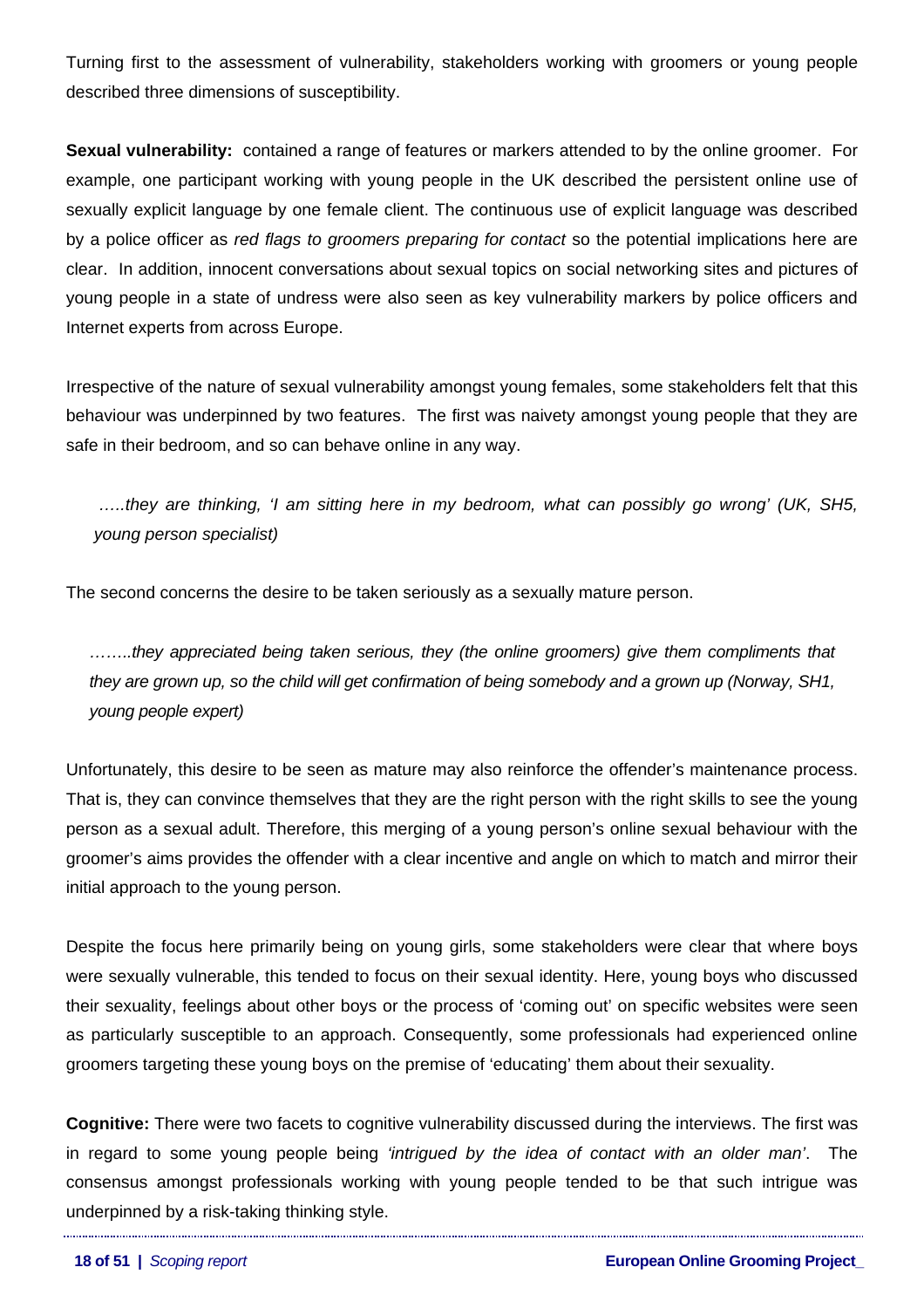*(in a Swedish study of grooming) most of the young people had what she (the author) calls selfdestructive behaviour. They go online and they are asking, they know what they are doing….taking risk (Norway, SH1, young people expert)* 

*…it blows my mind to know that there are more and more young girls out there who know they're chatting with a grown man. Paedophiles need to hide their age less and less, it's becoming less and less necessary for them to say they're 12 years old; they might say they're 39 instead of 45. More and more, young girls are chatting with grown men even if they know that they're way older than them. (Belgium, SH3 police)* 

The second aspect of cognitive vulnerability was in relation to young people with low self esteem. Here some stakeholders described experiences of young people discussing feelings about their physical presentation. For example, a young person talking to a peer about how they *'feel ugly*' was described as exactly the sort of topic that presented the opportunity to commence grooming.

**Social:** The overarching feature of social vulnerability was a sense of emotional loneliness amongst some young people online. This manifested in two ways. First, young people who did not tend to talk to many other peers online or become regularly involved in discussion topics were perceived as vulnerable to grooming. In some ways this is congruent with the literature about contact sexual offending, whereby sexual offenders will tend to target the child that appears isolated or in the 'out-group' amongst peers.

The second feature of social vulnerability was in relation to the young person's relationship with their parents or carers. For example, stakeholders from across Europe identified online accounts of problems at home as a key vulnerability marker for online groomers. That is, the online groomer recognises that the young person may crave some empathy, attention or feedback from an adult. Consequently, the groomer uses this information to make an opening approach to the young person that resonates and is engaging. In phase 5 below we outline in detail the process of groomers ensuring their initial approach matches the vulnerability markers exhibited by the young person.

Looking at the styles of vulnerability described above, it seems likely that theories of online disinhibition and self-regulation may help explain these behaviours. For example naivety regarding safety and anonymity online may relate to feelings of **invisibility**. Similarly, the online risk taking of young people may be associated with **underegulation** and so on. As such, the final part of the European Online Grooming Project will look to empower young people by raising awareness about the reasons behind and potential implications of their behaviours.

Of course, it is possible for young people to be vulnerable to grooming across one or a number of the dimensions described above. However, the key feature underpinning groomers' behaviour here was what one Italian police officer described as *"an assessment of just how much the young person is willing*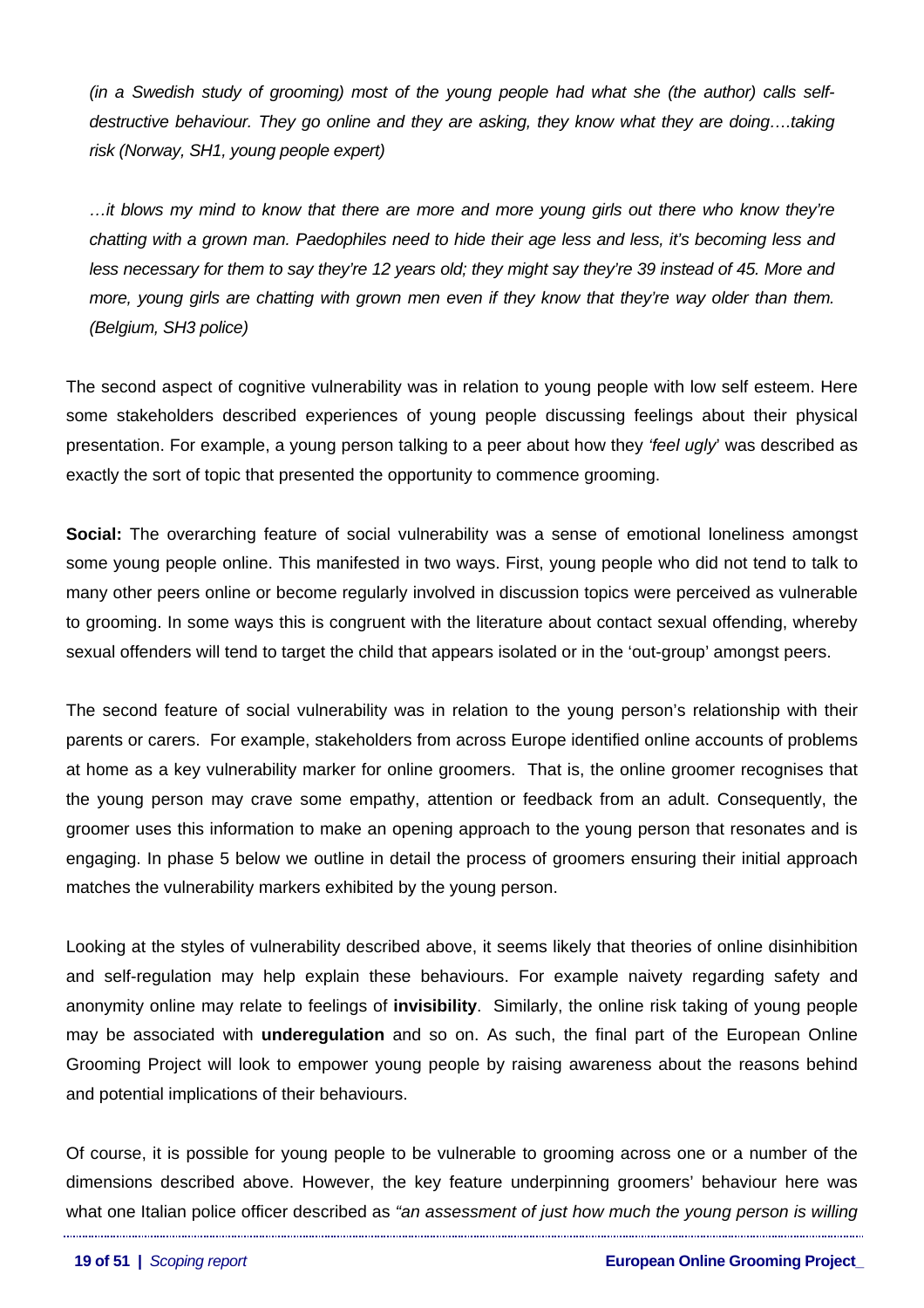*to disclose online".* As such, the next sections describe the methods used by online groomers to conduct a vulnerability / disclosure assessment.

Stakeholders discussed three broad methods which groomers used to gather the necessary information about the young person they wanted to contact. The first involved scanning personal **blogs**<sup>[4](#page-19-0)</sup> for information that could be used to make a legitimate and credible first contact. Alongside the reading of blogs, professionals also talked about groomers conducting covert observations of **online chatter** about a young person or people. These observations were conducted in forums such as *MSN* and *Hi Five*, with the overarching objective of finding out what sort of things the individual was prepared to discuss online, and / or the type of information other young people discussed about the individual targeted. Here stakeholders felt that online groomers were particularly interested in conversations of a sexual nature in order to use the information to create a credible approach personally, or via an alias. In addition, online chatter also facilitated an assessment of the extent the young person may be sexually disinhibited or 'active' before contact is made.

The final method used by online groomers was profile pages on **social networking sites**<sup>[5](#page-19-1)</sup> such as Facebook and MySpace. Here online groomers were again assessing the extent of disclosure made by the young person and the sort of comments that their friends also made. However, the key advantage for the offender was that they also had a picture of the young person so were able to target individuals who had characteristics that matched their personal preferences (hair colour, ethnicity, body size and so on). A further advantage of social networking profile pages at the preparation phase was that the risk of harm was skewed towards young people and away from the online groomer.

*…(offenders) don't go out anymore, they don't run the risk of some observant parent or dog walker thinking, what's that guy doing, it's a bit odd, 'cause they are working alone. They may be married and they may have a family but that persona is completely separate. There'll be a different email, it'll be something the family don't know about so they are working very solitarily, so they have no risk of being reported by an observant individual (UK SH4, police)* 

#### **Key questions / issues for the research interviews with online groomers:**

- explore why girls are primarily targeted key dimensions
- understand the full map of young person vulnerability dimensions
- how do online groomers know where to look for initial information
- what are the groomers thoughts and feelings when they are assessing young people
- what maintenance activities is the online groomer conducting at this phase
- what are the strategies used to attempt to exit the offence process at this time
- extent that planning exists amongst opportunistic groomers

<span id="page-19-0"></span> $\frac{1}{4}$  $4$  A blog is a type of website usually maintained by an individual with regular entries of commentary, descriptions of events, or other material such as graphics or video. Many blogs provide commentary or news on a particular subject; others function as more personal online diaries.

<span id="page-19-1"></span><sup>&</sup>lt;sup>5</sup> A social network service focuses on building online communities of people who share interests and/or activities, or who are interested in exploring the interests and activities of others. Most social network services are web based and provide a variety of ways for users to interact, such as e-mail and instant messaging services.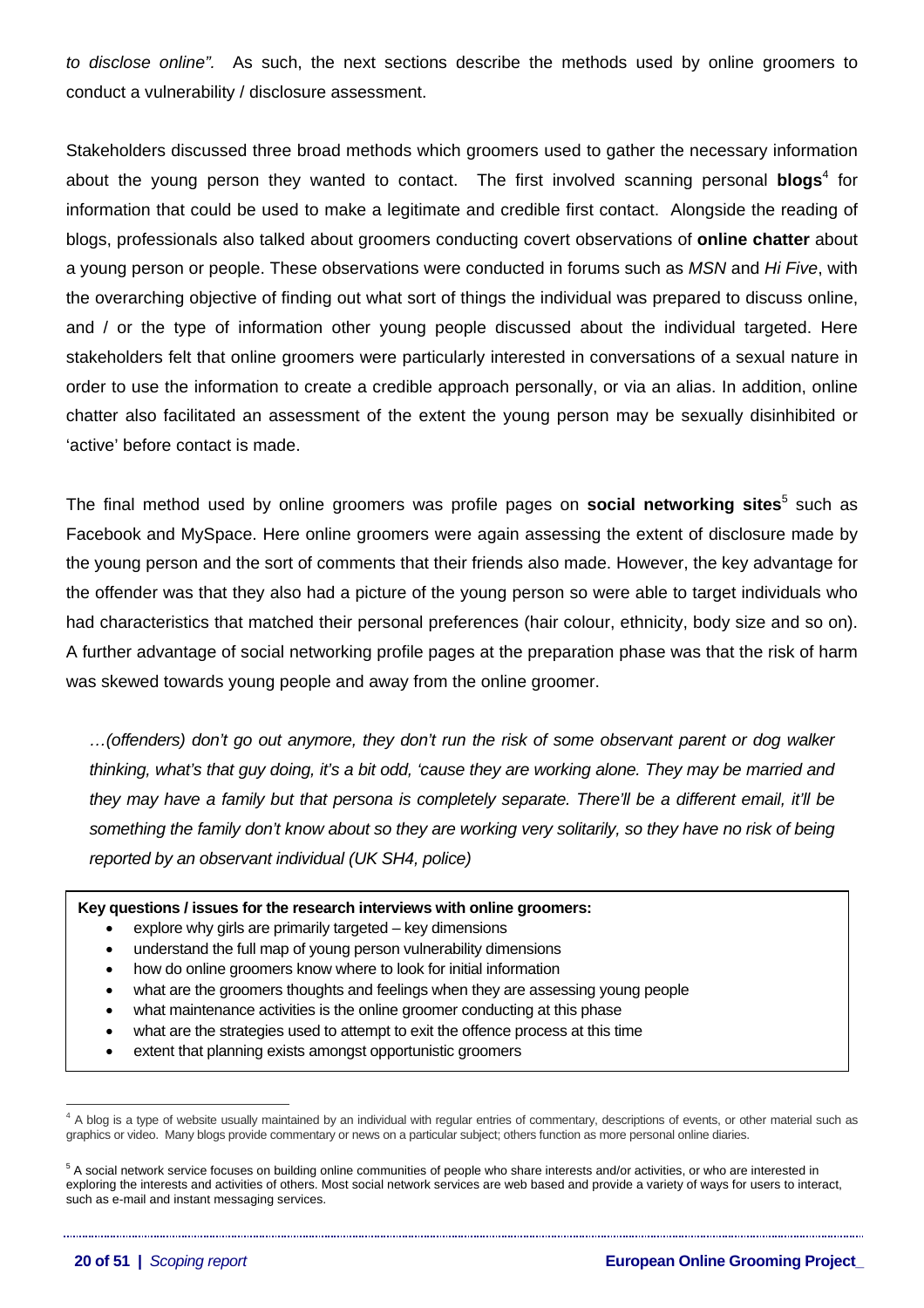#### <span id="page-20-0"></span>**Phase 4: Identity Assumed - 1**

With the online grooming encounter prepared for and the young person's vulnerability assessed, stakeholders discussed working with some online groomers who assumed an identity prior to the first contact. According to stakeholders, this behaviour was underpinned by the desire to engage the young person by using a persona that will best meet the needs or vulnerability factors assessed at Phase 3. From the stakeholder interviews and review of case files, two forms of identity masking emerged. The first involves changing **individual characteristics** such as the online groomer's age or physical appearance. This could be carried out using text, images or both methods. In addition, some online groomers would shape their identity to include engaging interests such as fashion, modelling, particular television programmes, and genres of music.

In contrast, stakeholders also talked about some online groomers adopting **other identities** with more extreme changes to their individual characteristics. Again the overarching motivation here was to present an engaging, safe and trustworthy profile to the young person. As such, some men assumed the identity of a female online who could be either the same age or a different age than the groomer. For example, one case file reviewed involved an adult man who presented as a young female adolescent. Here the motivation to use the adolescent profile involved safely introducing the concept of sex to the young female.

The vast number of young people online presents a significant number of potential grooming opportunities. In response to this, stakeholders talked about some online groomers using a number of other identities concurrently.

*I've got suspects at the moment who have four identities…..they've created two identities of 13 year old girls and two male, and what this guy has done is absolutely plan it to make sure that he can have backup. He'll have one on Yahoo! Messenger, one on MSN. Why? Well, you can't be on two MSN at the same time but you can be on others, so he can actually be two people (UK SH 4 - police)* 

The scale and range of identities adopted by groomers is not certain. However, what does seem clear is that constructing one or a range of online aliases requires some degree of forethought and so may be most relevant to the planning pathway of the hypothetical model. In addition, the theories described earlier may also help explain aspects of this behaviour. First dissociative anonymity may allow online groomers to dissociate their online actions from their real-word behaviours. This may then allow some online groomers to ask sexual questions as a young person that they would not feel comfortable as an adult. Second, in terms of self-regulation, individuals who adopt viable aliases may well be approachexplicit offenders with intact self-regulation and clear, well defined goals.

It is important to note however that stakeholders interviewed across Europe were clear that in some cases, the online groomer made no attempt to change their offline identity when they were online. That is, the individual would present online as a 41 year old professional with a sexual interest in young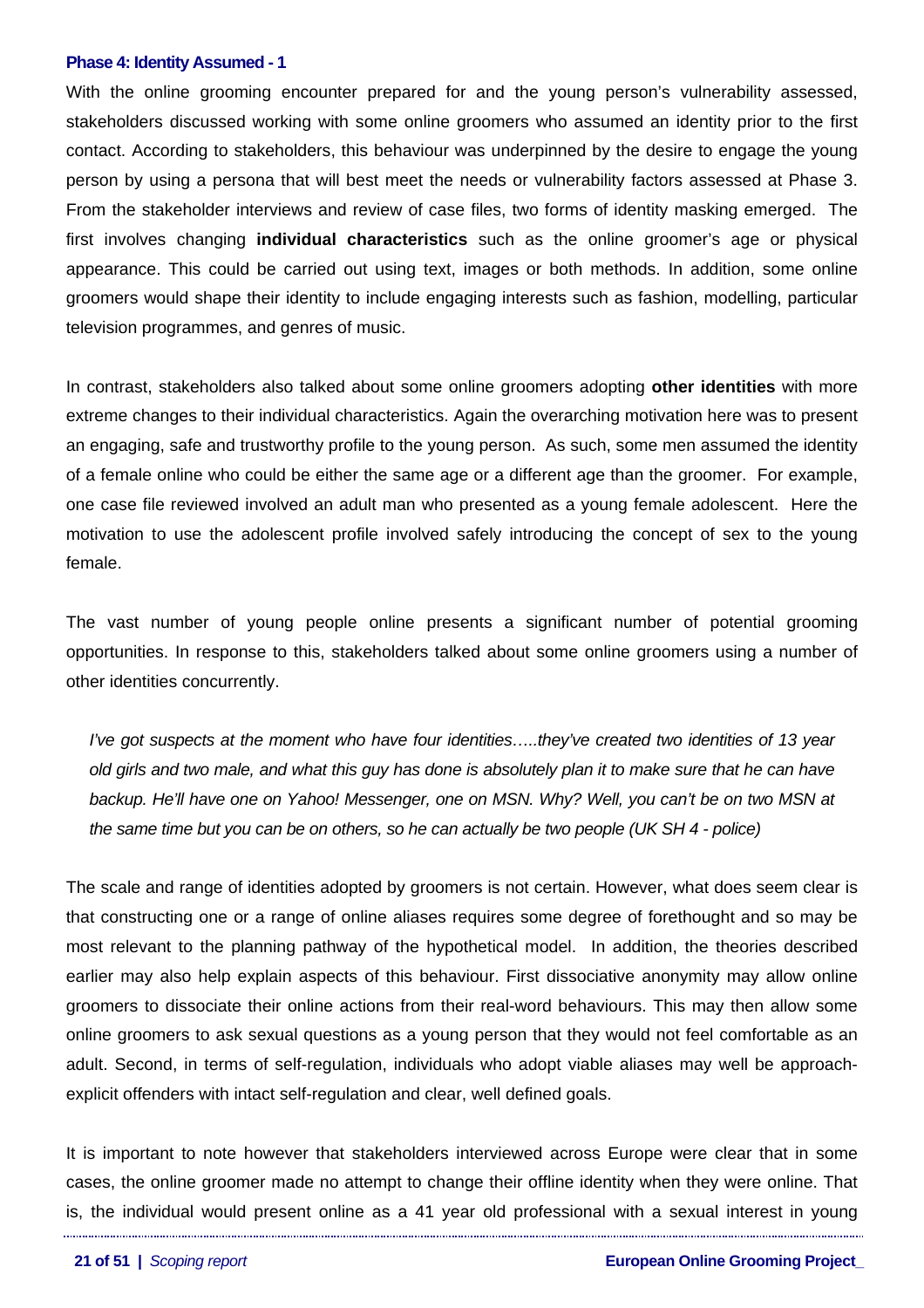<span id="page-21-0"></span>people. To some extent this style of presentation seems more akin to the opportunistic under-regulated and impulsive groomer but requires further testing at the next stage of the research.

#### **Key questions / issues for the research interviews with online groomers:**

- how identities are initially constructed by individuals planning and research
- the extent online identities are refined over time evidence bases for such refinement
- the steps taken to log and manage the use of multiple identities across multiple contacts with young people
- the cognitive, affective and behavioural maintenance strategies used when constructing and selecting an online alias

### **Phase 5: Initial Contact**

At this phase in the process the online groomer makes the first contact with the young person. Methods of contact described by stakeholders included desktop and laptop computers, webcams<sup>6</sup>, game platforms with Internet capacity such as the PlayStation 3 and mobile telephones with and without Internet capability. Once online, popular sites described for contact were Facebook, Bebo, MySpace, Hi Five, MSN and Yahoo messenger. It was clear from the scoping interviews that online groomers used a variety of contact methods at different times and the rationale for this behaviour is discussed in the next section below.

With the young person assessed and contact methods selected, stakeholders felt that there were two overarching objectives of an initial approach for groomers with a targeted / planned style. To present the young person as unique and the groomer's identity as the individual who can meet those unique needs. For example, if at phase 3 the groomer has a feel for a vulnerable cognitive state linked to feeling ugly, some stakeholders described how the groomer may post flattering remarks about the young person such as *"you're really pretty, you have great eyes"* or "*you look great in your school photo."* On the other hand, if an online groomer has a sense of sexual vulnerability at phase 3, they may adopt a young girl's identity at phase 4 in order to initiate what would appear to be an innocent sexual conversation at phase 5.

*If a groomer pretends to be a girl of the same age, it won't be long before he asks: "Tell me, have you ever masturbated? How does it work? What is it you feel when you do that?" With time, the conversation revolves more and more around sex. (Belgium, SH3 police)* 

Although phase 4 above described some online groomers using up to four pre-developed identities concurrently, these aliases life-stories were not perceived to be static. Instead, within a particular identity, some groomers were felt to have the capacity to quickly and effectively adjust responses or interests during initial contact and thereafter in order to remain attractive to the unsuspecting young person. This behaviour further supports the hypothesis that online groomers with a targeted style may have a series of well developed approach goals and very intact self-regulation.

<span id="page-21-1"></span><sup>-&</sup>lt;br>6  $6$  A webcam is a video capture device connected to a computer or computer network. Their most popular use is for video telephony, permitting a computer to act as a videophone or video conferencing station. This can be used in messenger programs such as Windows Live Messenger, Skype and Yahoo messenger services.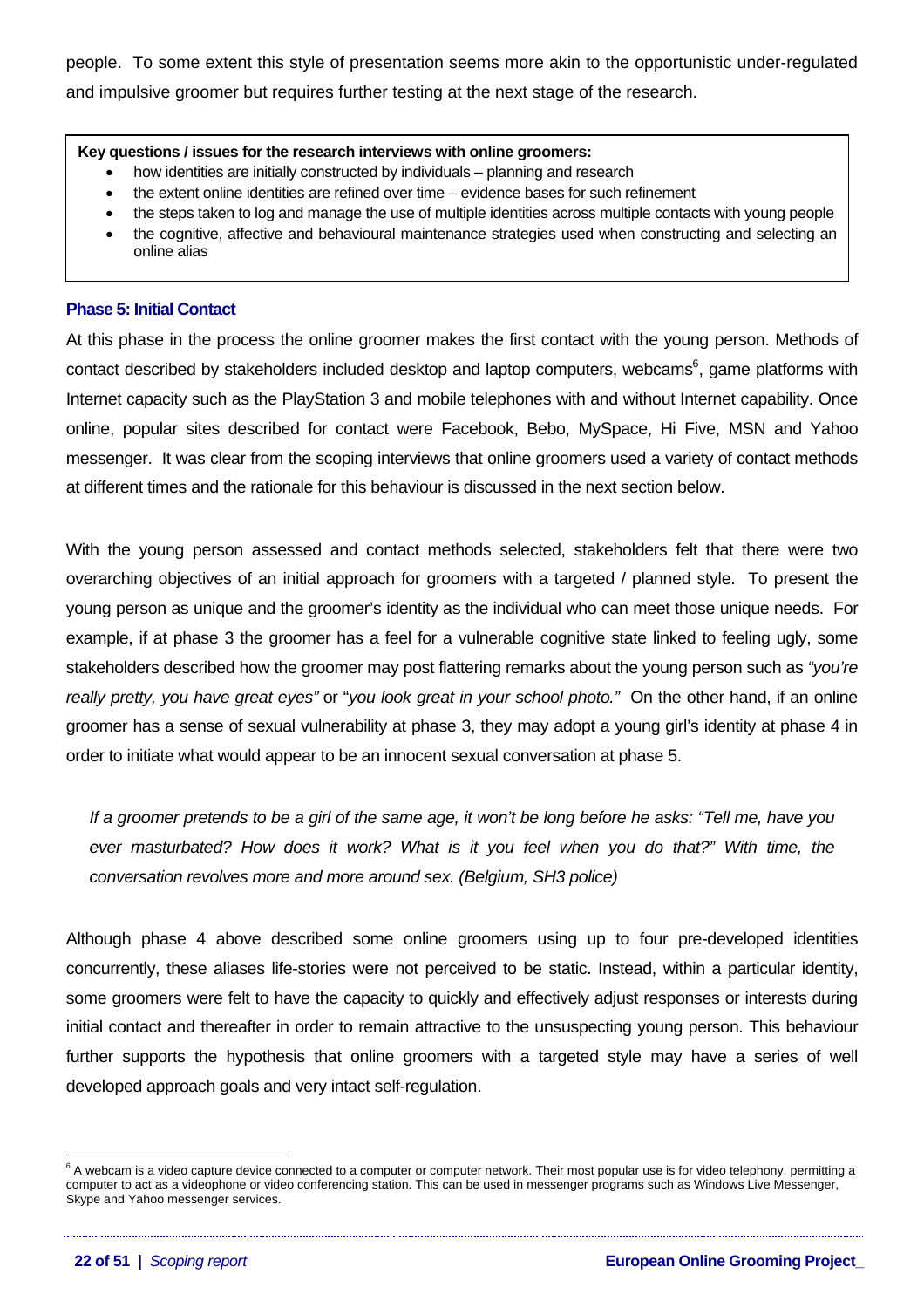<span id="page-22-0"></span>Alongside meeting the needs of a particular young person via a range of identities, professionals also felt that initial contact could be engaging, credible and sustain further conversations in the future if the correct language was used.

*If he hopes to communicate, he's got to speak the same lingo. If they don't communicate the same way, if the groomer isn't familiar with the language the kid uses, it just isn't going to happen (Belgium, SH3 police)* 

An example of credible communication amongst groomers with a planned / targeted style is the use of texttype. Here words within sentences are abbreviated, with letters sometimes replaced by numbers. The case file review revealed one online groomer that consistently used text-type when communicating with the profile page of a 14 year old girl, for example, '*Hi gorgeous hope to cu l8r'.* In addition to text-type, some online groomers also used other imagery to communicate with young people. These tended to be emoticons<sup>[7](#page-22-1)</sup> and further helped underpin an authentic first contact.

In stark contrast to these well crafted, engaging and sometimes seductive approaches, the opportunistic groomer was described as tending to not hide his explicit request for sexual contact at this phase. For example, one police officer in Norway described these approaches as occurring within two seconds and involves a question about the young person's sexual interest in older men followed by an offer of sex. There was also evidence of this behaviour from the review of police case files. Here one online groomer's profile page picture was a photo depicting his flaccid penis. He would then approach young people to explicitly ask for sex. Although the extent of under-regulation and online disinhibition here seems clear, it is also possible that this strategy may be a self-regulated rational choice. That is, the individual may have the strategy of approaching one hundred young people in the hope that just one will agree to contact. This will be explored further in the next stage of the research.

#### **Key questions / issues for the research interviews with online groomers:**

- the extent that some offender have preferred modes of contact and the features underpinning mode selection
- methods used by online groomers to research current communication styles amongst young people
- whether any style of communication are piloted before use in a live grooming encounter
- the thoughts and feelings associated with behaviours at phase 5

#### **Concurrent Phase: Risk Management**

The literature regarding the modus operandi of offline sexual offenders describes the adoption of a range of risk management strategies (Wakeling, Webster, Moulden & Marshall, 2007). The scoping research indicates that risk management techniques are also prevalent amongst the behaviour of some online groomers. The overarching aim is to facilitate greater process control for the online groomer by moving the

replaced by pictures such as  $\overline{\textbf{E}}$ 

<span id="page-22-1"></span> $^7$  An emoticon is a textual expression representing the face of a writer's mood or facial expression. For example, :), :(, and :D. They have now been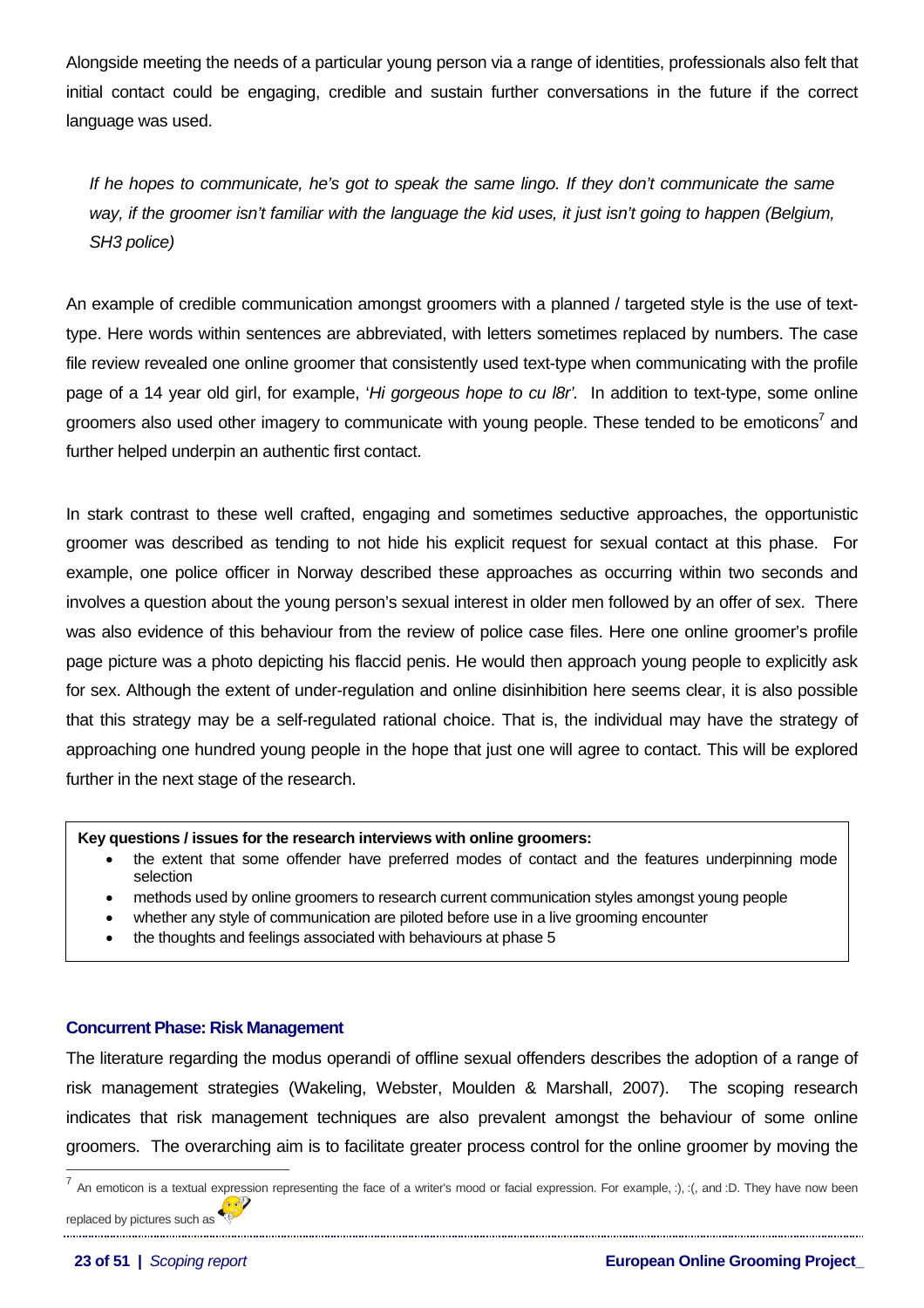young person from a public forum to private online or offline space. This then provides less opportunity for the young person to be distracted or warned by online peers / friends, chat-room moderators and less chance of detection by the police. To this end, stakeholders described some online groomers attempting to elicit from young people a private email address, postal address or mobile telephone number in order for the grooming encounter to continue with the chanced of detection by the authorities and/or significant others minimised.

Alongside moving the grooming process from public to private settings, three other broad risk management strategies were described by stakeholders.

**Language:** The Internet industry has made a range of attempts in order to keep young people safe online. One of these allows parents or carers to set filters on a young persons' computer to stop or block explicit language or images being used or sent online. To bypass this issue, some online groomers ask if young people are 'active' rather than if 'they have had sex'.

As technology develops, such as the introduction of mobile phones with full Internet capacity, deploying robust risk management strategies becomes far harder for parents and carers. For example, one stakeholder from Belgium described how parents / carers were once advised to keep a young person's computer in a public place so that the adult can observe the online behaviours. As such, online groomers watching the young person's environment via webcams see and hear an appropriate adult nearby. However, this advice was now felt to be completely redundant as the young person more often than not essentially has a computer in their pocket. In the next chapter we will describe how lessons drawn from this research will be applied in practice.

**Hardware and logistics:** When online groomers register and use one legitimate email address, personal address and name with one Internet Service Provider (ISP), the chances of identification, and arrest by the authorities increase. This is due to the ease in which police forces can track and trace illegal activity online. Consequently there was evidence in the scoping study of online groomers managing this risk by using multiple ISPs, multiple proxy servers<sup>[8](#page-23-0)</sup> and up to seven laptops.

**Authenticity checks:** As publicity surrounding Internet sex offending increases, so does awareness of the techniques some police forces adopt to convict offenders. For example, a UK television channel recently broadcast a programme that described in detail the online undercover work of the Metropolitan Police Paedophile Unit<sup>[9](#page-23-1)</sup>. Although this publicity helps raise awareness of online offenders, it may also help groomers adapt their behaviour in response to the threat from law enforcement agencies. For example, some police stakeholders in Belgium and the United Kingdom discussed how in an undercover conversation with an online groomer, they had been asked to show themselves on a webcam to prove that they were an

 $\overline{a}$ 

<span id="page-23-1"></span><span id="page-23-0"></span><sup>&</sup>lt;sup>8</sup> A proxy server is a server that acts as an intermediary for requests from clients seeking resources from other servers. The main aim of proxy servers is to keep machines behind it anonymous and help to bypass security / parental controls. <sup>9</sup> [www.itv.com/presscentre/tocatchapaeodophile/wk39/default.html](http://www.itv.com/presscentre/tocatchapaeodophile/wk39/default.html)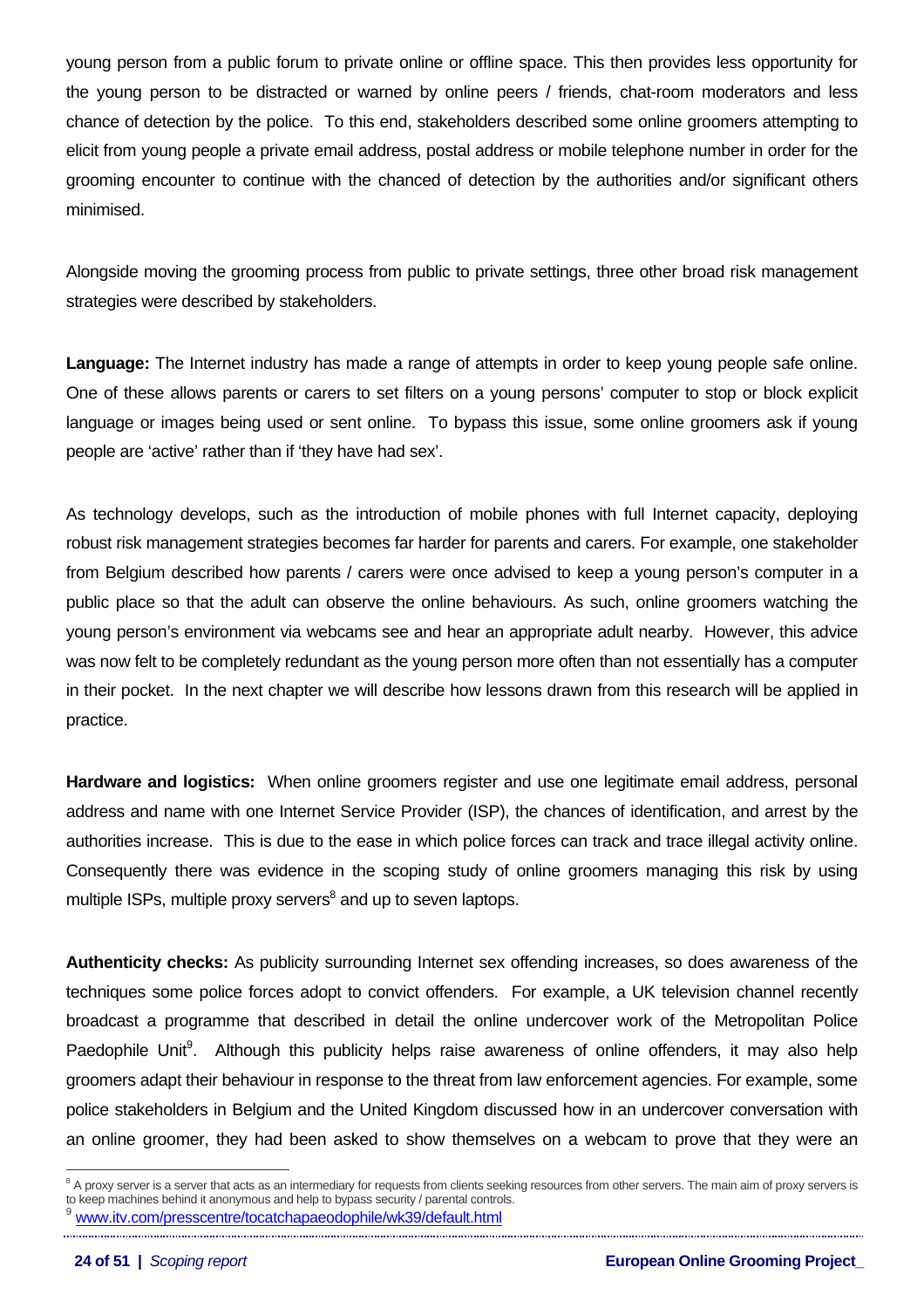<span id="page-24-0"></span>adolescent girl. In addition, officers attempting to infiltrate networks of online offenders also talked about being asked to upload indecent images of children in order to prove their authenticity. For both these examples, it is challenging for the police to respond in a way that does not alert the online groomer to the acute risk of arrest.

Whether an online groomer is using one or all of these risk management strategies, it seems intuitive to suggest that they are using well thought-out **approach behaviours** and goals with **intact self-regulation**. Such rational behaviour therefore presents a challenge for law enforcement agencies and so will be explored further in the next stage of the research.

However, it is important to note that not all online groomers were perceived by stakeholders as adopting risk aversive behaviours, as discussed by one stakeholder from Norway.

*…you have those people who naively think there is no risk involved. I have had several of those clients. They don't even dream that their activities will be disclosed and don't understand that they are putting their whole future highly at risk. Often this applies to people without any other criminal background. There is a risk for a long stay in prison, but they act as if this risk does not exist. So this group has deficiencies in not being able to assess the risk of their own activities. (Norway, SH4, offender treatment expert)* 

Again Suller's theory of **invisibility** as a facet of online disinhibition may explain such risk naive behaviour. On the other hand, online groomers with no risk management strategies may be acutely aware of the personal risk their behviour presents, but are so **underegulated** that risk management strategies are not at the forefront of their functioning. The next stage of the research offers the opportunity to test these theoretical explanations further.

#### **Key questions / issues for the research interviews with online groomers:**

- further develop the map of risk management strategies
- understand how strategies are researched and refined
- the extent different strategies may be used at different times
- the cognitive, affective responses when using risk management strategies
- for those with limited or no risk awareness, the rationale for this behaviour.

### **Phase 6: Identity Assumed - 2**

Throughout the sections above, a hypothetical association between online groomers with a targeted / planned modus operandi and an Approach-Explicit self-regulation style has been suggested. Perhaps the clearest support for this hypothesis exists at phase 6, when some online groomers switch from the identity of a young girl or woman, to one that is either their own or with similar characteristics, such as an adult male but younger in age. During the grooming process, this behaviour appears to be underpinned by the nature of the online groomer's final desired outcome. Specifically, whether the groomer wants to physically meet and have sex with the young person.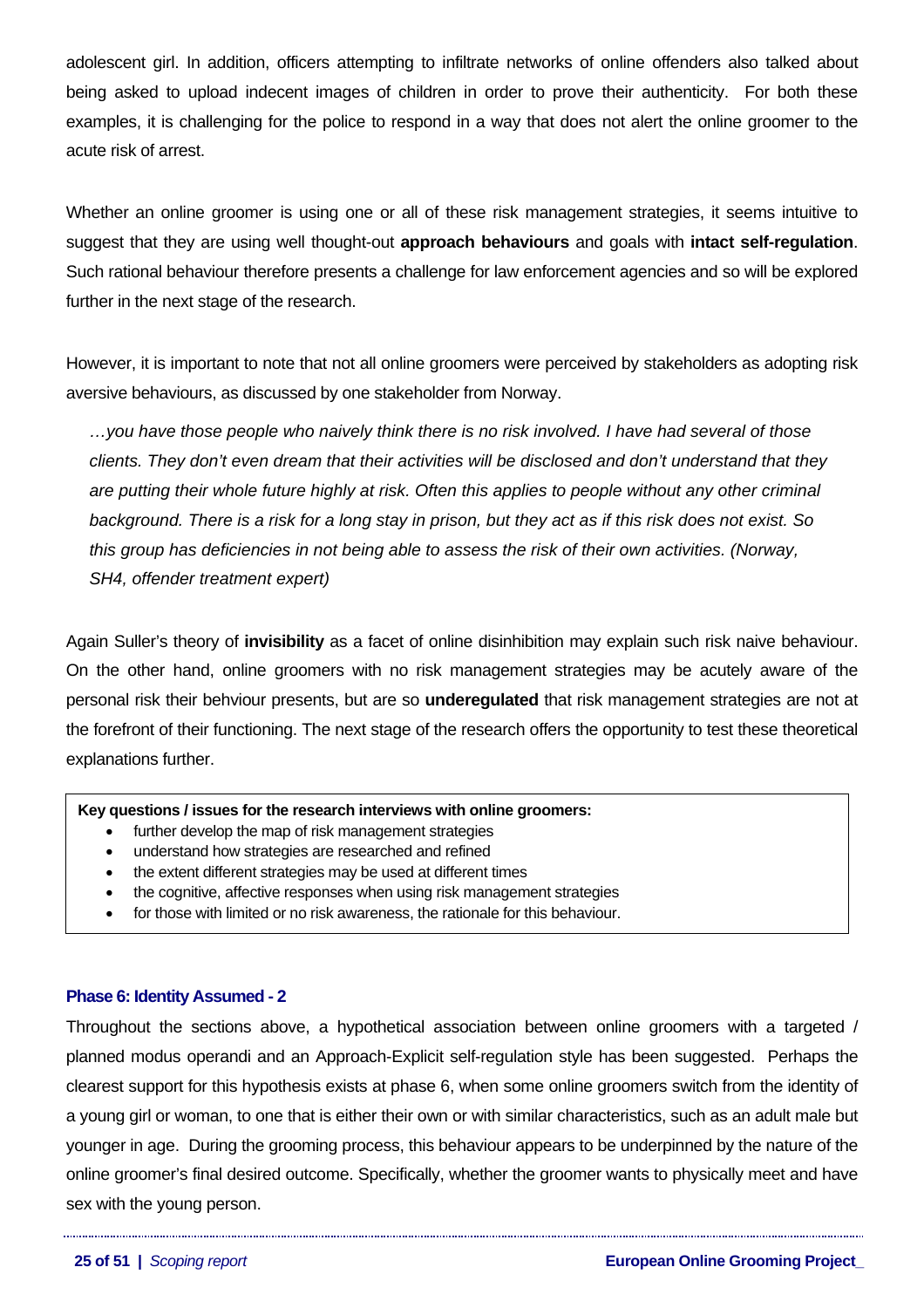<span id="page-25-0"></span>To illustrate the process of identity switching, the review of police case files contained one online groomer who used the identity of a young woman (Jane) to contact and engage the profile of a young girl (Sarah). In the initial contact phase, a conversation about sex between Jane and Sarah takes place. During this discussion, Jane introduces her other friend Bob into the discussion. Bob is described as a charming guy who would who 'would love to show Sarah all she wanted to know about sex.' Jane then says that she will pass Sarah's details to Bob so they can talk some more and perhaps meet up. Consequently, the online groomer then contacted Sarah as Bob, whereby he talked about wanting to take pictures of her and then requested oral sex.

In a further example of this process, a UK police officer described how he was monitoring an online conversation between a female young person and an online groomer posing as a woman. Here the conversations involved a discussion of fashion and slowly moved towards the groomer's desired outcome of a physical meeting at a shopping centre. The premise of the meeting was that the woman and the young girl would go shopping together. However, in this case, the identity switch did not take place either physically or virtually. Instead, the groomer approached the child in a shopping centre car park and told the young girl that the woman would be along in a minute as she was using the toilet. With the circumstances of the meeting validated by the groomer, an offer to 'wait for the woman in the groomer's car' was made. In the next stage of the research, the complex process of managing and assuming multiple identities will be explored further as follows:

#### **Key questions / issues for the research interviews with online groomers:**

- understand how groomers know when the time is right to assume another identity
- map the thoughts and feelings associated when a different identity is assumed
- explore whether groomers who use fake identities always try and switch, or do they maintain a case by case approach to the process
- explore the range of maintenance strategies used at this phase
- ascertain whether those groomers who are switching identities can conduct this behaviour when grooming more than one young person concurrently. If so, explore the techniques used to keep track of conversations and offence progress.

#### **Phase 7: Desensitise**

In the literature regarding offline sexual offences against children, offender's attempts to get the young person used to the idea of sex, nudity and sexual contact is well documented (Marshall et al, 1999). The key motivation for this behaviour is that subsequent sexual requests by the offender will not seem unsettling or out of the ordinary to the young person. There was also evidence of desensitisation from online groomers, described in the interviews with stakeholders from across Europe and the review of police case files. Two forms of desensitisation emerged that encompassed images and language.

**Visual:** The process of online desensitisation encompassed sending young people explicit images and films. Across Europe, stakeholders agreed that sending adult pornography was a recurrent tactic amongst online groomers. The method to deliver the image or film was not however consistent. For example, there were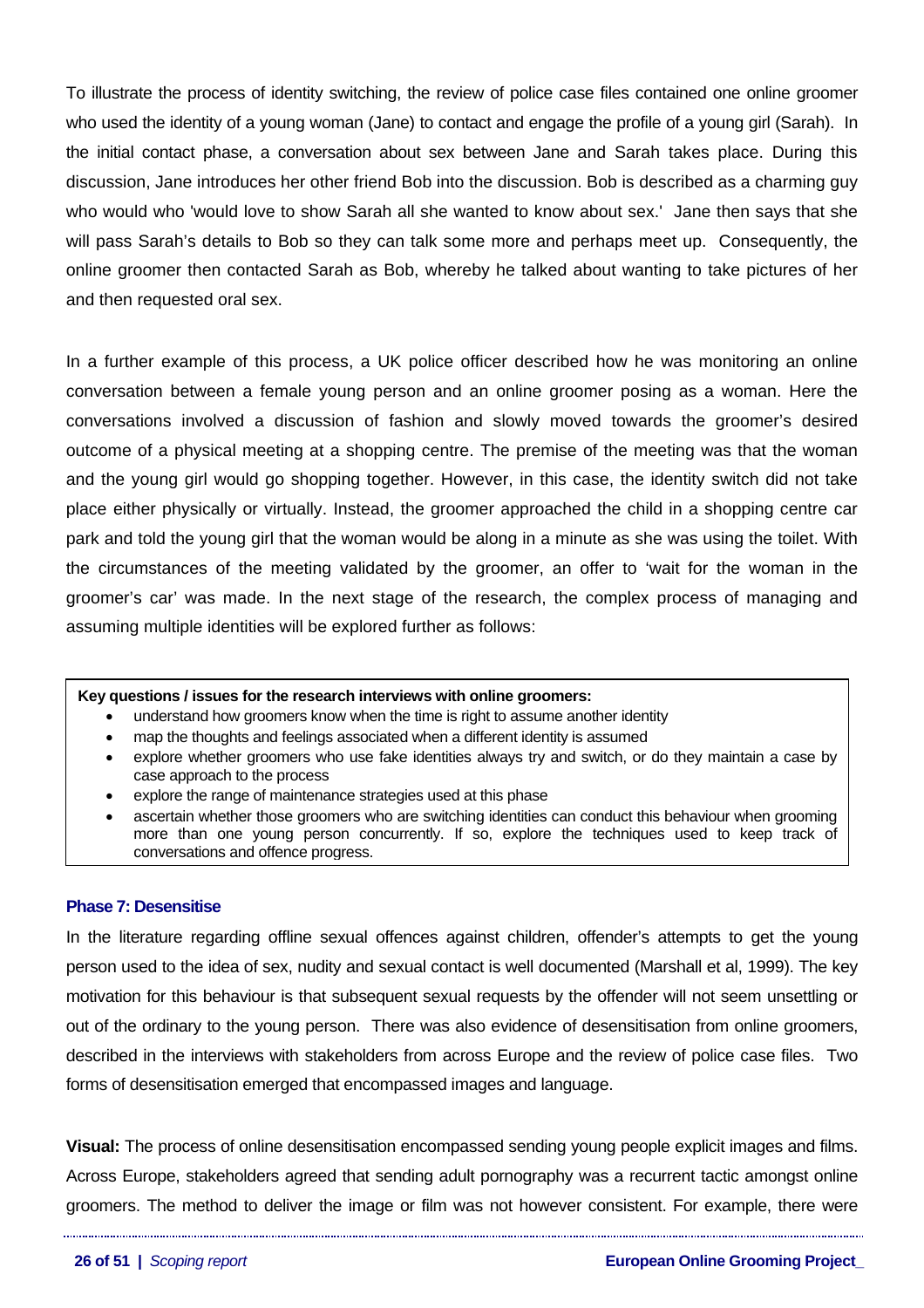reports of some online groomers sending adult pornography as a clearly labelled attachment. On the other hand, the review of police case files illustrated that one online groomer hid his adult pornography attachments behind emoticons. That is, when a smiley face emoticon was clicked in the conversation, the young person would be played files of adults kissing, female masturbating and male ejaculating. The use of a smiley caricature to initially mask pornography may be to 'help' the young person make the association between a smile and a sexual act. This however warrants further exploration during subsequent stages of the study.

Alongside adult pornography, the sending of child abuse images or films was also described by some stakeholders. The rationale here was to normalise child abuse and so stakeholders talked about images being sent that depicted the child 'smiling' whilst being abused. However, not all stakeholders had seen evidence of such behaviour. Police officers in the UK were particularly adamant that they had not experienced this either when investigating or working undercover against online groomers. Whether or not child abuse images are sent to young people, the use of pornography to desensitise is further evidence of planned approach-explicit behaviour with intact regulation.

In contrast however, the final dimension to visual desensitisation involved the groomer sending explicit images of him. This could entail pictures or videos of the penis or the online groomer masturbating and ejaculating. By sending an image of them masturbating, the online groomer appears to be making no attempt to subtly mask their actual intentions. Therefore, it may be that these offenders are adopting an Approach-Automatic style that is characterised by impulsivity, less careful planning and underegulation.

**Language:** Running concurrently to visual desensitisation, some online groomers created further process momentum by also using language to reassure the young person. In some cases the statements made by groomers are directed at the vulnerabilities of the young person. For example, if a child has said online that they do not feel loved, stakeholders described online groomers showing pornography whilst typing 'I can love you like this' or 'I can love you the most'. Again, the concept of the offender matching and mirroring their approach has relevance here. As such, the young person is encouraged to associate their need for affection with an explicit image, which is concurrently reinforced by the groomers 'language of love'. Additional normalisation strategies described by stakeholders included groomers describing abuse as 'education about sex' or a 'safe thing to do'.

#### **Key questions / issues for the research interviews with online groomers:**

- understand how groomers know when the time is right to desensitise
- map the thoughts and feelings associated when desensitising
- explore the process of selecting which combination of images or language to use
- explore the range of maintenance strategies used at this phase
- ascertain whether groomers have ever sent child abuse
- understand further the use of emoticons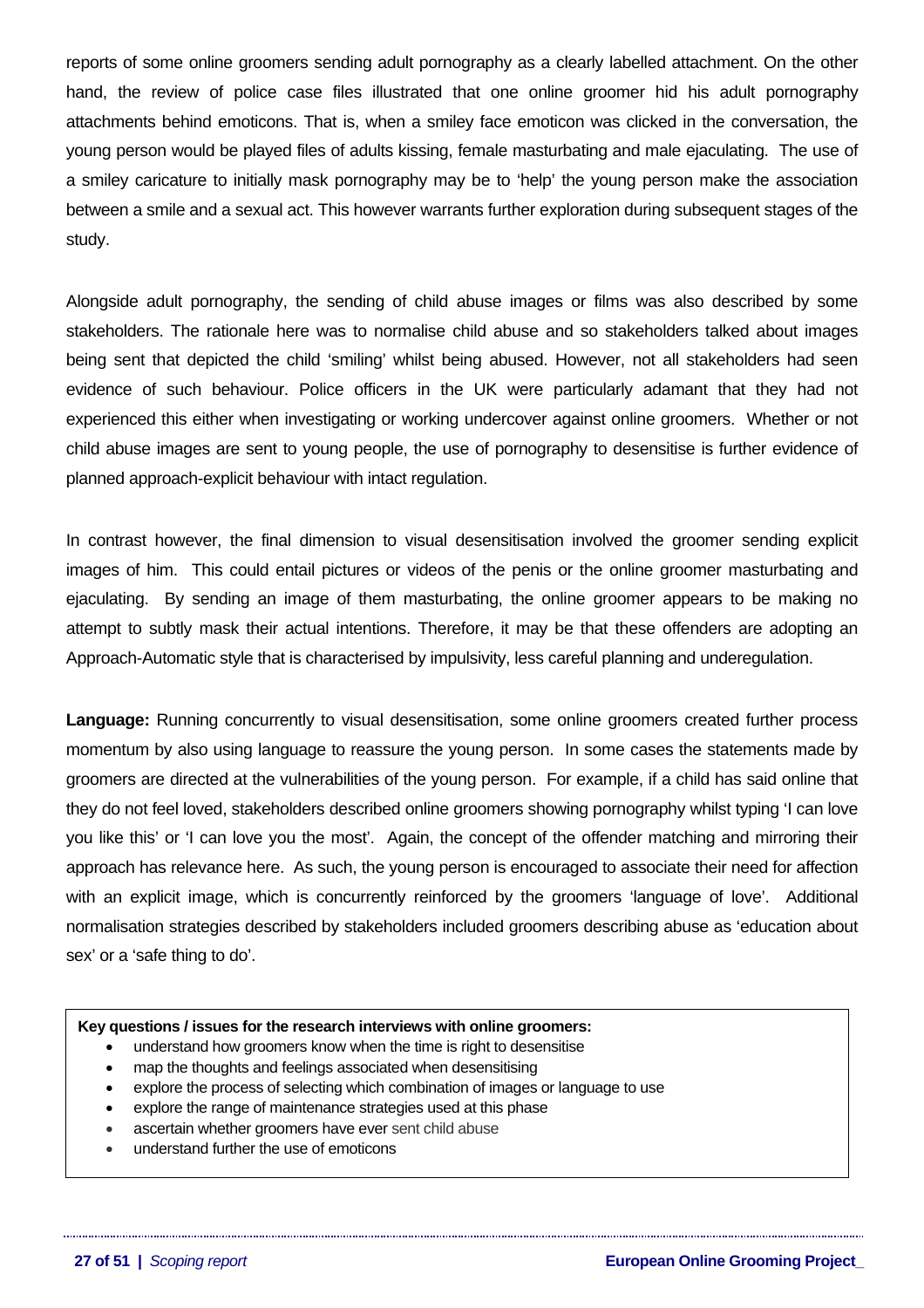#### <span id="page-27-0"></span>**Phase 8: Offence Maintenance & Intensity**

Up to this point in the model, some online groomers have masked their true intention in a range of ways. However, with the young person desensitised, the stakeholder interviews and case file review appeared to demonstrate two behaviours working concurrently to continue and intensify the interaction. In turn this helped move the process close to the desired final outcome.

The first collection of behaviours is conducted in order to **continue the grooming process** and ensure that there is no logistical reason for the young person not to keep in contact with the offender.

*Mobile phones recharges may help maintain contact with the victim. An online groomer apparently does these kinds of presents as a simple favour. He tells the victim he just wants to see her happy, that ten Euro are a little thing for him and that he won't be calling her every day. (Italy SH4 – Internet expert)* 

Alongside sending phone credits, there were reports of other gifts being offered to young people. For example, one police officer in the UK talked about how working undercover he had been sent a new mobile telephone. Sending such a gift serves a number of functions for the groomer. First, it allows conversation and grooming to be continued one-to-one. Second, it renders process risks such as parental checks of a young person's phone redundant. That is, the parent may not know that the child has the new handset. Third, it motivates the young person to continue contact on the premise that further gifts may follow.

Aside from telephones, there were other 'gifts' sent to young people that on the face of it look like an incentive but in fact kept the grooming process moving forward. Here some stakeholders talked about young people being sent a webcam to use on their computer. With the webcam accepted and installed by the young person, it then becomes more difficult to for them to resist subsequent requests to appear online, either clothed or in a state of undress. In addition, stakeholders who had been working undercover using the identity of a young girl also discussed being sent underwear by groomers. Related to the rationale behind sending webcams, with the underwear accepted by the young person, it perhaps becomes more difficult for them to turn down a request to show the groomer 'how they look in their new clothes'.

The second collection of behaviours serves more to **explicitly incentivise** the young person to continue contact. However, these 'incentives' may be delivered in either a subtle or hostile manner. Subtle behaviours include the sending of cash or other gifts. Stakeholders felt that underpinning these actions is the belief amongst groomers that some young people are not particularly affluent. As such, it is engaging and attractive to be sent money. It may also help the young person feel special or unique, two key vulnerability factors identified earlier in the hypothetical model.

In addition to hard currency or gifts, the review of case files also showed that some online groomers used language that could make the young person feel sorry for them and actually present the offender as the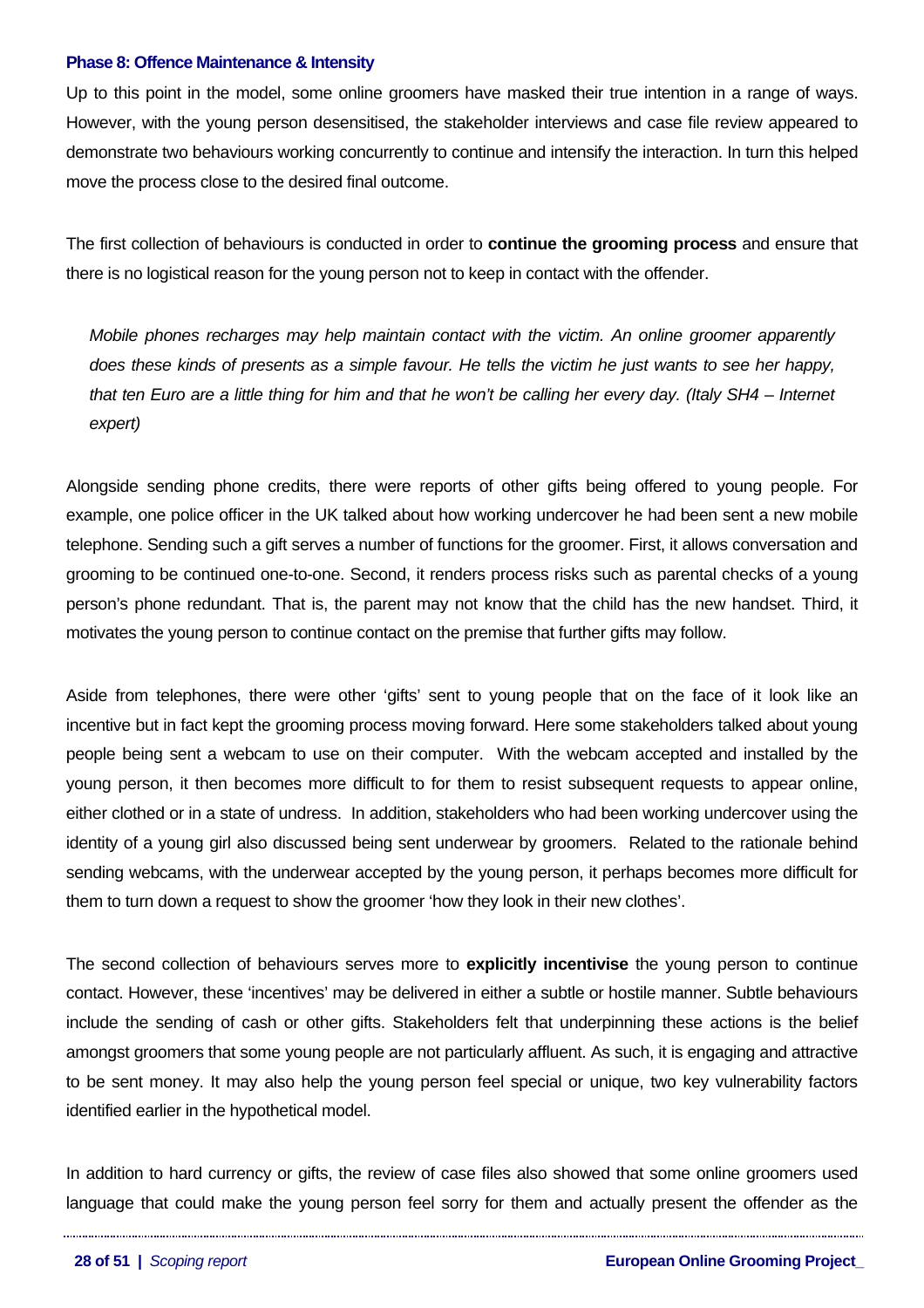<span id="page-28-0"></span>victim. For example, when discussing the potential for sex with the young person, some groomers made statements such as 'I know this is wrong but I just can't help it' and 'I hope you don't think I am being rude but I really like you'.

In stark contrast, hostile incentives were unsurprisingly harsh and delivered to leave the young person in little doubt regarding the consequences of not continuing contact or acceding to sexual requests.

*The groomer gradually increases his control on the victim, who doesn't really realize it. An example of this control is the online blackmail: I remember a Roman young girl seduced on chat by a groomer who started to recharge her mobile phone, as a normal favour a friend can do another one. He then started asking her to send him pictures of her bare-breasted and then with only her underwear on. When she refused to give him pictures of her totally naked, the groomer had enough photos to blackmail her (Italy SH4 – Internet expert)* 

The blackmail techniques described in the quote above were delivered in a range of ways but all contained the threat of disclosure. For example, some young people were threatened with images of them naked being posted on social networking pages, or school websites. In other cases, the threat involved sending explicit images of the young person to the email addresses of their online friends or peers. It is not unreasonable to suggest that the threat of disclosure alone is a powerful motivation for young people to continue contact. However, coupled with the young person's feelings of responsibility or guilt that they may have 'accepted gifts' or 'let this happen', the online groomer is in a strong position to move forward to their desired final outcome.

#### **Key questions / issues for the research interviews with online groomers:**

- map the full range of methods used by online groomers to continue and intensify the offence process
- understand how risk decisions are taken before money, clothes or technology are sent to the young person
- explore the conscious or unconscious use of 'self as victim' language
- map the thoughts and feelings associated with this phase
- understand the maintenance strategies used at this phase
- explore the potential for cross-over between use of subtle and threatening incentives
- **Phase 9: Outcomes** • explore whether the online groomer sees any risk in threatening the young person and how they decide the optimum time to do so

With the preparation, set-up and maintenance strategies in place, the outcomes phase is reached. For some young people, this may be the first time they realise that they are not being seen as unique, educated, grown-up, loved or cared for. However, the online groomer has manipulated the young person in such a way that it is now very challenging for them to not carry out sexually explicit requests. From the scoping research conducted, these requests took two broad forms.

The first involved **continuing with contact** whilst having to agree to a range of sexually explicit requests. These requests contained both online and offline contact such as talking about sex with the groomer on the telephone or being asked to masturbate in front of a web-cam. In phase 7 desensitisation techniques such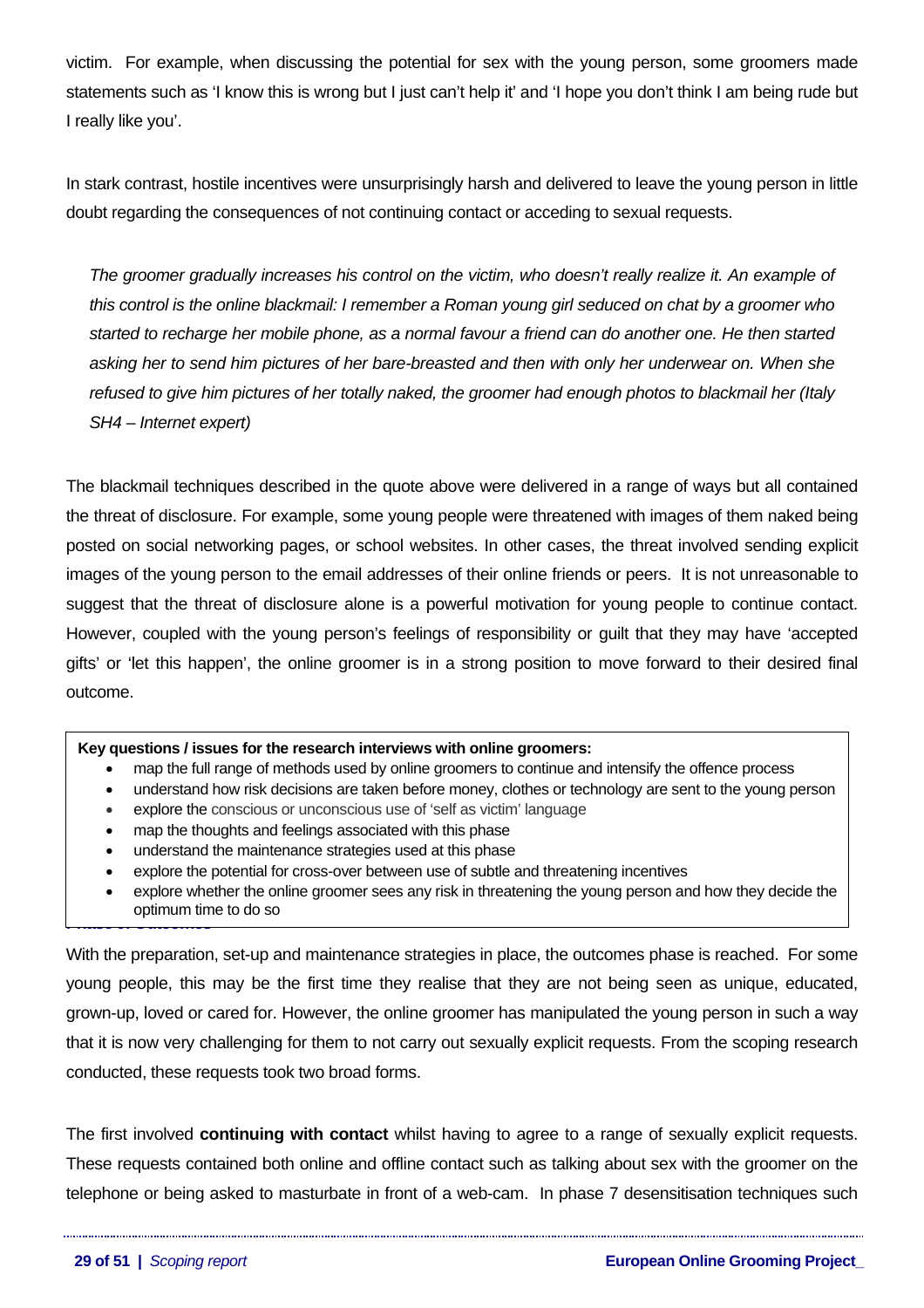as sending pornography films were described. From the review of police case files there appeared to be some similarity between the nature of the pornography sent to young people and the sexual requests subsequently made. For example, one online groomer sent the profile of a young girl a film showing an adult woman masturbating. This offender then went on to ask the young person to masturbate in front of a webcam whilst online. This nature and extent of this association will be explored further in the next stage of the research.

The second category of request involved a **physical meeting** between the online groomer and the young person. Meeting requests could be made with the purpose of sexual contact clearly explained. In such circumstances, meetings were sometimes set up at the young person's house when the parents were not at home. In other cases, the young person agreed to meet the online groomer at a neutral venue such as a café. When contacted was established, the young person and the online groomer could then travel to a private venue such as a hotel.

The interviews with stakeholders also demonstrated that a physical meeting could also be arranged under the guise of other more innocent activities. For example, one police officer in Belgium described a case where the young person travelled to a meeting in order to go to the museum – completely unaware of the groomer's real intentions. Similarly, in phase 6 above the case of a young girl travelling to a meeting to 'go shopping' was described. Whether there is a subset of online groomers who never disclose or act out their true intentions until a meeting is occurred is open to conjecture. This and the following questions will be explored further in the next stage of the research.

#### **Key questions / issues for the research interviews with online groomers:**

- explore whether outcomes of online contact or physical meetings are mutually exclusive
- map the thoughts feelings and behaviours at the outcomes phase
- understand the maintenance strategies used at this phase
- explore whether any attempts to abort a meeting and control the behaviour are made
- map the self-talk and feelings when the outcome behaviours are realised

This chapter has described a hypothetical model of online grooming and attempted to set these behaviours in the context of existing theories within forensic and social psychology. The phases in this hypothetical model will be evaluated and refined following interviews with convicted online groomers. The interviews with stakeholders were not just about furthering an understanding of online grooming. Rather, they attempted to map stakeholder's operational aspirations for the largest pan-European study of online grooming to date and are described in the next chapter of the report.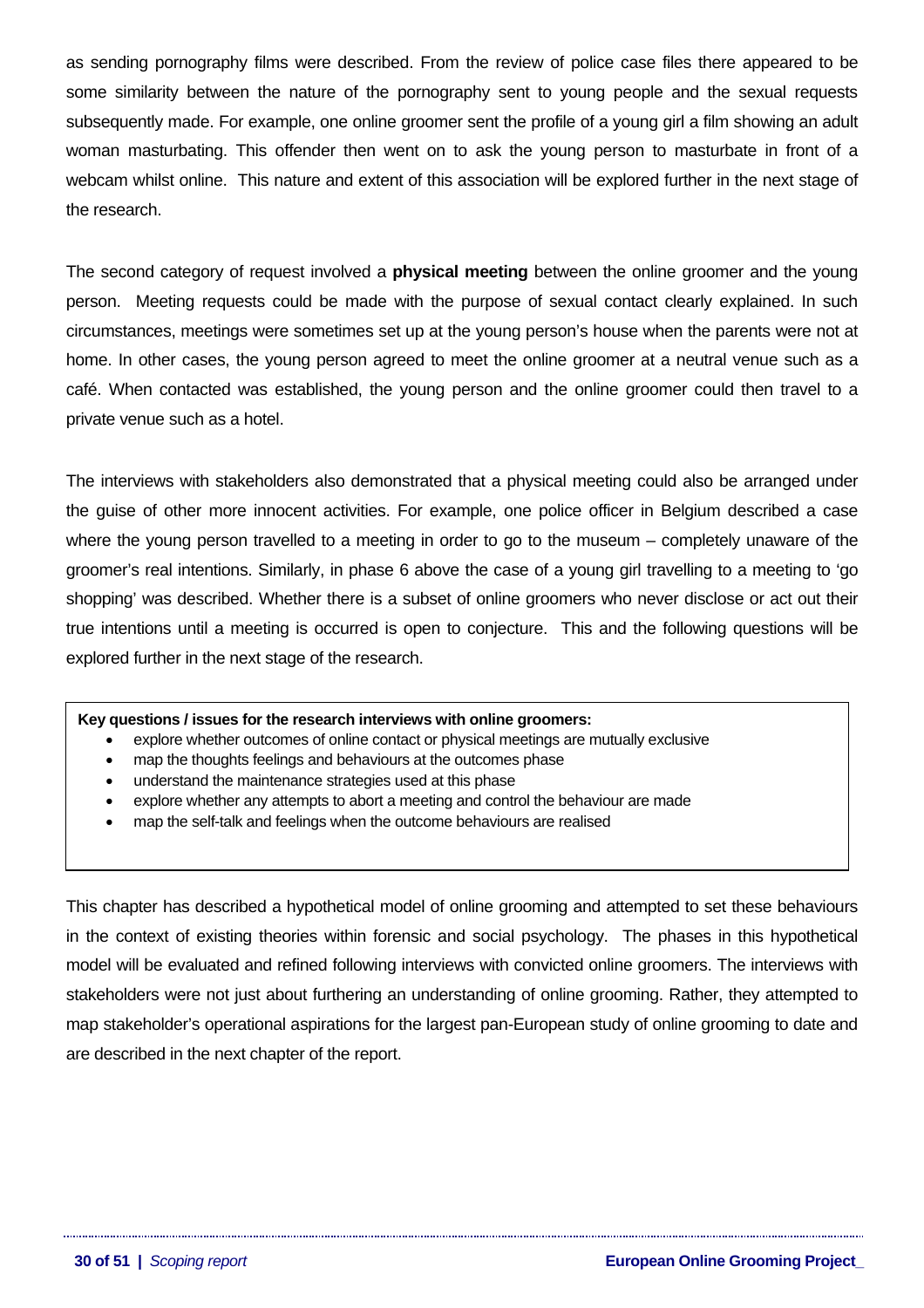# <span id="page-30-0"></span>**4. Applying the research to practice**

The European Online Grooming Project is the most comprehensive and in-depth study of online grooming to date. The size of the project and multi-disciplinary nature of the consortium therefore provides a unique opportunity for the research to meet the needs of professionals working strategically and operationally to tackle the problem of online grooming. This chapter begins by setting out the tangible benefits that stakeholders articulated they wanted to get from the project. It then provides a summary of key lessons the research team can take from the scoping stage into the next stage of the research. The chapter concludes by outlining the key milestones for the remainder of the project.

# **4.1 Strategic and Operational benefits**

The economic and social cost of offline child sexual offending is well documented and far-reaching. Costs on a similar scale may also be relevant to online offending given the extent of the problem. Recent data from UK CEOP indicates that a significant number of young people have been approached or sent illegal content online. It is therefore vital for the European Online Grooming Project to deliver tangible benefits that can empower policy makers, police forces, treatment providers, carers and young people to effectively manage the challenge. This need was articulated by one stakeholder who recognised the potential for the research to enhance cross-agency and border knowledge and effectiveness:

*I would also like to find out about the experiences of other colleagues as well. To obtain more details on the profile of this sort of abuser across Europe to help us work well. (Belgium SH4 - Police)* 

In the interviews at the scoping phase, four core needs were identified for the next phase of the project and subsequent reports. These encompassed:

### **Strategies to aid detection and interviewing**

Police officers from across Europe were unanimous in the view that little is currently known about the process of online grooming. Consequently, during investigations and in arrest interviews, some officers talked about learning new information and techniques whilst investigations were live. Although this practice can be helpful to further the body of knowledge, there was a sense amongst the police interviewed that having time to reflect on robust research evidence and develop best practice before investigations began would be most beneficial. As such, officers identified three broad areas of benefit to investigations.

**Understanding hardware and software developments**: some officers talked about computer technology developing faster than they can keep up with. However, there was a clear sense that some online groomers had a very good grasp of developments in computer hardware and software, and so were currently 'ahead of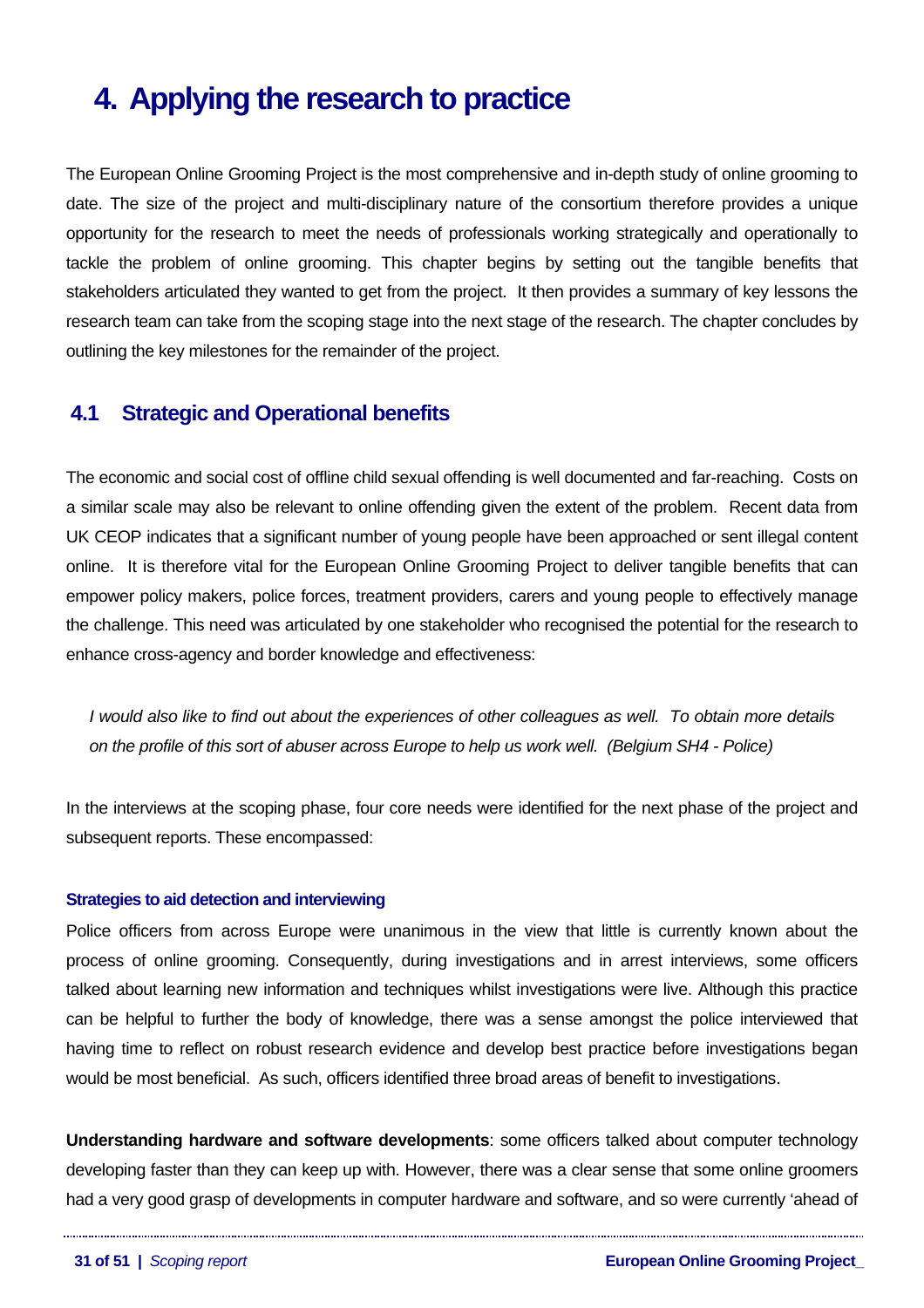<span id="page-31-0"></span>the game' in some investigations. For example, officers in Norway and the UK talked about how the recent move from stationary computers to portable devices presented investigation challenges. These involved the impact on investigations when attempting to monitor the use of multiple static and portable machines. In addition, there was also interest in finding out more about how the use of different hardware may shape different grooming strategies during the offence process. Similarly, whether there is a difference in the response of young people according to the mode of hardware contact made.

**Groomers' research techniques:** as we have set out in the previous chapter, the sense amongst police officers was that a degree of planning underpins online grooming behaviour. Therefore, to aid investigations and interviews, officers talked about wanting to know more about how online groomers developed the ability to 'effectively groom' young people. There were two aspects discussed in relation to this knowledge gap. The first involved finding out more about how online groomers know what hardware, proxy servers, and email accounts to use in order to manage or **minimise the risk of detection**. The second aspect related to the need to understand more about how online groomers know how to **communicate credibly with young people**. In the previous chapter we have set out how some online groomers used emoticons and text-type to engage young people. As such, there was a wish to learn more about how groomers learn and develop a range of communication techniques that are engaging and credible to young people.

**The impact of images:** In the online offending research literature, the interaction between indecent image use online and / or physical contact is a key question that currently remains unanswered. It was therefore unsurprising that stakeholders wanted the European Online Grooming Report to shed more light on the nature and extent of any interaction between image use and online grooming. From the perspective of investigations, robust information about the bearing of indecent image use was felt to help officers to know more about when to effectively intervene with an arrest. For example, whether the use of indecent images at different phases of the maintenance process is the marker of an increased likelihood offline contact or offence escalation. Regarding arrest interviews, police officers talked about how some online groomers deny that they have a sexual interest in young people despite having a number of indecent images on their computer. Consequently, greater knowledge about the role of images in the grooming process was felt to help empower police to ask intelligent and appropriate questions during initial interviews.

#### **Understanding assessment and treatment needs**

During the last decade, mental health professionals have had to begin to face the challenge of treating sexual offenders who have used the Internet to facilitate or commit their sexual offences. Despite this, relatively little is known about the characteristics and treatment needs of individuals who commit such offences (O'Brien & Webster in press). Many of the existing studies of Internet offenders have tended to focus on their behavioural characteristics and so tend to describe rather than explain the process of online grooming. Consequently, stakeholders from across Europe were united in the view that a key contribution of the current research would be to enhance understanding of the psychological functioning of this population.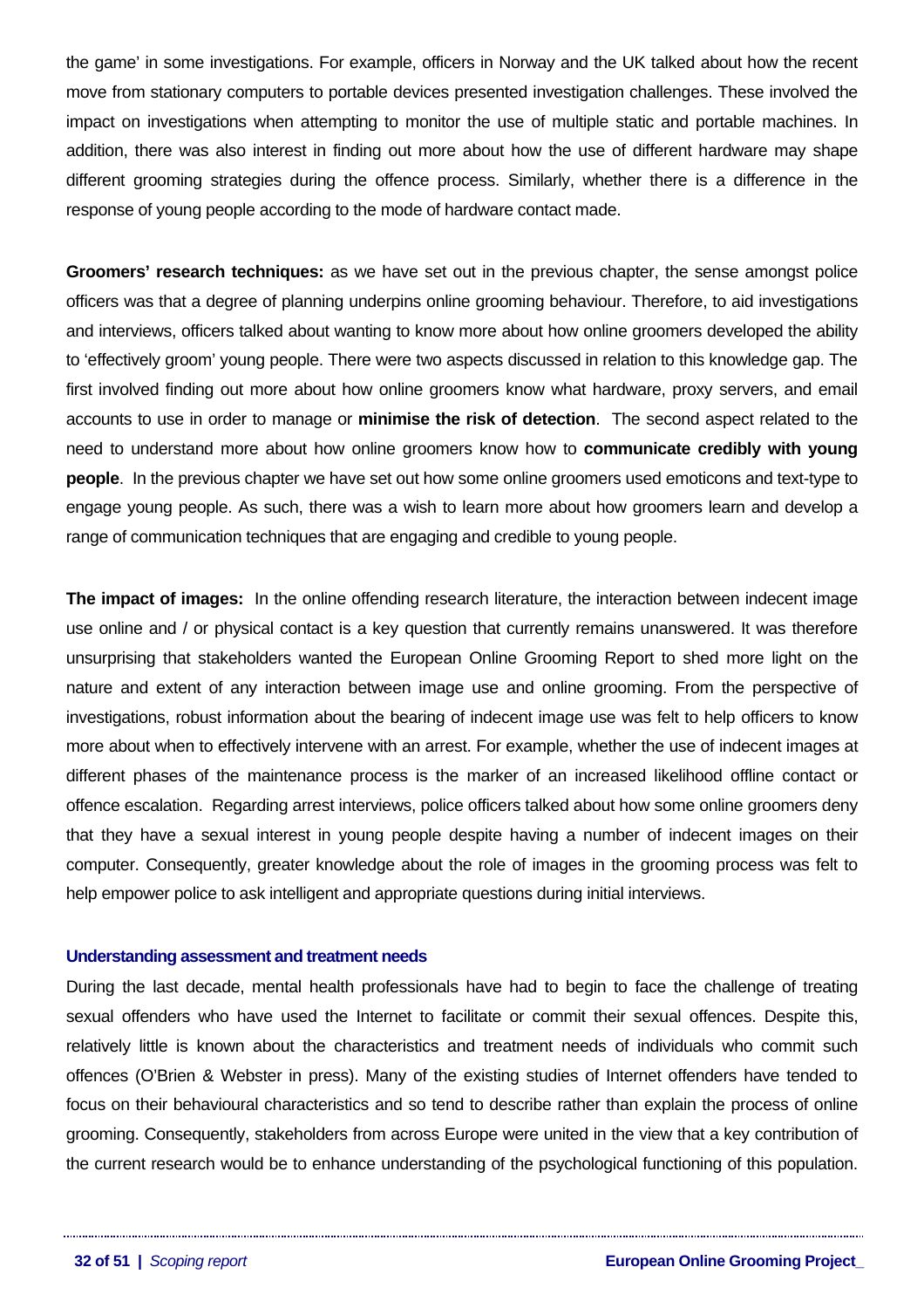In turn, this was perceived to help ensure that assessment and treatment approaches had the optimum impact.

*I want to understand how online grooming activity is connected to other kinds of risk activities and offensive activities and what are the underlying dynamics in the grooming process as such, what part of the grooming process is different in the big picture. As a therapist I'm concerned with the underlying motivation. What is it that propels these people to commit these acts? If we want to help them and avoid abuse in future, we need to understand this. (Norway SH4 – Treatment Provider)* 

*You want to understand as a treatment provider what made him want to do it, what enabled him to do it, what triggered it, what maintained it, all that kind of thing. At the moment a lot of the research isn't very helpful as internet offenders are often split in to two groups and compared without people thinking how valuable is this and what does it explain. Often I get journals with an internet paper. I get halfway through and I think it's not really going to tell me anything. (UK SH1 Treatment Provider)* 

The lack of consistent and robust evidence meant that stakeholders described a diverse range of treatment practice with Internet Sexual Offenders. For example, in Norway, interventions were described as not structured and involved individual conversations between the therapist and the offender. Another Norwegian stakeholder talked about the position in Denmark where intervention approaches centred on frontline prevention. To this end, hotlines for offenders to call if they feel at risk were described. The UK has a similar system, the *Stop It Now[10](#page-32-0)* initiative. From a UK perspective, there was also diverse practice described during the scoping interviews. This focussed on two interlinked dimensions; **programme content** and **treatment group composition**, both of which presented challenges for treatment providers. Taking content, the new phenomenon that is online sexual offending meant that until relatively recently, online groomers would be placed in treatment groups with offline offenders and rapists. Stakeholders felt that this was challenging as online offenders would disengage, arguing that the content was not relevant to them. Consequently, one UK stakeholder described development of the The *Internet Sex Offender Treatment Programme* (i-SOTP) (Hayes, Archer & Middleton, 2006). Although there is some emerging evidence that the i-SOTP may be effective, creating a treatment group explicitly for one type of sexual offender was felt to create the potential for offender / offence type collusion. In fact, this is one of the reasons that 'traditional' sexual offender treatment groups tended to comprise both child molesters and rapists. With online grooming, the sophisticated and technical nature of the offence means that his collusion challenge could be heightened for therapists.

*And also sharing technical tips, because that's where it does become problematic because they could,*  potentially, if they wanted to, share a technical tip in front of me and I wouldn't even know they were *doing it. (UK SH1 Treatment provider)* 

 $\overline{a}$ 

<span id="page-32-0"></span><sup>&</sup>lt;sup>10</sup> <http://www.stopitnow.org.uk/>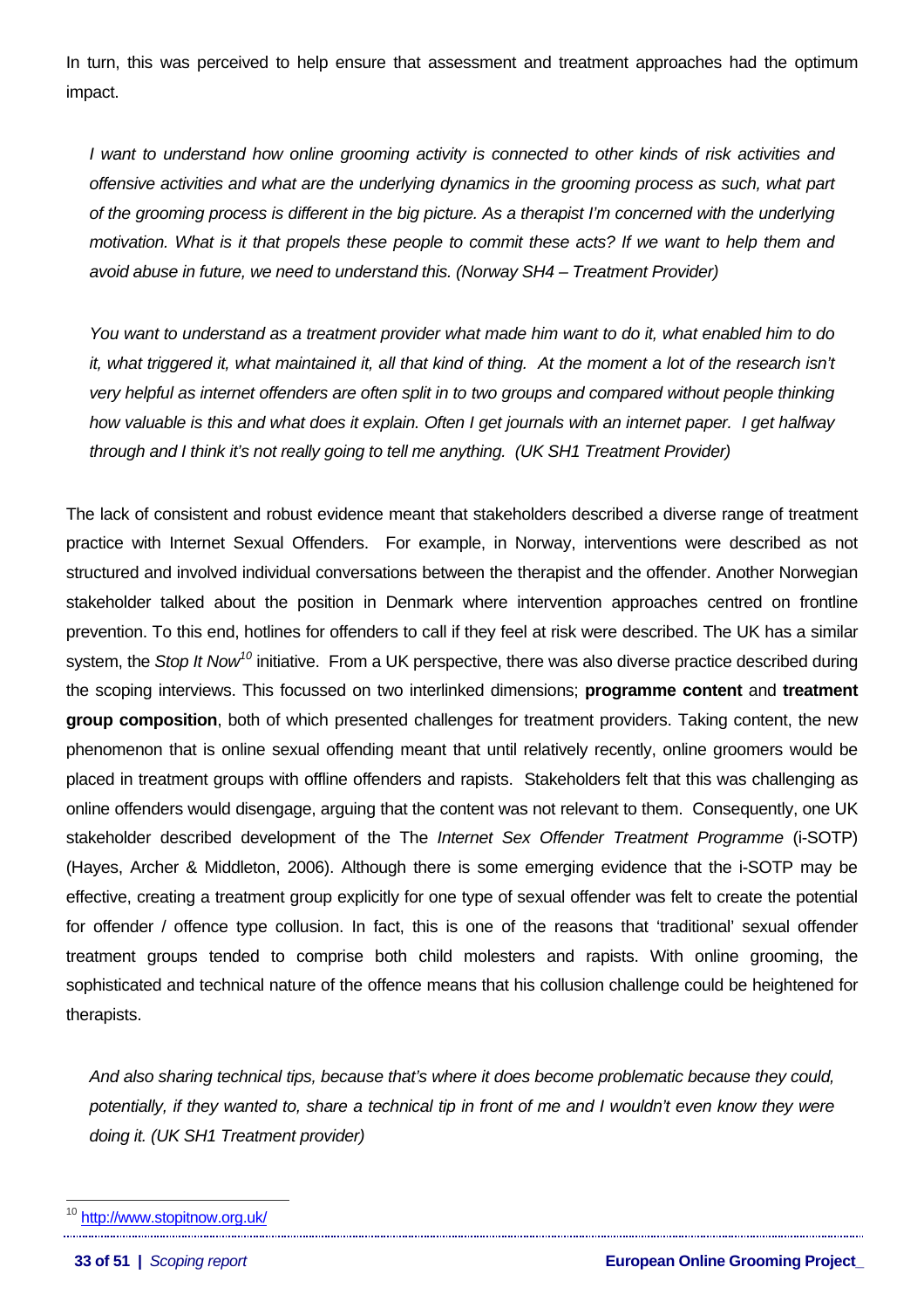<span id="page-33-0"></span>Therefore, the overarching need from an assessment and treatment perspective was for the research to help to understand and explain online groomers' behaviour in order to empower professionals to develop and use the most effective assessment and treatment interventions.

#### **Raising awareness across key groups**

In the previous chapter we have set out a model that clearly illustrates the risks that online groomers can present to young users of the Internet. Consequently, stakeholders from across Europe were united in their desire for the study to raise awareness amongst key groups that include: policy makers, Internet Service Providers, carers and young people. With regard to young people, it was here that some stakeholders felt that there was a specific need for adolescent Internet users. That is, the model of online grooming has described some adolescents as consciously participating in risky behaviours online. As such, some stakeholders felt that there was a need for this group to be made aware, in a credible way, of the potential risks associated with their behaviour:

*I'm really concerned about prevention because I see a lot of things out there. If there's one thing I feel really strongly about, it's prevention programs for kids. They're a good thing because kids need to be protected from paedophiles. But when we ask (adolescents) who this type of prevention is for, they say it's intended for younger kids. That's the problem (Belgium, SH3 - Police)* 

### **Avoid demonising the Internet**

Related to the awareness raising initiatives described above, the final need identified involved taking steps to ensure that the Internet is not seen as a completely harmful place. Underpinning this view was the fear amongst some stakeholders that the research may install a sense of fear in parents and young people that leads them to believe all Internet use will be dangerous. Instead, it was felt important that the research did what it could to retain balance in the debate. That is, on the one hand raise awareness but not to the extent that young people feel that they are at risk of a sexual approach every time they log on.

Regarding the management of online groomers, effective relapse prevention interventions for offline sexual offenders have moved from a situation where the advice was always to avoid risky situations. Instead, offenders are encouraged to develop approach goals, which involve a positively-focused orientation, focussed on creating a "good life" (Mann, Webster, Schofield & Marshall, 2004). Given that the European Online Grooming Project will inevitably raise awareness about online groomers' Internet use, some stakeholders were keen that this risk awareness does not translate into policy decisions that meant convicted online groomers were automatically banned from future Internet use.

*We've always had this question about a man who goes to a nightclub and follows a woman home and rapes her. Well what do you do, do you stop him going to nightclubs? Do you say that he can't go out at night? We'd say of course not. Do you stop him talking to women? No, what you want is for him to have safe, happy, respectful relationships with women. And if you didn't want him to go to nightclubs*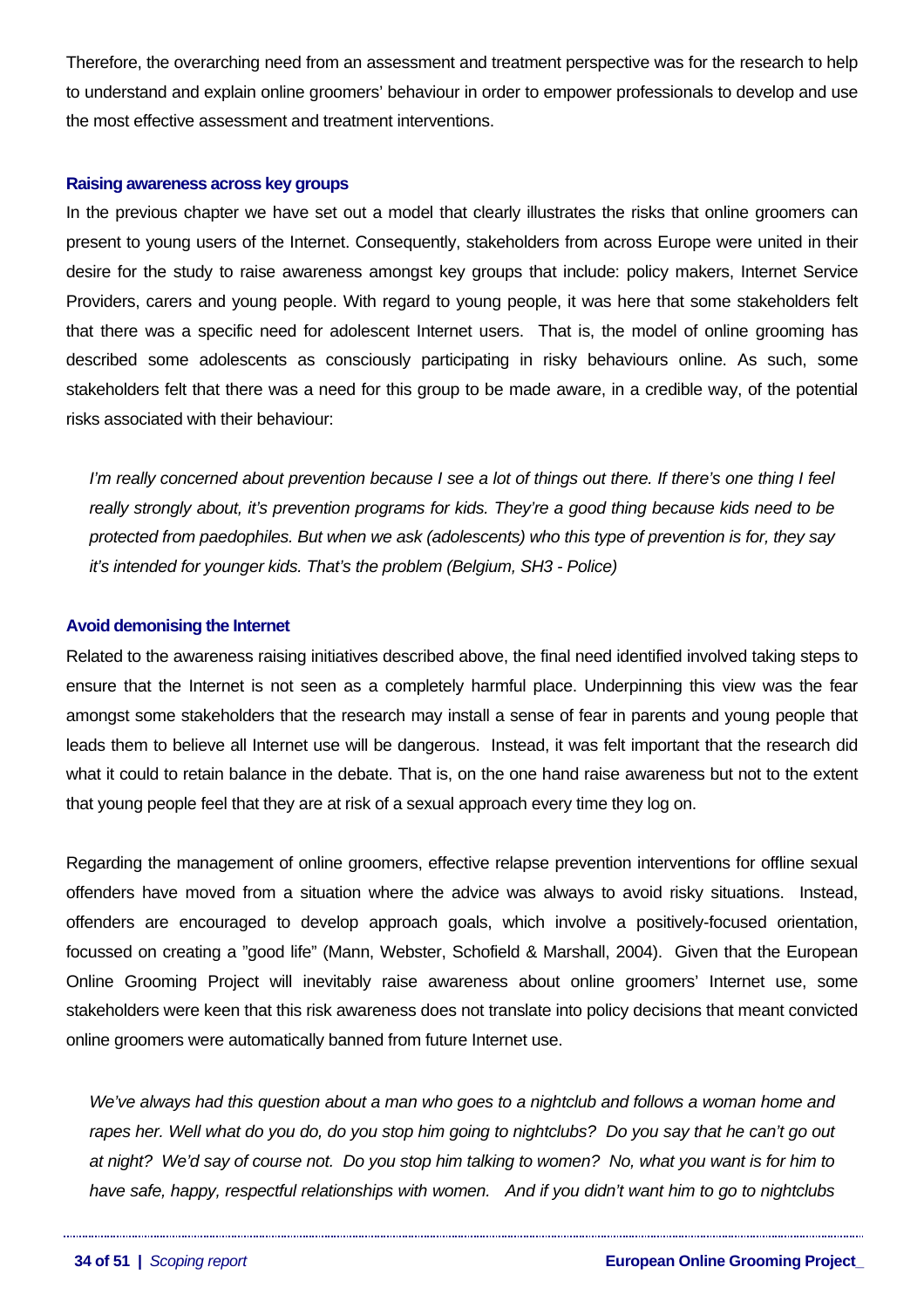<span id="page-34-0"></span>*or go out at night or talk to women then you may as well leave him in prison, but actually what we're saying is that's not necessary, the men are capable of change, they're capable of managing their lives differently but it's about them believing its possible. So, I think that just as I wouldn't say to a rapist 'ok your relapse prevention plan involves never speaking to a women after dark', personally I think it's impractical to say to an Internet offender your relapse prevention plan involves you never using the Internet. (UK SH1 - Treatment Provider)* 

# **4.2 Next steps**

The sections above present a challenging set of needs and objectives for the European Online Grooming Report. However, this scoping report and the model of online grooming therein presents the first step in meeting the challenges presented by stakeholders. The next phase of the research will take place throughout 2010 and involve in-depth interviews with a cohort of convicted online groomers. Following detailed analysis of this dataset, 2011 will see the research team conducting widespread dissemination of good practice prevention messages across Europe to policy makers, police officers treatment providers, teachers, parents, carers and young people. This will ensure that the research has the chance to offer practical messages that enable young people to effectively manage risks associated with the Internet, and online groomers the opportunity to understand and change their behaviour using effective treatment interventions.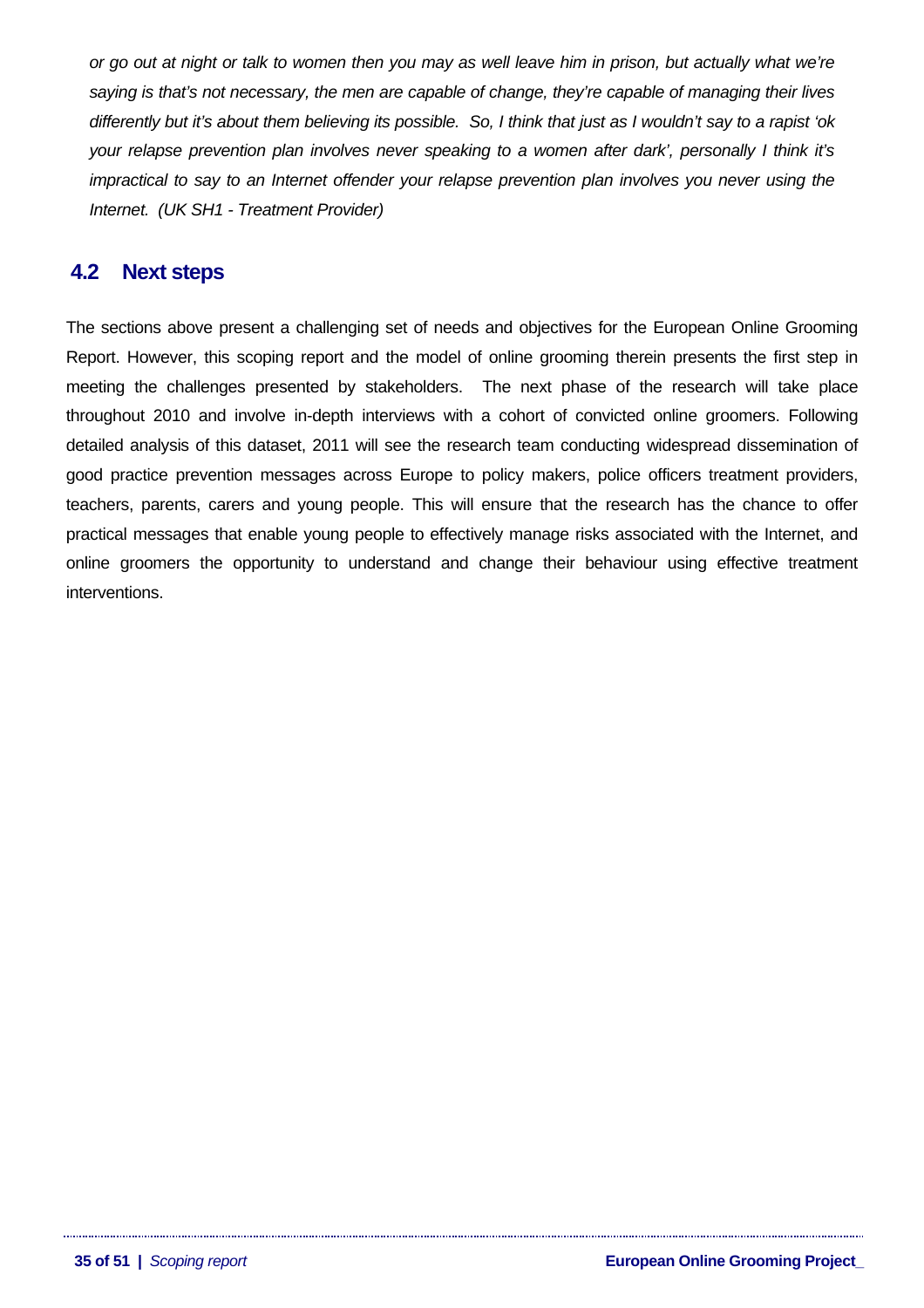# <span id="page-35-0"></span>**5. References**

- Hayes, E., Archer, D. & Middleton, D. (2006). *Internet Sexual Offending Treatment Programme* (i-SOTP) Theory Manual.
- Mann, R.E., Webster, S.D., Schofield, C. & Marshall, W.L. (2004). Approach vs. avoidance goals in relapse prevention with sexual offenders. *Sexual Abuse: A Journal of Research and Treatment*, 16, 65-75.
- Maruna, S. & Mann, R.E. (2006). A fundamental attribution error? Rethinking cognitive distortions. *Legal and Criminological Psychology, 11*, 155-177.
- Marshall, W.L., Anderson, D., & Fernandez, Y. (1999). *Cognitive Behavioural Treatment of Sexual Offenders*. New York: Wiley.
- O'Brien, M.D. & Webster, S.D. (2007). The construction and preliminary validation of the Internet Behaviours & Attitudes Questionnaire (IBAQ). *Sexual Abuse: A Journal of Research and Treatment*, *19,* 237-256.
- O'Brien. M.D & Webster, S.D. (in press). Assessment and treatment approaches to Internet offenders. In. J. Davidson & P. Gottschalk (Eds). *Internet Child Abuse: Current Research & Policy*. Routledge- Cavendish.
- Proulx, J., Perreault, C. & Ouimet, M. (1999). Pathways in the offending process of extrafamilial child molesters. *Sexual Abuse: A Journal of Research & Treatment, 11,* 117 – 129.
- Quayle, E. & Taylor, M. (2002). Child pornography and the Internet: Perpetuating a cycle of abuse. *Deviant Behavior: An Interdisciplinary Journal*, *23*, 331–361.
- Quayle, E., Vaughan, M. & Taylor, M. (2006). Sex offenders, Internet child abuse images and emotional avoidance: The importance of values. *Aggression and Violent Behavior*, *11*, 1-11.
- Ritchie, J. & Lewis, J. (2003). (Eds). *Qualitative Research Practice*. Sage Publications, London.
- Suler, J. (2004). Online disinhibition effect. *CyberPsychology and Behavior, 7*, 321-326.
- Wakeling, H.C., Webster, S.D., Moulden, H.M. & Marshall, W.L. (2007). Decisions to offend in men who sexually abuse their daughters. *The Journal of Sexual Aggression, 13,* 81-99.
- Ward, T. & Hudson, S.M. (1998). A model of the relapse process in sexual offenders. *Journal of Interpersonal Violence, 13*, 700 – 725.
- Zimbardo, P.G. (1969). The human choice: Individuation, reason, and order vs. deindividuation, impulse, and chaos. In W.J. Arnold & D. Levine (Eds.), *Nebraska Symposium on Motivation* (pp. 237-307). Lincoln: University of Nebraska Press.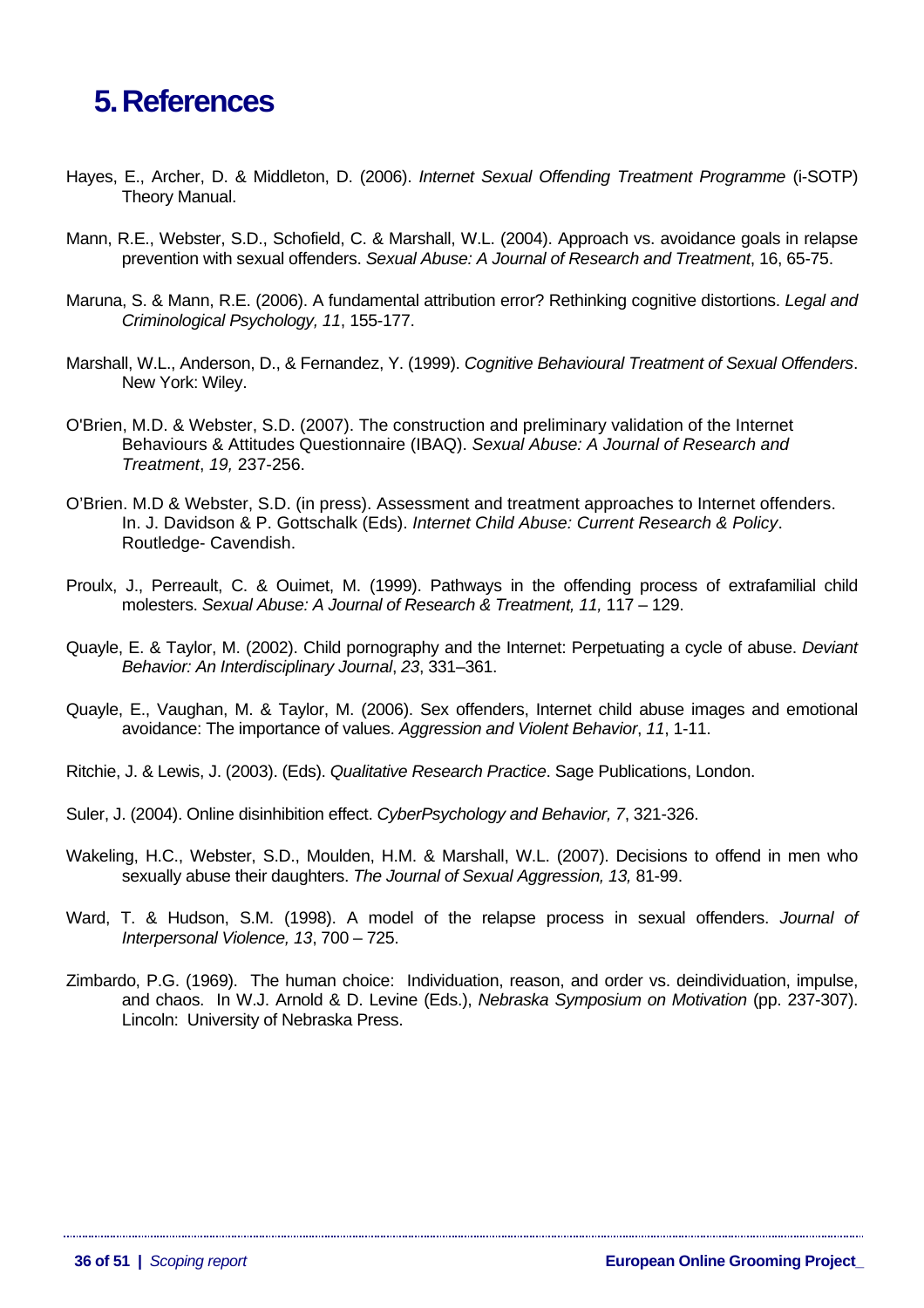# <span id="page-36-0"></span>**6. Appendices**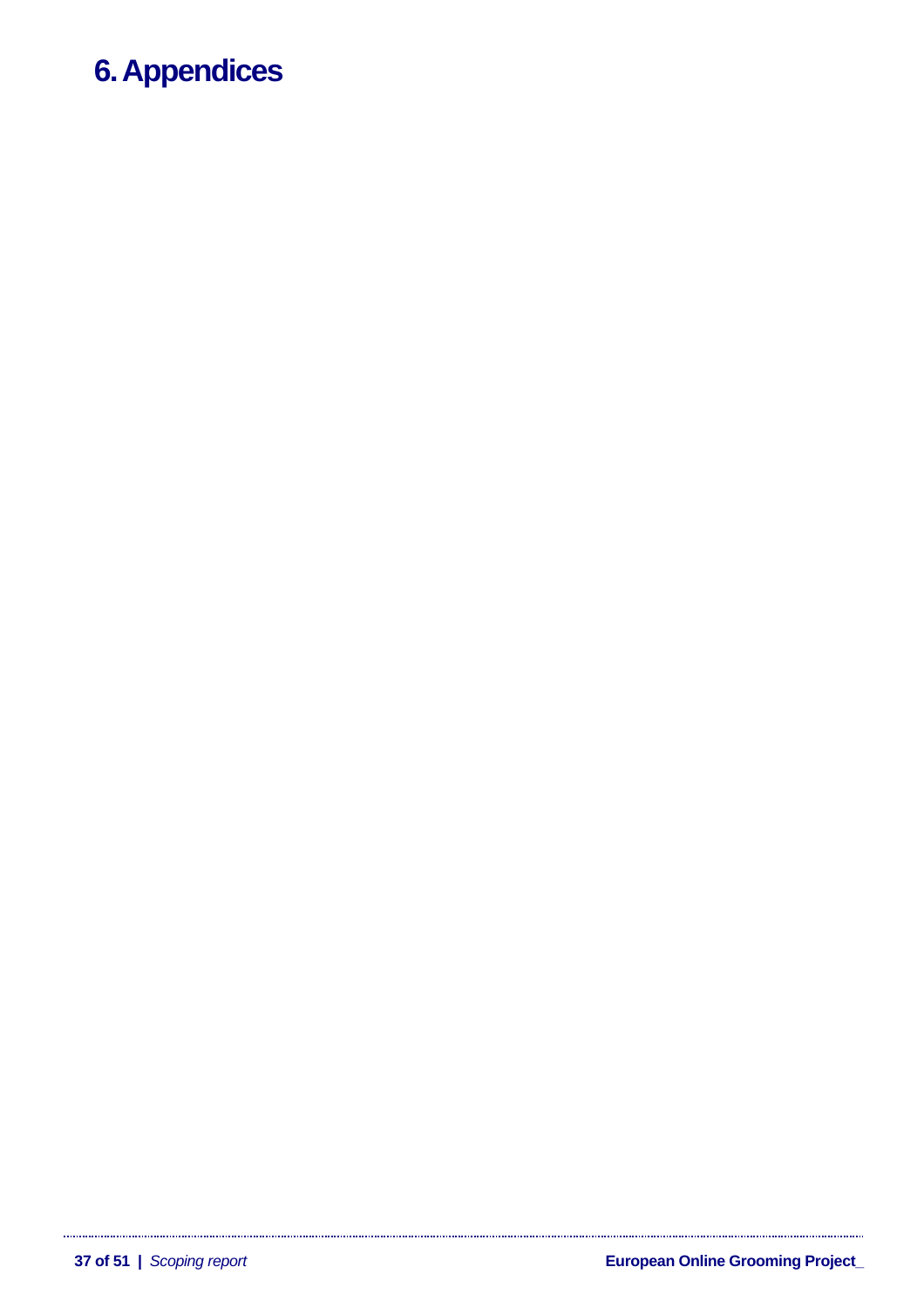# <span id="page-37-0"></span>**6.1 Case file analysis proforma**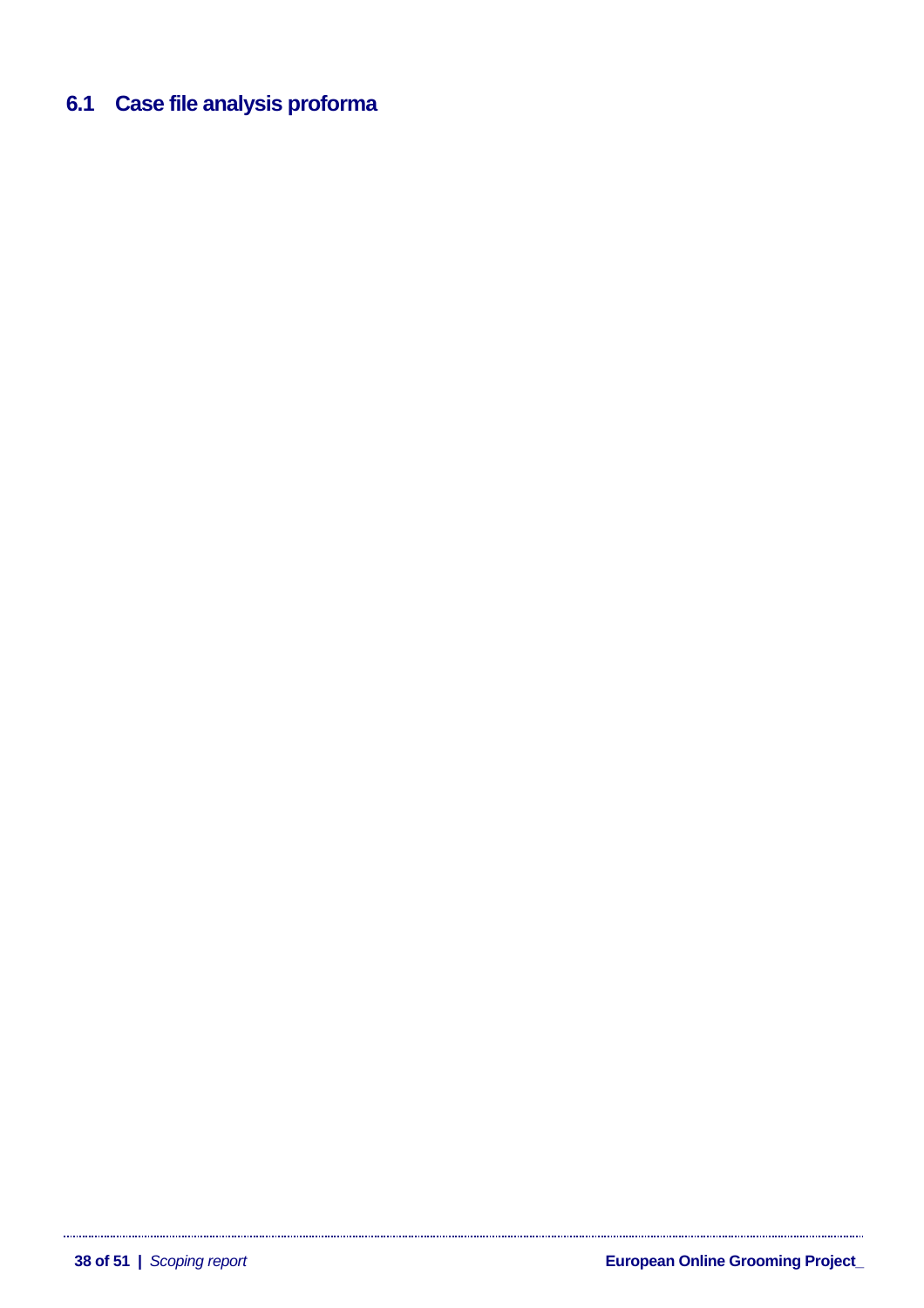

<span id="page-38-0"></span>

**POG: Case file review scoping template:** 

**Reviewer name:----------------------------------------------------------------------**

**Date of review: ---------/----------/-----------**

**Case jurisdiction:** 

**Case identification: (site code[11/](#page-38-0)rater initials/case number)**

**Offender demographics (age, marital status, previous sexual offence convictions, other convictions, current sentence; victim preference)** 

<sup>&</sup>lt;sup>11</sup> NatCen 001; KU 002; UMH; 003; BI 004; ROME 005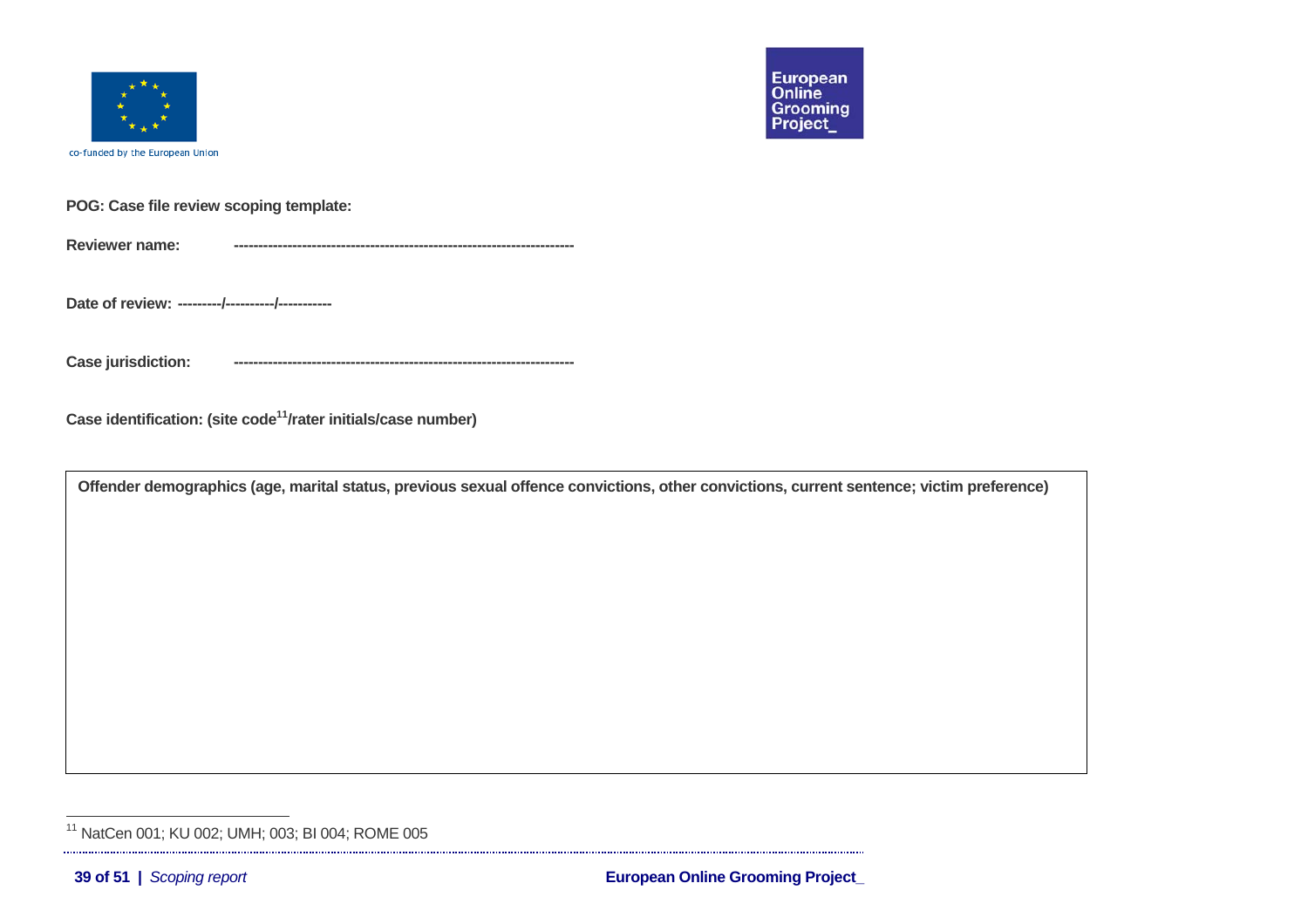**Overview of the offence (single encounters or multiple / concurrent grooming; victim(s) age; victim(s) gender; method of contact: website, chat-room, game platform name; other ICT used; operates alone or part of a network)** 

**Identity assumed and language used (adult own; adult other; child known; child other; how learnt to behave Online; aspects that made him 'credible')**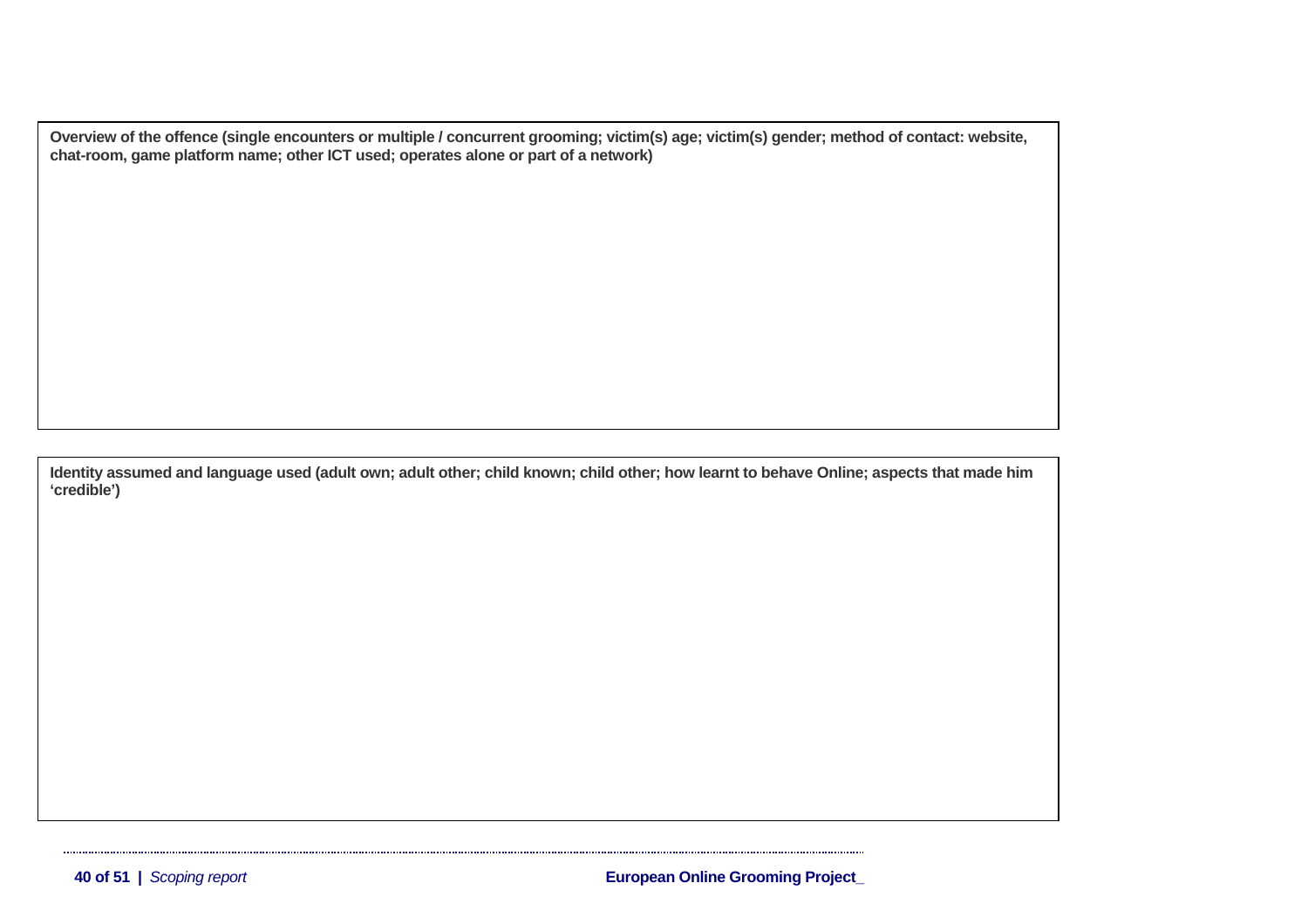**Contact specifics (time of day, method, frequency, consistency of contact method – features underpinning any variation – managing risk; sustaining victim interest)** 

**Outcome (physical contact, webcam behaviours, verbal contact, victim rejection; key implicit and explicit features underpinning 'unsuccessful' and 'successful' encounters with young people; time between first contact and final outcome)**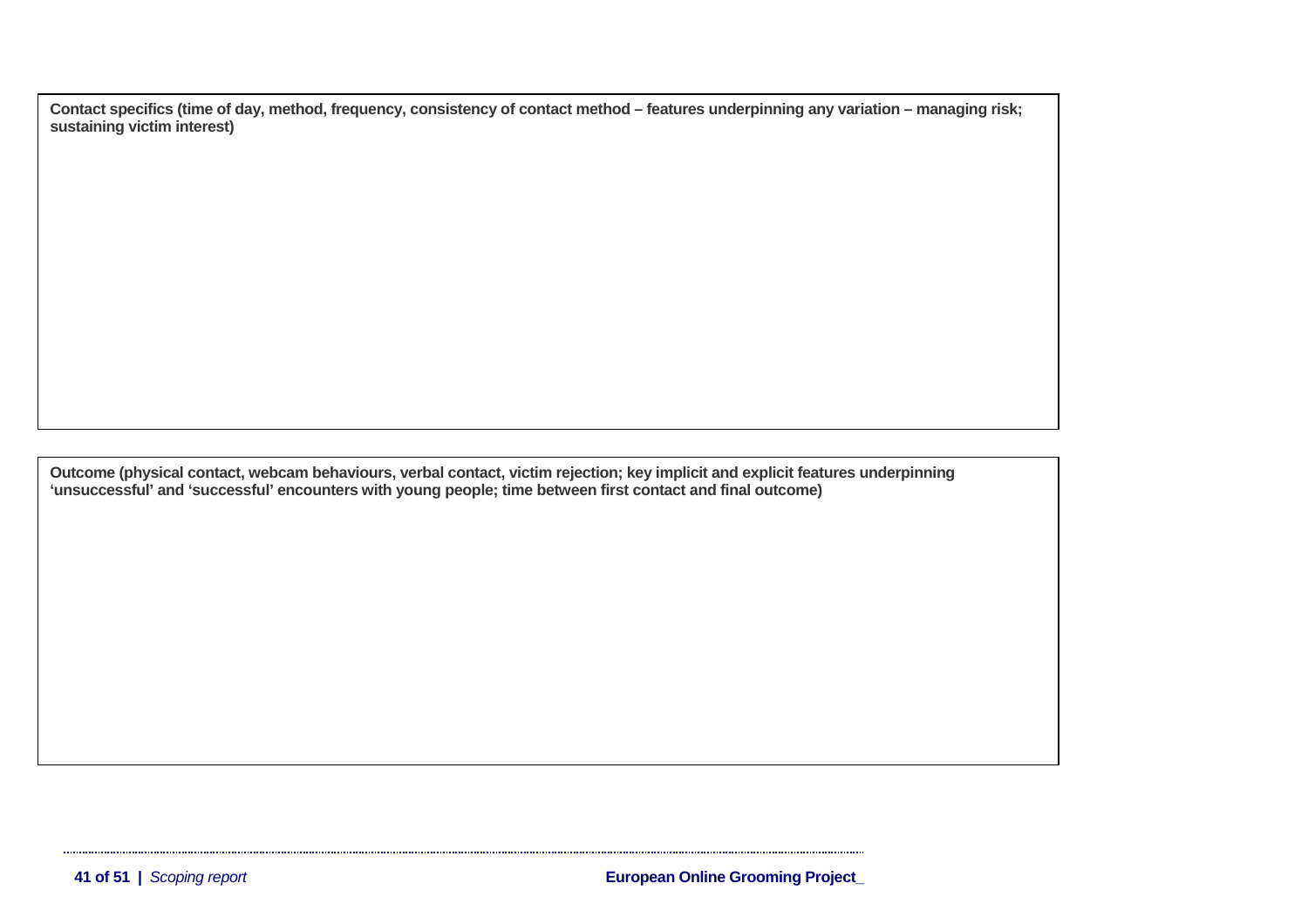**Victims perception of the encounter (what made it real, normal, unsettling – code for implicit and explicit features of the account)**

**Presentation in police interview (extent of openness discussing grooming, motivation for the behaviour, aspects minimised, ownership of the behaviour, congruence with victims account)**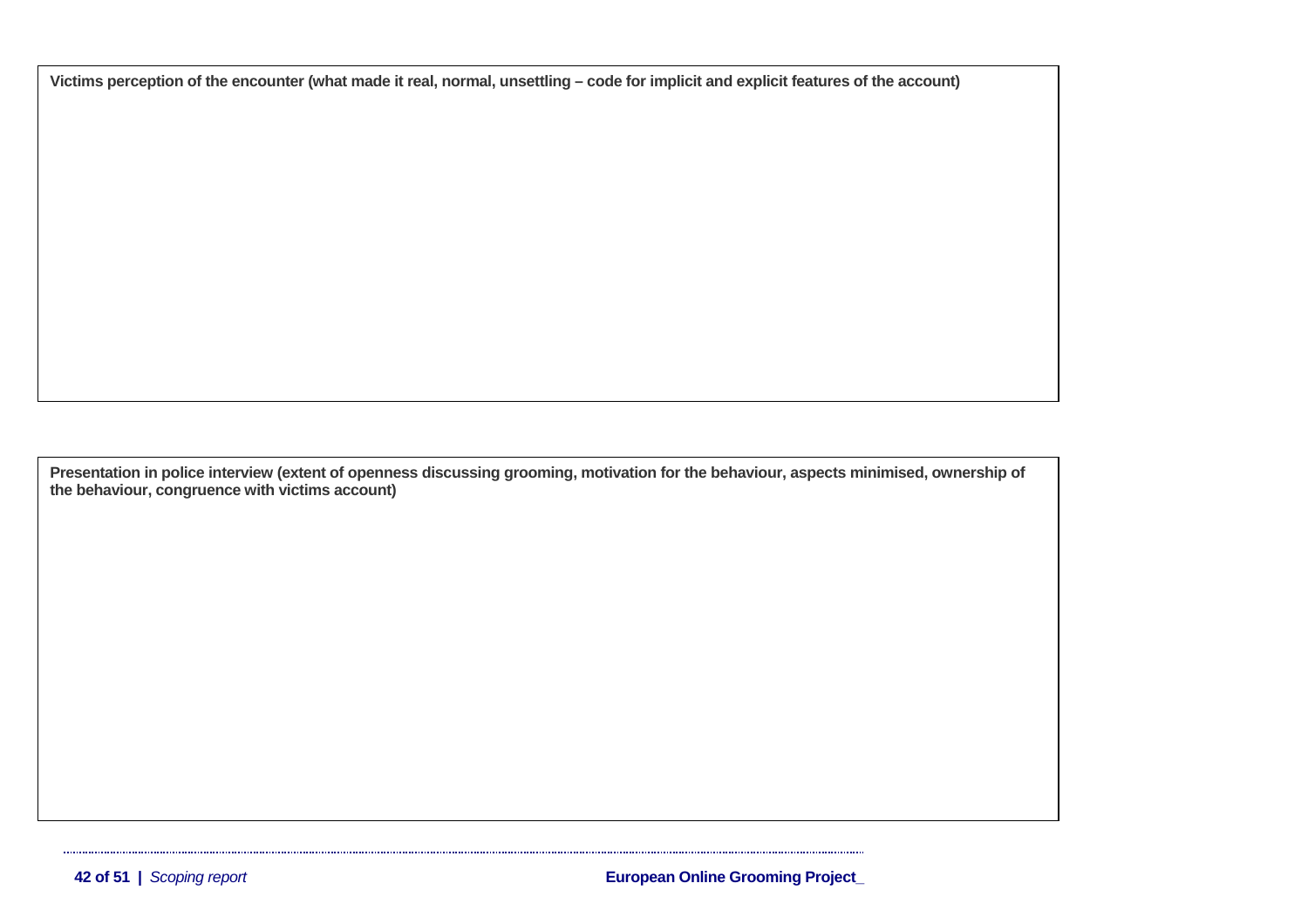**Other reviewer notes** 

 $\mathsf{European}\ \mathsf{Online}\ \mathsf{Grooming}\ \mathsf{Project}\_$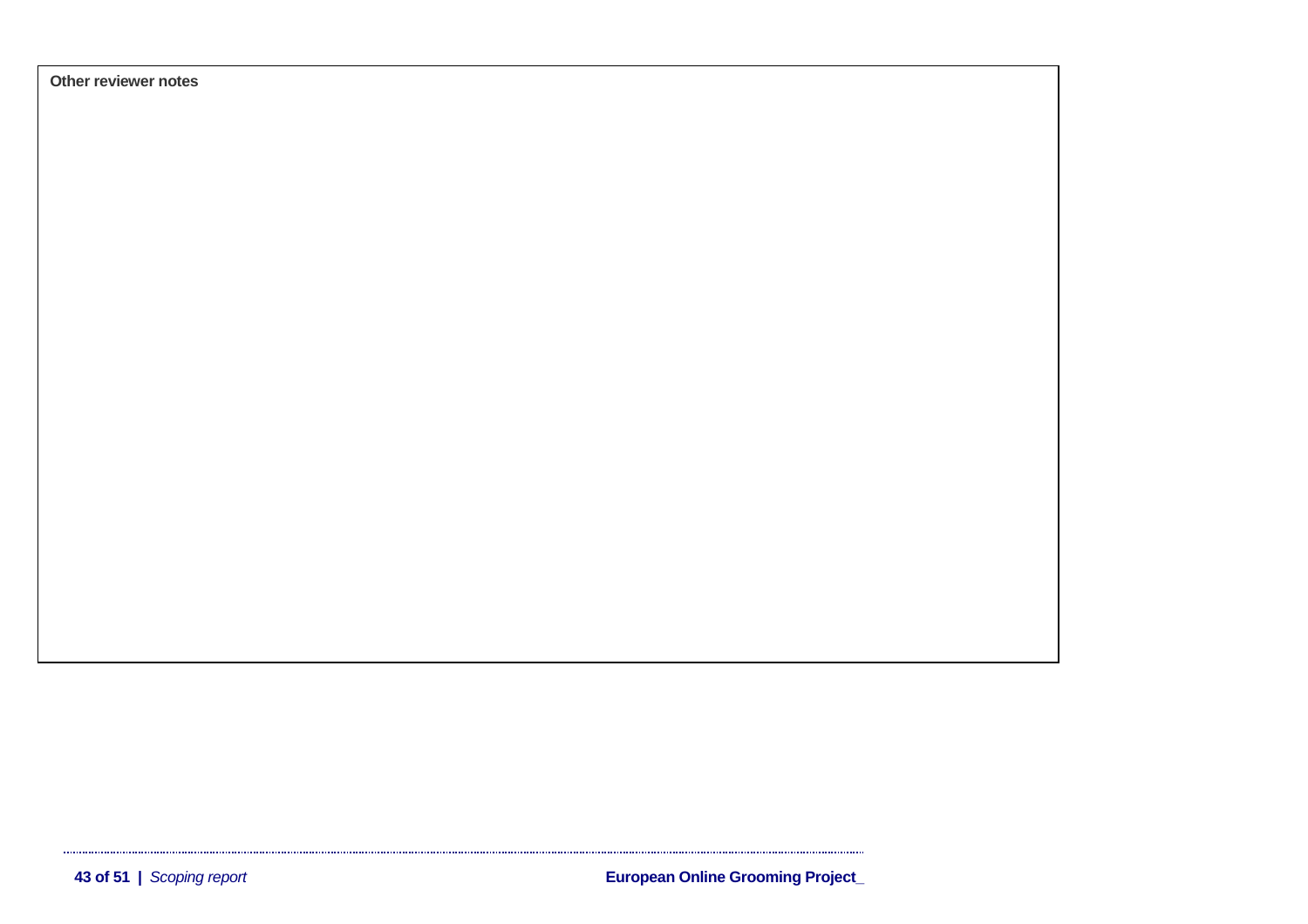# <span id="page-43-0"></span>**6.2Stakeholder interview topic guide**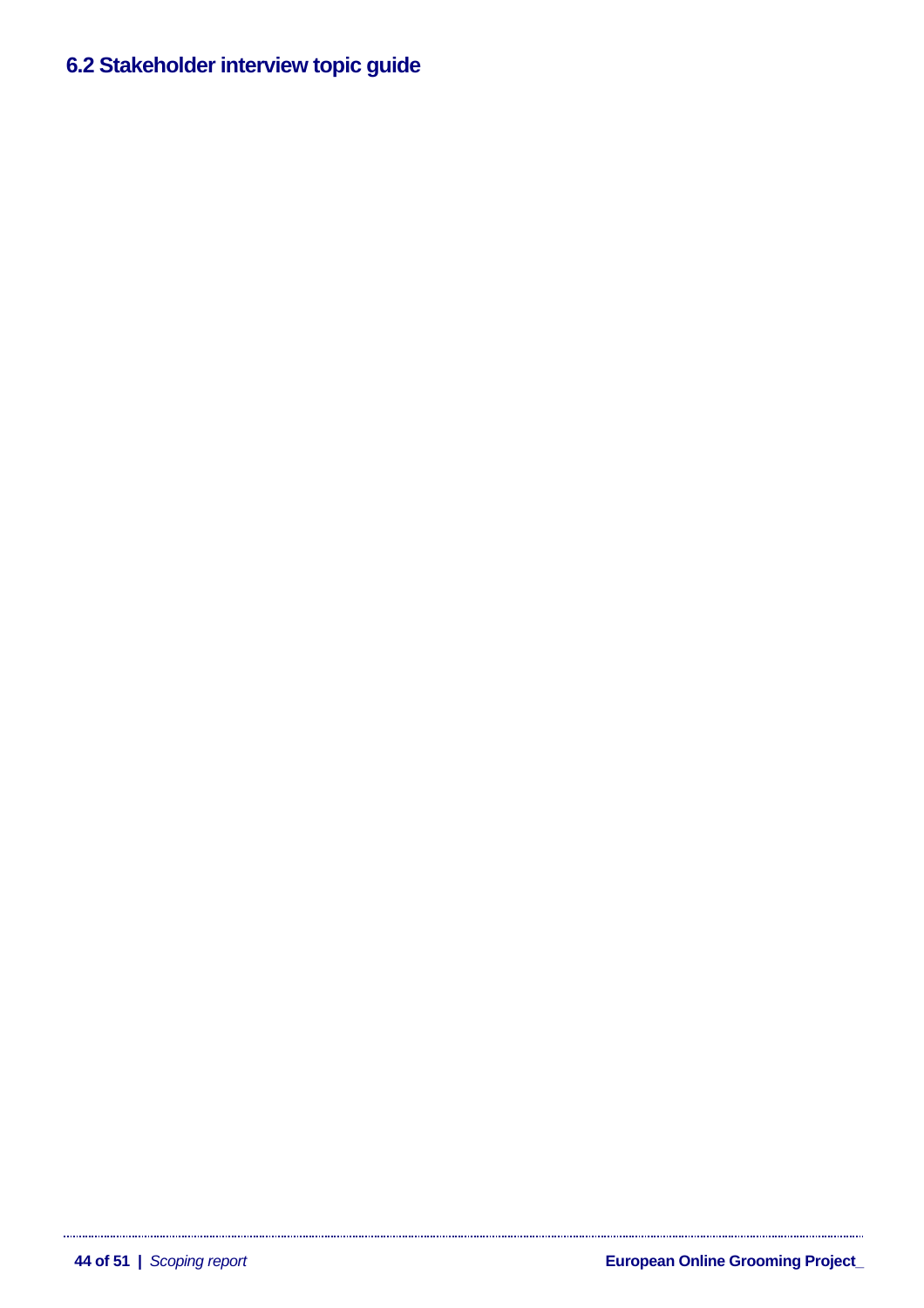



# **Understanding the process of online grooming**

# **Stakeholders Topic Guide**

### **Research Aim:**

To gather a strategic overview of the current policy, operational, and treatment position regarding the management of online groomers in order to inform the development of robust research instruments

## **Research Objectives:**

- understand the current legislative context
- describe the techniques used by online groomers to target and maintain contact with children and young people
- map the barriers and facilitators to interviewing online groomers
- identify the stakeholders aspirations for the research

*As this is an exploratory study, we wish to encourage participants to discuss their views and experiences in an open way without excluding issues which may be of importance to individual respondents and the study as a whole. Therefore, unlike a survey questionnaire or semi-structured interview, the questioning will be responsive to respondents' own experiences, attitudes and circumstances.*

*The following guide does not contain pre-set questions but rather lists the key themes and sub-themes to be explored with each group of participants. It does not include follow-up questions like `why', `when', `how', etc. as it is assumed that participants' contributions will be fully explored throughout in order to understand how and why views, behaviours and experiences have arisen. The order in which issues are addressed and the amount of time spent on different themes will vary between individuals and according to individual demographics and dynamics.*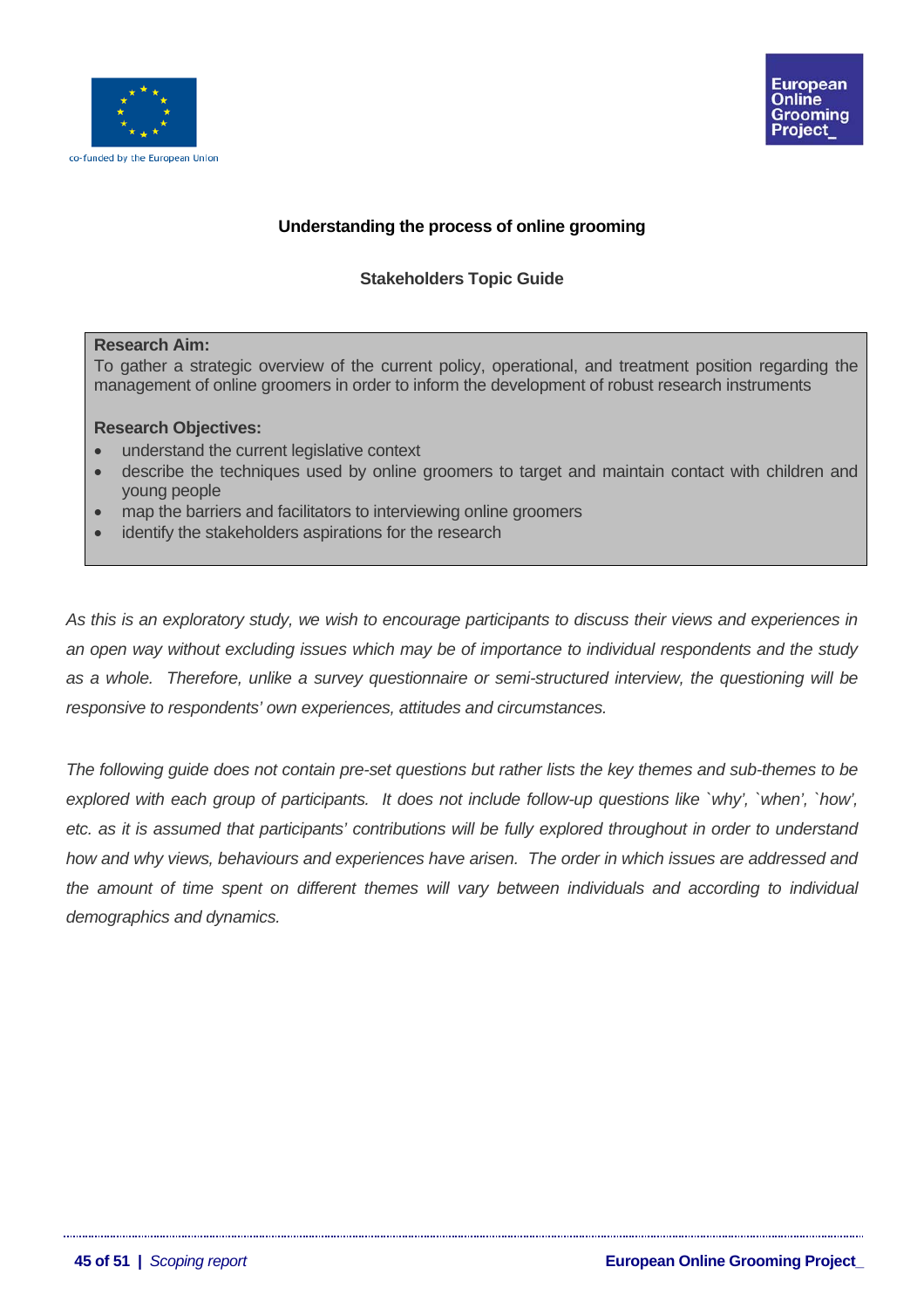# **1. INTRODUCTION**

*Aim: to remind the participant about the aims of the study, the consortium and funder, explain how the interview will be conducted, and how the data collected will be used.* 

- Introduce self and organisation
- Reiterate the aims of the study and interview
	- independence of organisation from EU
	- review topics to be covered
	- recording of interview, data storage and DPA issues
	- confidentiality
	- how findings will be reported
	- length of interview  $-1 1.5$  hours
- **Definitions** 
	- $\circ$  remind participant that we are focussing on men who have groomed online, not those who 'just' exchange images (although groomers may also do this)
- Any questions?

# **2. BACKGROUND AND LEGISLATIVE OVERVIEW**

*Aim: to explore the stakeholders background and involvement in working with sexual offenders and online groomers, to understand the current legislative context within which online groomers are managed.* 

- Current position / job title
- Nature of role
	- o main responsibilities (specifically regarding Internet offenders)
- Other previous roles that involved contact with sexual offenders (probe for policy and / or frontline practice expertise)
- Current legislative context regarding online grooming
	- o sentencing:
		- types
		- length
	- o treatment regimes (probe for differences between custody and community)
		- how are groomers treated
			- single vs. group treatment
				- model of change adopted (CBT, psychoanalytical etc)
			- specific Internet treatment courses or mixed in with 'contact offenders'
	- o extent this helps the management of online groomers
		- adequacy of sentences and treatment provision
		- what, if anything, needs to change regarding the management of online groomers

# **3. ONLINE GROOMERS MODUS OPERANDI**

*Aim: to understand how online groomers behave by mapping the range of behaviours groomers use to contact and meet young people. Here we are interested in understanding the different types of equipment groomers use to contact young people, the language they use, the process of victim selection, whether they work alone or in groups and how consistent their behaviours are over time and with the same and different victims:*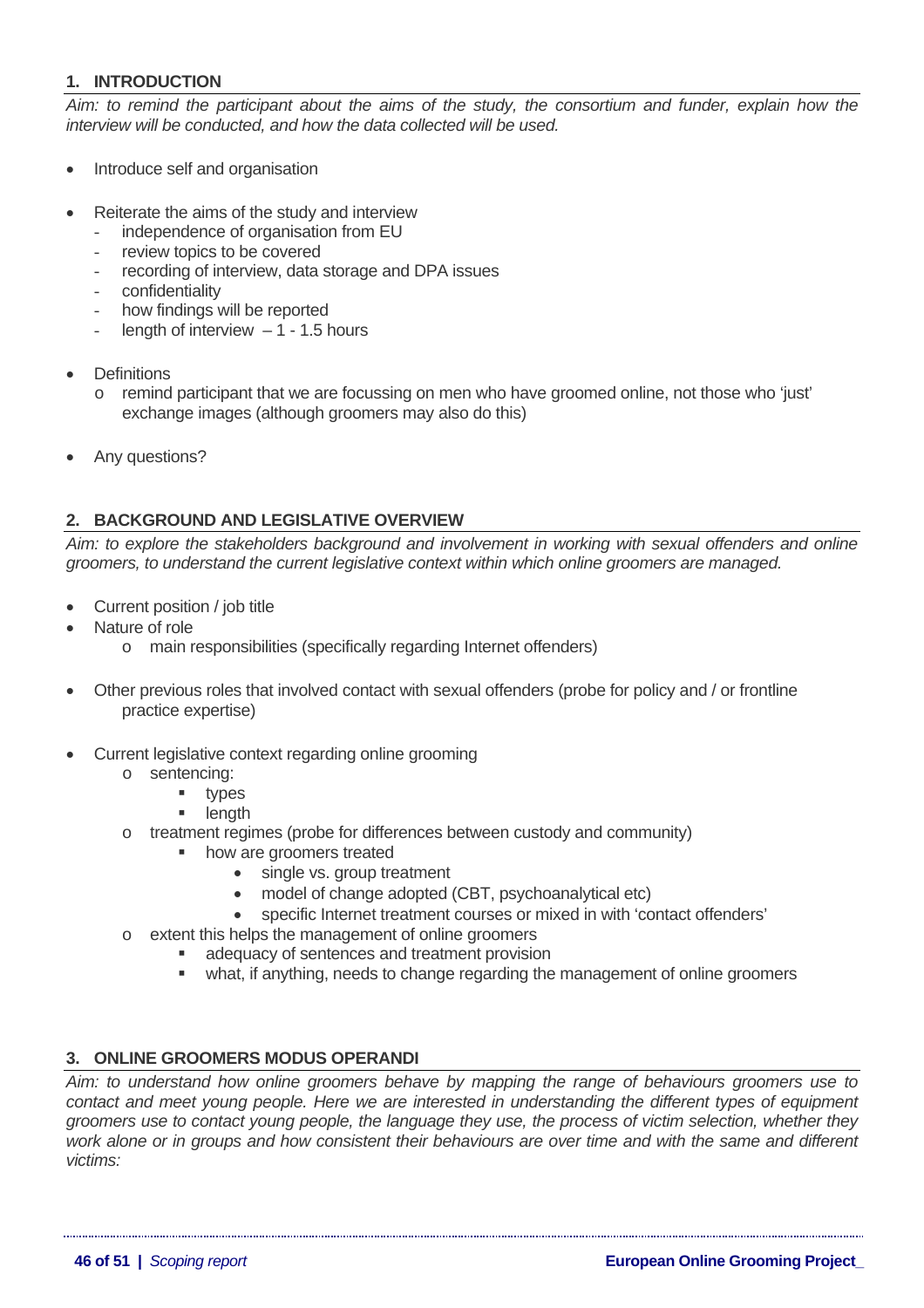**INTERVIEWER NOTE: It is important to explain to stakeholder that we are interested in understanding the full range and diversity of behaviours. This information is key to help us understand the different ways in which groomers behave so we can ask intelligent questions during the groomer interview stage of the study. For each of the subsections below we are looking to gather as much detail as possible.** 

*Ask the participant to think about the different types of online groomers they have encountered in the past 12 months, the equipment they used, how they behaved, approaches to young people that were 'successful' or 'unsuccessful'. In the course of the participant mapping groomers' behaviour, it will also be important to probe for motivations to use particular methods or behave in different ways……* 

## **Hardware or equipment used (here we are trying to map the range of ICT groomers utilise)**

- Information, Communication, Technology (ICT)
	- o Internet
		- **different types of websites (Bebo; Facebook; MySpace etc)**
		- chat-rooms (different types of forums where young people meet)
		- **web-cams (purpose, one way or two way)**
		- **EXEC** email exchange and instant messaging
		- other image exchange (describe the types of images sent to young people as part of the grooming process)
	- o Telephone
		- $\bullet$  type of phone used (landline, mobile probe for rationale for selection of phone 'type')
		- calls made between young person and groomer (probe for frequency of call where relevant)
		- **texts sent between young person and groomer**
		- photo and video messaging
		- nature and extent of any images sent by groomer and / or young person
	- o Game platforms (the nature and extent that online gaming is being used as a victim access method by groomers).
		- $\blacksquare$  Playstation 3
		- X-Box
		- $\blacksquare$  Wii
		- **Other**

# **Preparation for grooming (here we are looking to explore the extent to which groomer research online behaviours before contacting young people)**

*In the experience of the stakeholder…….* 

• extent to which groomers prepare for online encounters

*If preparation is a factor……* 

• map different types of sources offender use to research online environments and young peoples' behaviour.

## **Online presentation (here we are exploring the range of ways that offenders present themselves to young people online and the motivation for different styles of presentation)**

- Extent that offender assumes their own or another identity and rationale for selection of a particular identity:
	- o own adult identity
	- o another adults identity
	- o young persons identity
	- o other gender
	- $\circ$  altering identity presented to same young person (e.g. switch from female to male etc.)
- Language used to groom young people (probe for and get examples of):
	- o adult language non sexual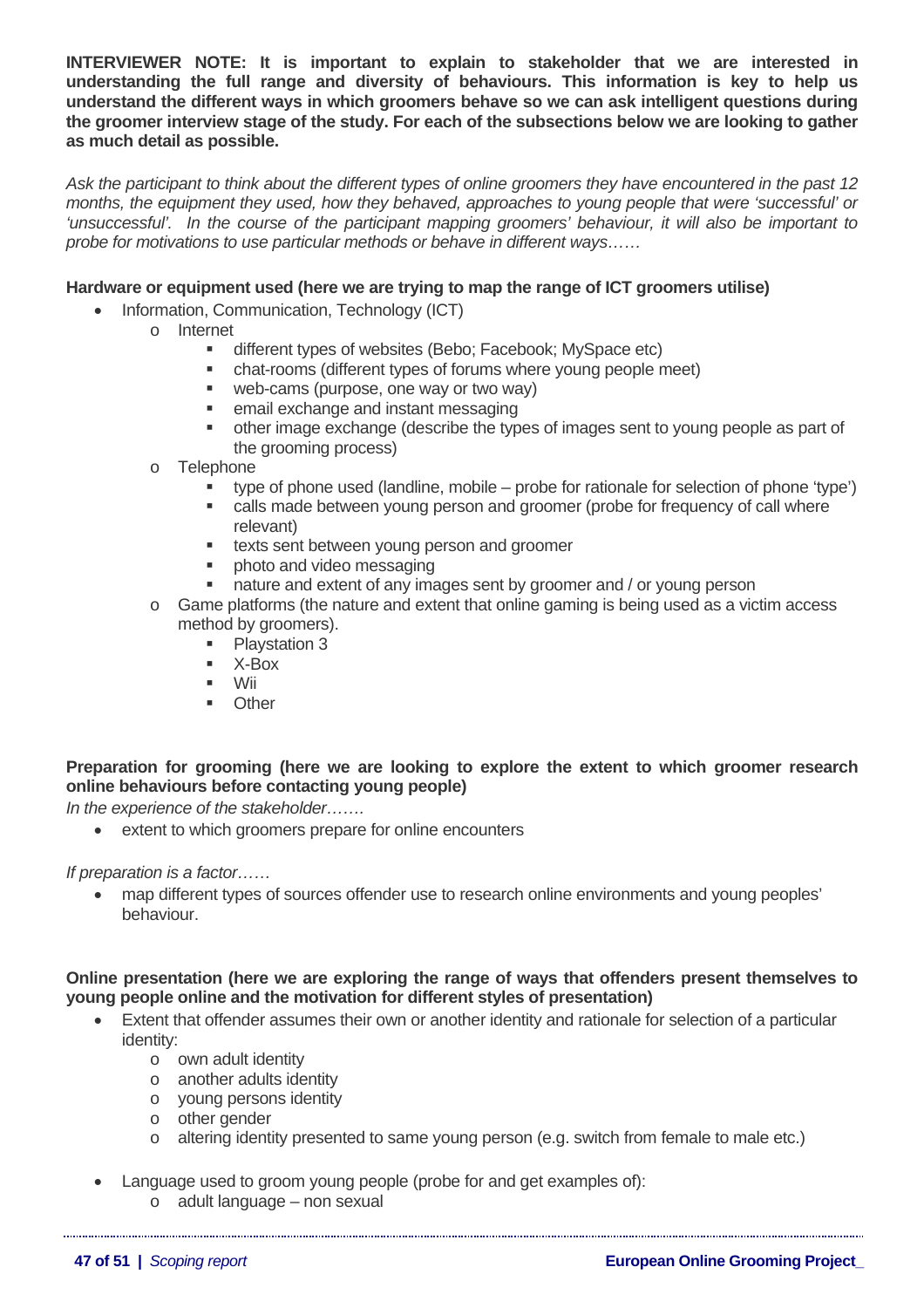- romanticised
- o adult language sexual
- o young persons language
- o slang or buzz words used
- $\circ$  text type (i.e. abbreviating words: four weeks = 4 wks)
- o communication types (emoticons)
- o how knowledge about the different styles of language and signs (smiley's etc) is acquired by the groomer

**Victim selection and encounter management (to explore the range of different features that underpin who young people are targeted for grooming and how the range of encounters are managed and sustained)** 

- how are young people selected for approaches
	- o what are they key markers that are identified by groomers
		- **If** language of the young person (probe for examples here)
		- online profile / behaviour of the young person (probe for the specific types of information that young people are 'giving away')
		- extent to which young people selected mirror offenders 'fantasy' / images
- how are contacts managed and escalated
	- o probe for the different strategies offenders use within contacts
		- time taken for language used to become explicitly sexual
	- o *if appropriate or a meeting is the objective*: how do the contacts develop towards a physical meeting over time
		- **types of persuasion coaxing, reassurance, threats**
		- extent of openness / honesty from groomer about what the physical meeting will entail
		- extent of openness / honesty from groomer about their identity age
- extent payment is made to young people to maintain contact probe for:
	- o amounts paid
	- o cash or other gifts
- what makes a young person 'ready' for contact escalation and movement towards a physical meeting

# **Location, frequency and timing of online encounters (here we are trying to understand the physical and temporal features underpinning online groomers behaviour)**

- range of grooming locations probe for:
	- o home
	- o office
	- o other (including more public locations such as internet cafes)
- how are locations selected probe for:
	- o privacy
	- o low risk
	- o other
- what is the range of total number of contacts made to different young people
	- o what features underpin the use of few or many contacts
		- o extent of multiple concurrent contacts
- when do contacts occur (probe for)
	- o range of different times
	- o features underpinning particular times selected
		- school hours
		- when parents away from home
		- safeguarding their own privacy
- duration of individual online contacts
- elapsed time between online contacts intensity of contact
	- o over what length of time in total
- time between contact and physical meetings
	- o features underpinning short and long grooming behaviours
- location of physical meetings and rationale for choice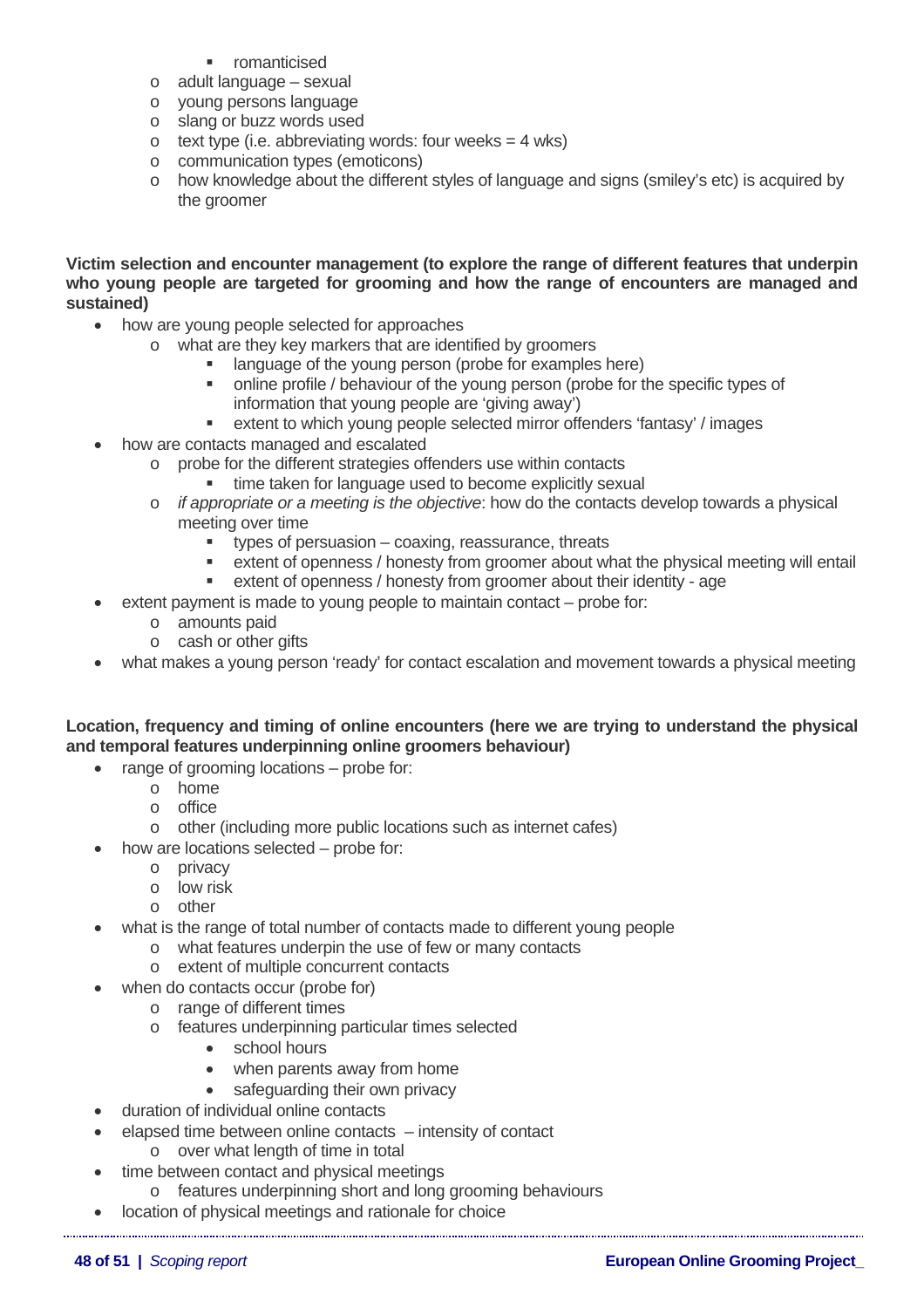## **Individual or groups (here we are looking to see the extent to which offenders groom alone or as part of a broader network, or both)**

- extent individuals operate individually
	- o what features underpin the solo approach
- what do groups 'add' for groomers probe for:
	- o added 'expertise'
	- o encouragement
	- o normalise the behaviour
	- o additional potential victims
- how do groups form (in person, online)
- how are they maintained
- how do individuals find out about them
	- o key issues for membership privacy, trust
		- o how are these criteria judged

*Having mapped the specific behaviours, the following sub-sections ask the participant to take a 'step-back' and reflect on broader features of the online grooming process.* 

**Consistency of hardware and behaviours (here we are looking at the extent to which offenders are consistent with different young people or whether tactics are tailored or amended for different young people)** 

- Map the features that underpin consistency or diversity of approaches
	- o to get and maintain the interest of the young person
	- o risk management
	- o offender type
	- o child characteristics (age, gender etc)
	- o other

### **Risk management (the extent to which online groomers are risk aware)**

- what are the range of risks the groomers identify
- how do groomers perceive risks
- range of risk management strategies adopted probe for:
	- o different Internet Service Providers
	- o hacked into others' accounts
	- o fake identities used
	- o multiple log ins used
	- o multiple hardware sources
	- o other strategies encountered

**Contact offending and online groomer crossover (here we are looking to understand whether there is any association between being a contact offender and online groomer and the extent to which one behaviour may influence the other)** 

*In the experience of the stakeholder…….* 

• extent to which grooming is a separate behaviour or associated with other contact sexual offending

*If separate……* 

• features making online grooming distinct from other offending

*If associated……* 

- order of behaviours
	- $\circ$  online grooming first then other contact offences managed and commissioned offline
- o other contact sexual offences managed and commissioned offline and then online grooming
	-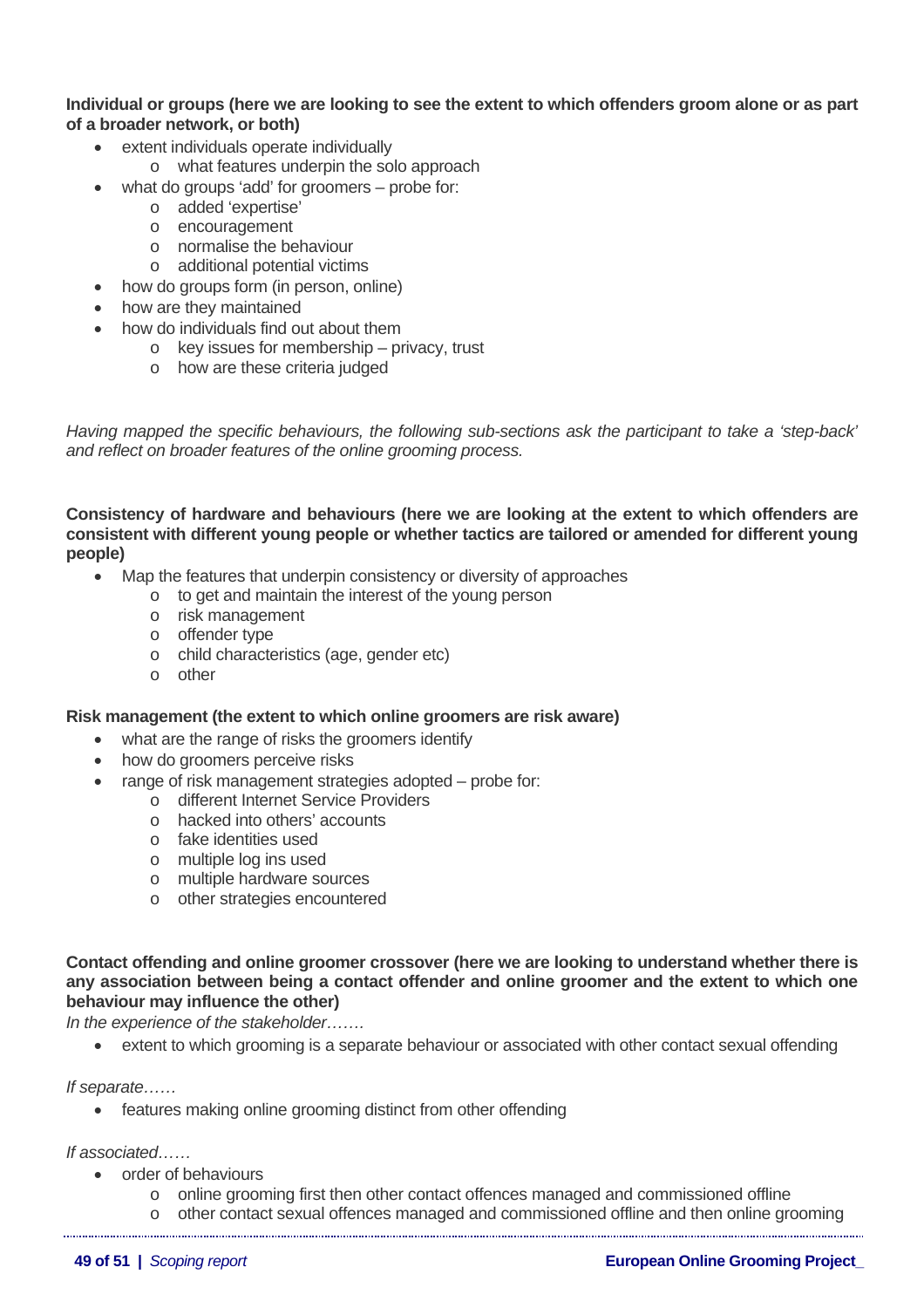- what makes offline sexual offenders move into online offending
	- extent and ease of potential victim access
	- low risk
	- other
- role of abuse images in the facilitating the desire to groom online
	- o where accessed
- what are the key features that differentiate different types of groomers that are important to cover in our sample

*Any other behaviour not covered in the sub-sections above* 

# **4. INTERVIEW PRESENTATION**

*Aim: to understand how online groomers behave in interview to help the research team learn lessons for future groomers fieldwork* 

## **Ask the participant to think about the groomers they have interviews in ether an arrest, research or treatment context……..**

- How did you approach the interview
	- o punitive style of questioning
	- o collaborative approach
- What dictated the approach used
	- o experience
	- o training
	- o operational guidance
	- o type of groomer probe for identifying markers at presentation
- Same approach every time
	- o what underpinned diversity of interview styles
- Groomers response to offence-specific questions (key section for us to prepare for our fieldwork)
	- o extent of their openness
	- o aspects minimised
	- o dominating or controlling behaviours during this section of the interview
	- o denial
	- o consistency in presentation throughout the interview
	- o extent groomers are different to interviewing 'offline contact' sexual offenders
	- o turning the interview back on the interviewer
- Any other issues to consider
	- o gender
	- o location of interview

# **5. ACCESSING THE SAMPLE**

*Aim: To gather information about the best way to locate and access a sample of online groomers for interview NOTE: this section will not be relevant to all stakeholders interviewed* 

- Nature of any existing sample frames of potential groomer participants
- Location of potential participants
- Effective approaches to gain informed consent
- Gatekeepers / governance processes that require negotiation